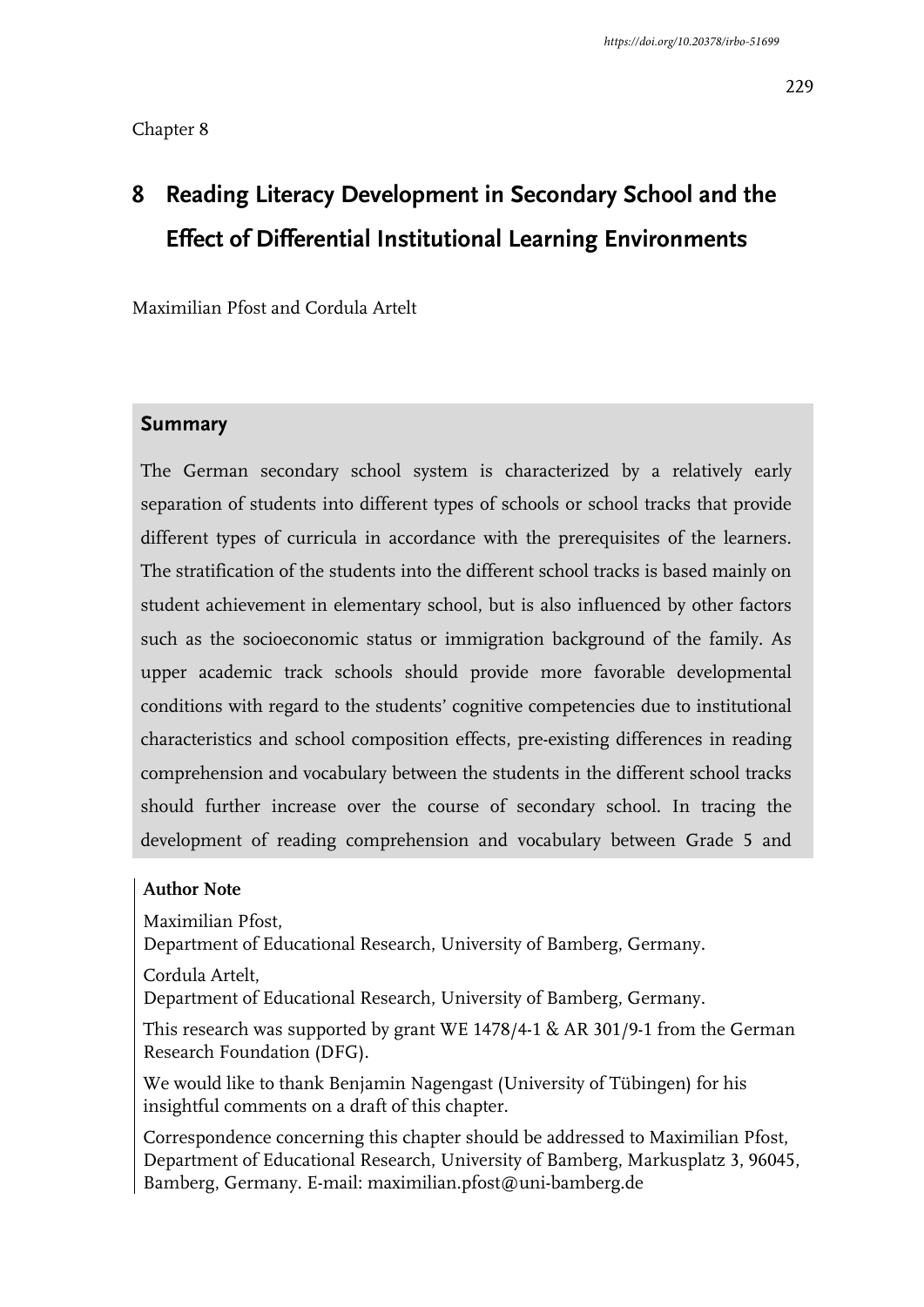Grade 7 in the current study, results indicated a widening gap between upper, middle, and lower academic track school students' reading comprehension, whereas stable achievement differences in vocabulary were found. A second analysis investigated the effect of attending the different school tracks while controlling for selectivity into the different secondary schools. Results indicated substantial positive effects of attending an upper academic track school in comparison to the lower and middle academic track schools in terms of effect sizes for reading comprehension and vocabulary, though not all results reached statistical significance. Taken together, favorable learning environments seem to support reading literacy development, but the reported findings should be generalized cautiously.

In most German states, students enroll in secondary school when they reach the age of 10 after 4 years of primary education (Cortina, Baumert, Leschinsky, Mayer, & Trommer, 2008; Faust, 2006). The secondary school system in Germany, in contrast to the primary education system, is marked by a strict institutional stratification of students into different types of schools or tracks that go along with distinct school leaving certificates and that provide different learning opportunities to their students. With regard to reading literacy, the transition from primary to secondary school is also marked by different conceptions of schooling and the function of reading. Whereas during primary school, instruction focuses on teaching children to read, over the course of secondary school, students increasingly read to learn (Burns & Kidd, 2010; Chall, 1983). Nevertheless, although explicit instruction in reading is rare and the process of acquiring further reading skills becomes increasingly incidental in the course of secondary school, there is still a generally positive trend in the development of students' reading literacy until students leave school (Hill, Bloom, Black, & Lipsey, 2008; Klicpera, Schabmann, & Gasteiger-Klicpera, 1993). Therefore, it is of critical importance to investigate the role of schools in a secondary school system that is characterized by an explicit between-school tracking for the development of reading literacy.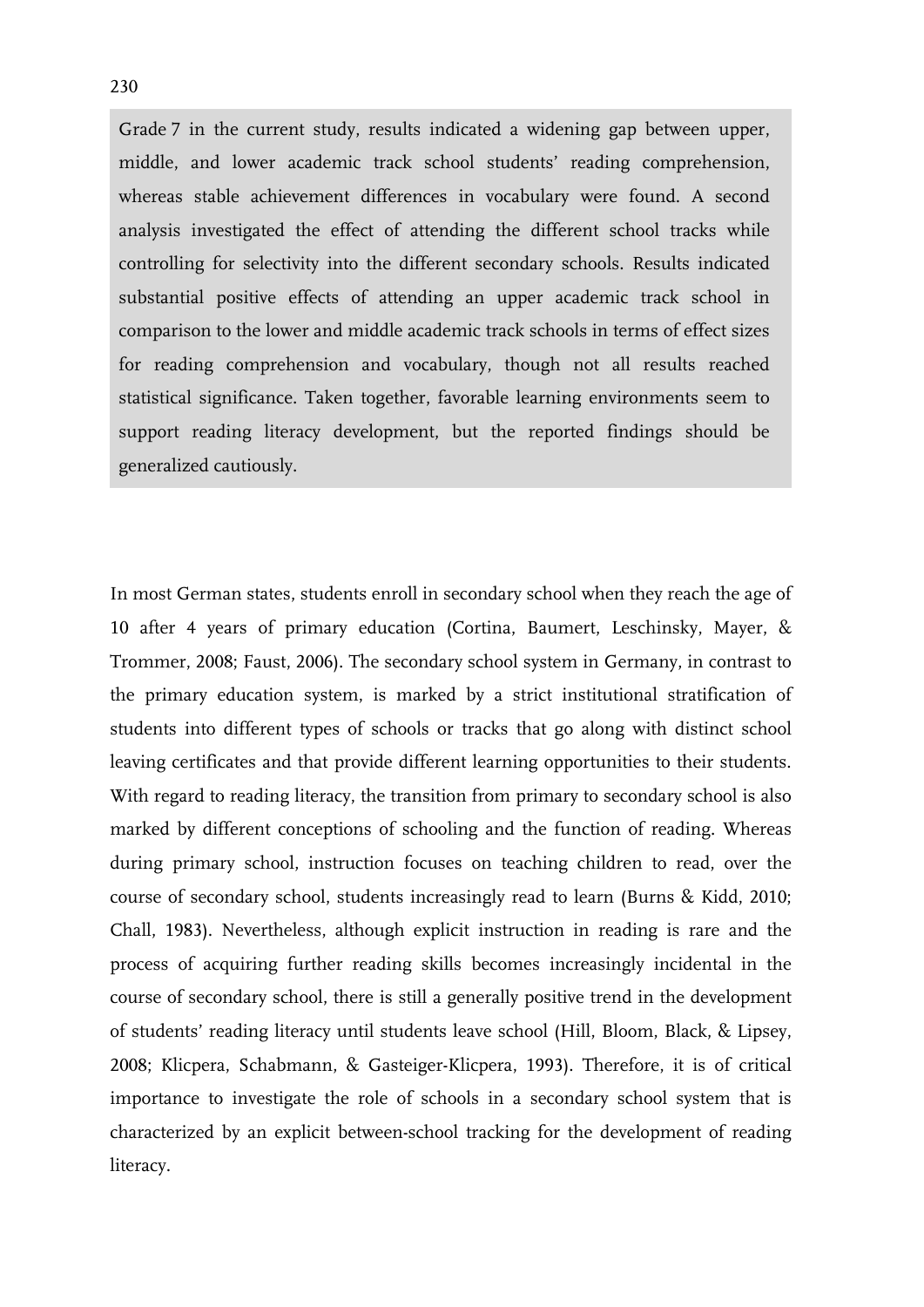As mentioned, the German secondary school system separates their students by different types of schools or tracks that provide different types of curricula in accordance with the competencies and prerequisites of the learners. We call this form of organizational differentiation *between-school tracking* or *curricular differentiation by school type* (LeTendre, Hofer, & Shimizu, 2003) in contrast to forms of tracking that take place within schools (e.g., differentiating by courses or streams that can often be found in U.S. high schools). Thereby, the assignment of students to the different types of schools depends primarily on an interplay between decisions made by the primary schools and by the parents (Cortina & Trommer, 2005; Faust, 2005). Over the course of the last year in primary school, the school provides a recommendation for the educational career of the student. This recommendation is primarily based on the student's aptitudes, but also takes into account other prognostic factors (e.g., familial support of the child). The bindingness of this recommendation varies between the federal states, providing different scopes for parents' decision making with regard to the educational careers of their children. In the end, this procedure leads to a separation of the students between the different types of schools according to the students' cognitive abilities but also according to their social and familial backgrounds (Baumert & Köller, 2005; Baumert & Schümer, 2001; Ditton & Krüsken, 2006; Ditton, Krüsken, & Schauenberg, 2005). The rationale behind this institutional separation of students, which Gamoran and Mare (1989) call the *Positive View of Tracking*, is "that students differ in their academic goals and in the environments in which they learn best. Ideally, a system of academic tracking matches students' aptitudes with the objectives and learning environments to which they are best suited" (Gamoran & Mare, 1989, p. 1148). Therefore, a homogenization of the group of students with regard to their ability level should ideally enhance learning for all students (Baumert, 2006). Nevertheless, empirical support for this assumption has been mixed (cf. Ariga & Brunello, 2007; Slavin, 1990).

However, focusing exclusively on the question of the productivity of tracking practices in comparison to nontracking practices on students' learning neglects a second outcome dimension: individual differences or performance inequality between students who attend different tracks. Separating students into different school tracks might, for example, be very effective for students in higher academic tracks, whereas it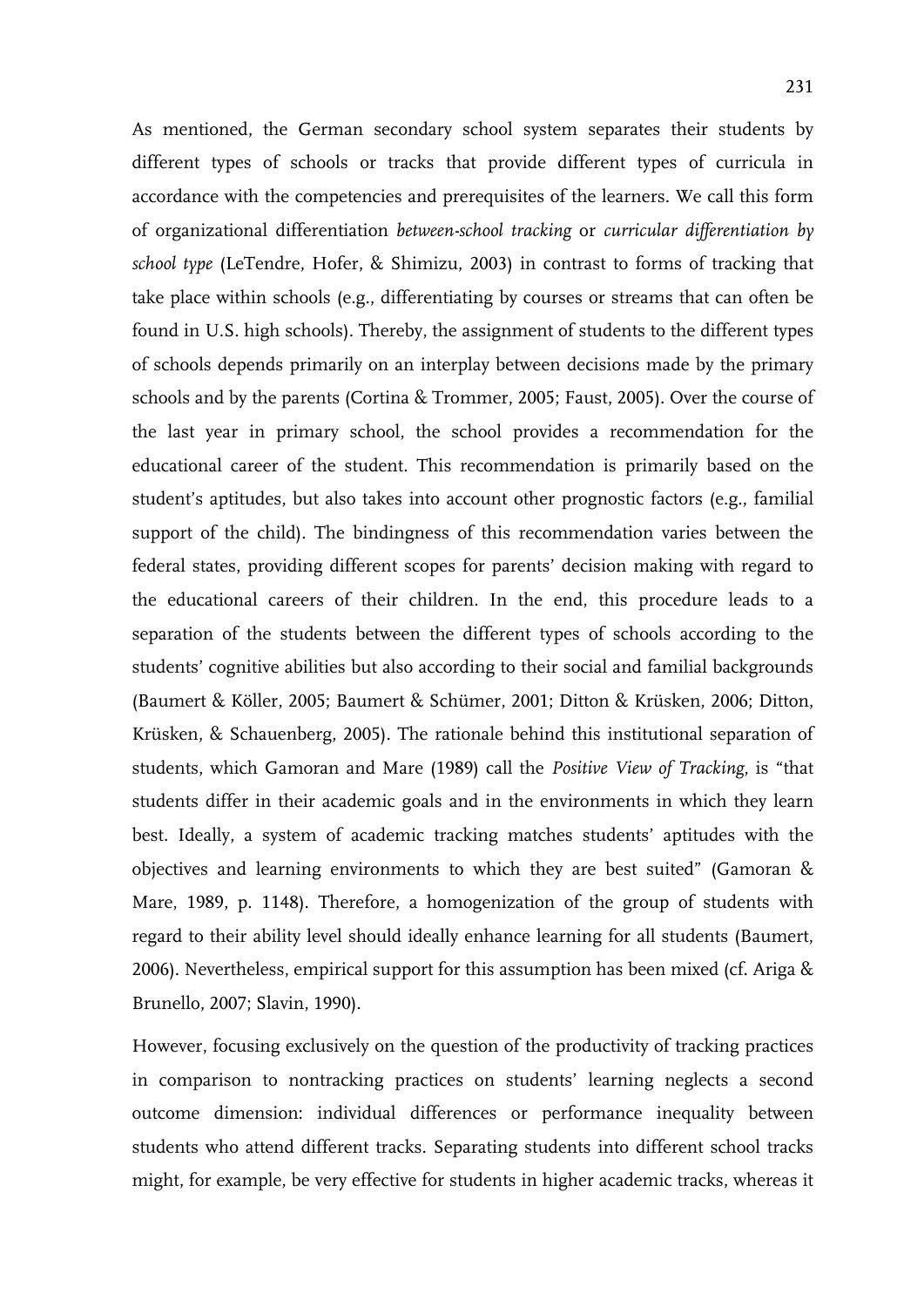might have detrimental effects for students in lower academic tracks. Of course, the opposite could also be true. Students in lower academic tracks might receive the instruction they need to catch up to the achievement level of the higher track students. Therefore, the following two questions require further analysis: How do the cognitive competencies of students who were separated into different academic tracks develop and how would these competencies have developed if the students who were assigned to a certain school track would have been assigned to another track?

### **Type of School and Causes of Individual Differences in Competence Development**

In most German states, the secondary school system is comprised of at least three types of schools or tracks (Cortina, et al., 2008): a *lower academic track* ("Hauptschule") that provides 5 years of basic secondary education, generally preparing students for vocational training; a *middle academic track* ("Realschule"), comprising 6 years of secondary education; and a *higher academic track* ("Gymnasium") that comprises 8/9 years of secondary education and qualifies students for university admission. In addition, some German states run comprehensive secondary schools, offering all three types of school leaving certificates. As different types of schools pursue different academic goals and students are selected into these types of schools primarily according to their cognitive abilities and academic achievement, different learning environments are the result. These school-type-specific environments provide differential developmental possibilities for students based on differential distributional processes of economic, social, and cultural resources; differential institutional working and learning conditions; as well as differential school-type-specific educational and curricular traditions (Baumert, 2006; Baumert, Köller, & Schnabel, 1999; Baumert & Schümer, 2001; Gamoran & Berends, 1987). For example, whereas in lower academic track schools, it is still common to have a form teacher who teaches several or almost all subjects (Leschinsky, 2008a), teachers in middle or upper academic track schools are usually specialized to teach only two or three subjects (Leschinsky, 2008b; Trautwein & Neumann, 2008). In addition, upper academic track teachers tend to have higher levels of content knowledge as well as pedagogical content knowledge (Baumert, et al., 2010). Furthermore, comparing the cultures of instruction, relatively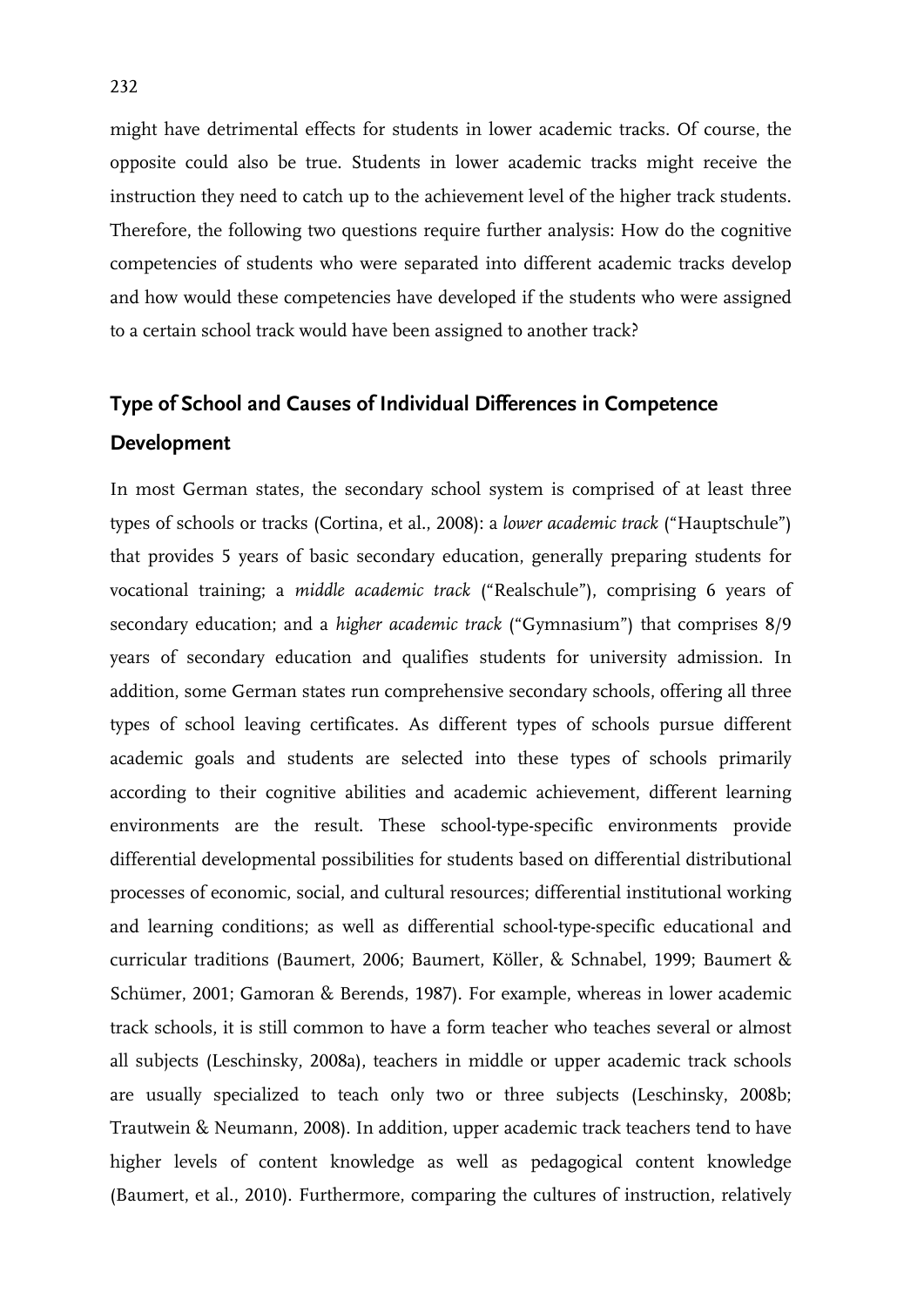clear-cut differences between tracks are apparent: In the upper academic track schools, lessons are usually characterized by a high level of cognitive activation and a low level of teacher support, whereas in lower academic track schools, lessons are usually characterized by a high level of teacher support and a low level of cognitive activation (Kunter, et al., 2005). Finally, instruction in lower tracks often seems to proceed more slowly and is conceptually simplified, thereby providing only restricted access to knowledge for students who attend this track (Gamoran & Berends, 1987).

In addition to the thus-far described institutional differences in instruction, the student composition itself might support or handicap learning processes (Baumert, Stanat, & Watermann, 2006; Harker & Tymms, 2004; Pfost, 2011; Zimmer & Toma, 2000). This means that differences in the development of cognitive competencies might be attributable not only to institutional differences in the learning environments, but might also reflect differences in the characteristics of the students within these schools. For example, it has been shown that the proportion of students with an immigration background is negatively linked to the development of the students' reading competence (Pfost, 2011; Stanat, 2006; Walter & Stanat, 2008). Further studies have shown a positive relation between the mean level of achievement and individual reading development (Baumert, et al., 2006; Dreeben & Barr, 1988; Lehmann, 2006) or mathematics (Lehmann, 2006; Opdenakker, van Damme, de Fraine, van Landeghem, & Onghena, 2002; Zimmer & Toma, 2000). Finally, evidence exists for a positive effect of the aggregated mean socioeconomic status on students' academic achievement (Dumay & Dupriez, 2007; Ma & Klinger, 2000; van Ewijk & Sleegers, 2010). As the access to different school tracks is highly selective, institutional differences in the composition of students within schools is the result and may reinforce existing institutional differences in the learning opportunities that are offered. Consequently, different learning rates between students attending different school tracks in secondary school should be expected.

When reviewing differences in the development of cognitive competencies, a third cause of individual differences needs to be taken into account: differential learning rates due to individual characteristics or traits of the students themselves. Therefore, differences in competence development between different school tracks might be attributable to observed and unobserved characteristics that govern the selectivity of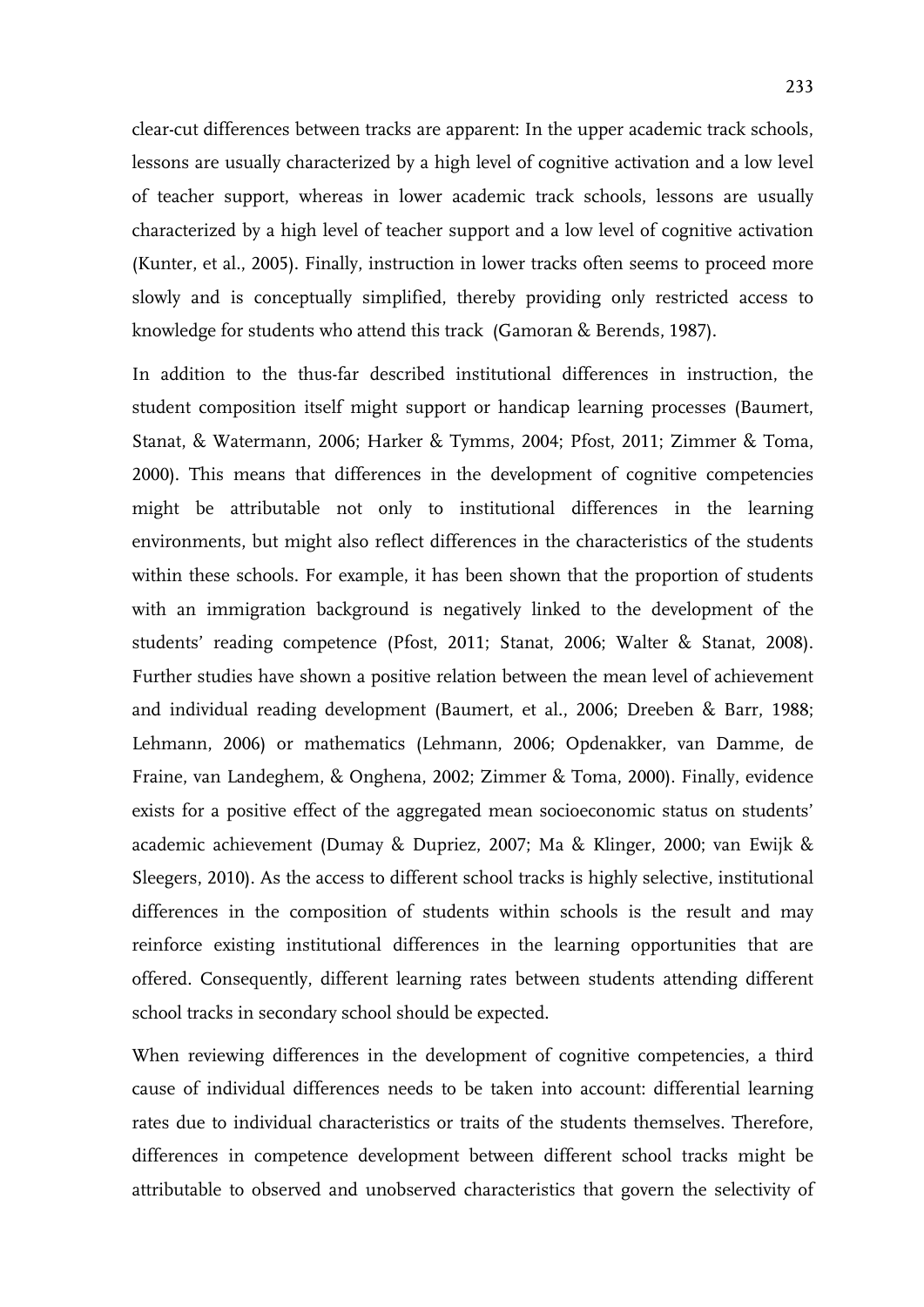students into the different types of schools. A well-supported fact is that in primary school, students already differ in their school performances, familiar and social backgrounds, as well as expectations concerning future school achievement (Ditton & Krüsken, 2006; Gamoran & Mare, 1989; Maaz, Hausen, McElvany, & Baumert, 2006; Schneider & Stefanek, 2004). For example, parents from different economic and educational backgrounds might apply different strategies such as the utilization of paid private tutoring to realize their educational aspirations and therefore might try to actively influence the selection process into secondary school (Dang & Rogers, 2008; Schneider, 2004). Furthermore, students differ in their prior knowledge when entering secondary school, which might directly result in different learning rates (Renkl, 1996). Within the domain of reading, Stanovich (1986, 2000) describes a model of increasing interindividual differences in reading literacy; he named this the Matthew effect model. Thereby, the cumulative advantages of good readers or the cumulative disadvantages of bad readers are the result of reciprocal self-reinforcing causal processes: "The very children who are reading well and who have good vocabularies will read more, learn more word meanings, and hence read even better. Children with inadequate vocabularies – who read slowly and without enjoyment – read less, and as a result have slower development of vocabulary knowledge, which inhibits further growth in reading ability" (Stanovich, 1986, p. 381). However, empirical studies that have investigated the Matthew effect model in reading have produced mixed results. On the one hand, there is much empirical support from longitudinal studies concerning the reciprocal relation of reading ability, reading motivation, and reading behavior (McElvany, Kortenbruck, & Becker, 2008; Morgan & Fuchs, 2007; Pfost, Dörfler, & Artelt, 2010). On the other hand, studies that have focused on the development of the competence gap between good and poor readers have not yet accumulated convincing evidence which clearly supports a pattern of increasing or a pattern of decreasing differences in reading achievement over time (e.g. Aarnoutse, van Leeuwe, Voeten, & Oud, 2001; Bast & Reitsma, 1998; Kempe, Eriksson-Gustavsson, & Samuelsson, 2011; Parrila, Aunola, Leskinen, Nurmi, & Kirby, 2005; Pfost, Dörfler, & Artelt, 2012).

In sum, differences in learning rates between students attending lower, middle, and upper academic track schools are the result of an interplay between individual,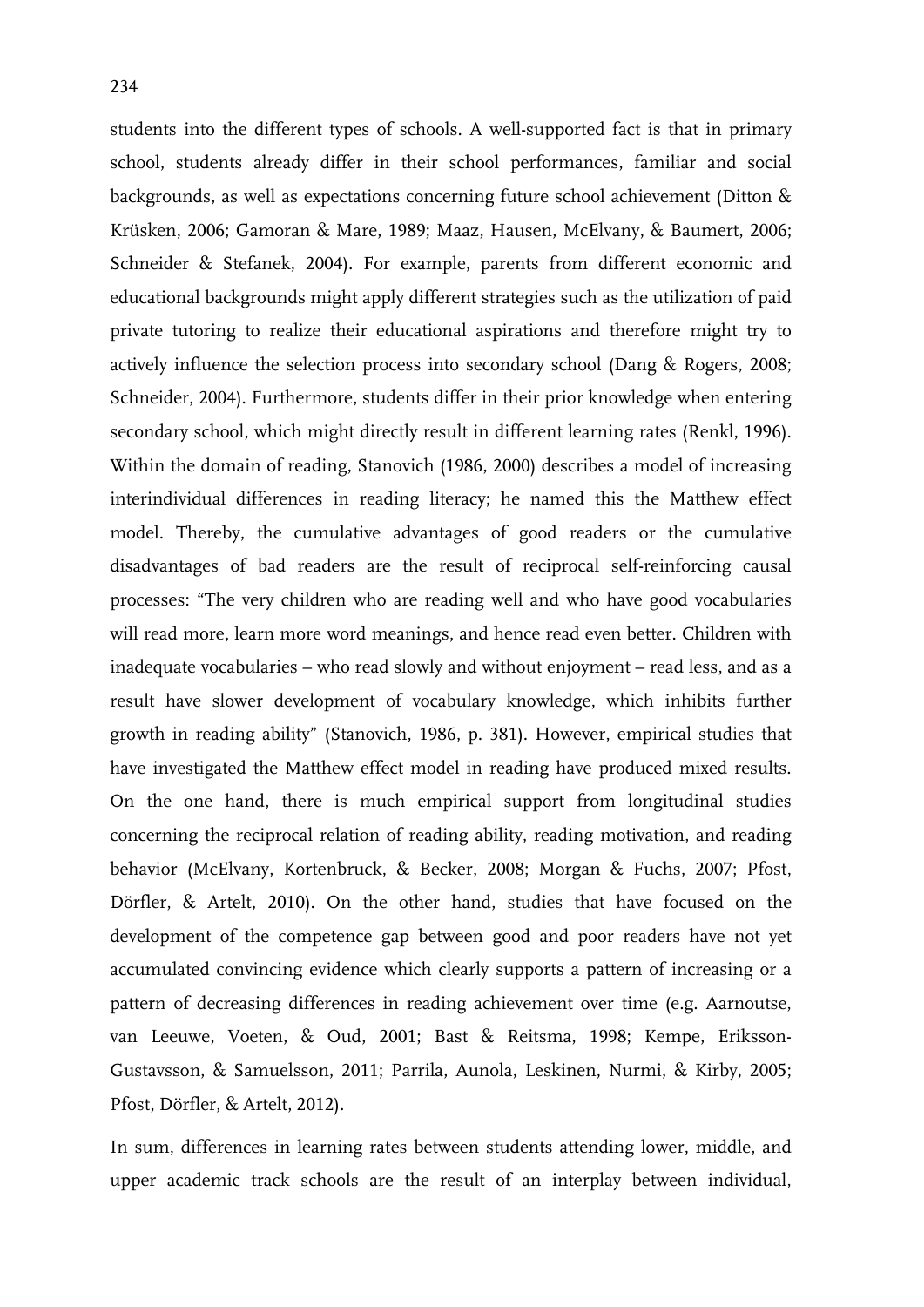institutional, and school composition factors that may add up, reinforce, or compensate each other over the course of students' individual development.

## **Achievement Differences and Achievement Growth in Secondary School – Empirical Findings**

Cross-sectional studies, especially the four PISA studies run by the OECD between 2000 and 2009 (Baumert, et al., 2001; Klieme, et al., 2010; Prenzel, et al., 2007; Prenzel, et al., 2005), have reported large differences in cognitive competencies between the students who attend different school tracks in Germany. In the most recent PISA study, 15-year-old students attending upper academic track schools on average achieved a reading comprehension score that was more than one and a half standard deviations above the average reading comprehension score of students attending lower academic track schools. Students attending middle academic track schools as well as comprehensive schools reached an average reading comprehension score in between these other two types of schools (Naumann, Artelt, Schneider, & Stanat, 2010). Comparable results have been reported for mathematics and science (Frey, Heinze, Mildner, Hochweber, & Asseburg, 2010; Rönnebeck, Schöps, Prenzel, Mildner, & Hochweber, 2010). Intuitively, we might conclude that these differences are the result of achievement differences prior to secondary school plus different learning rates between school tracks, but cross-sectional studies such as PISA cannot determine the time in the course of development at which differential learning rates appear. Thus, the hypothesis of a widening achievement gap between the different academic tracks needs to be analyzed longitudinally.

Within the domain of mathematics, the assumption of a widening achievement gap has been investigated and verified several times (Becker, Lüdtke, Trautwein, & Baumert, 2006; Köller & Baumert, 2001) with the exception of Schneider and Stefanek (2004), who reported stable mathematics achievement differences between Grade 2 and Grade 11. The reported results from Germany converge well with studies that have investigated the effect of taking advanced courses in U.S. high schools (Gamoran & Mare, 1989; Schmidt, 2009).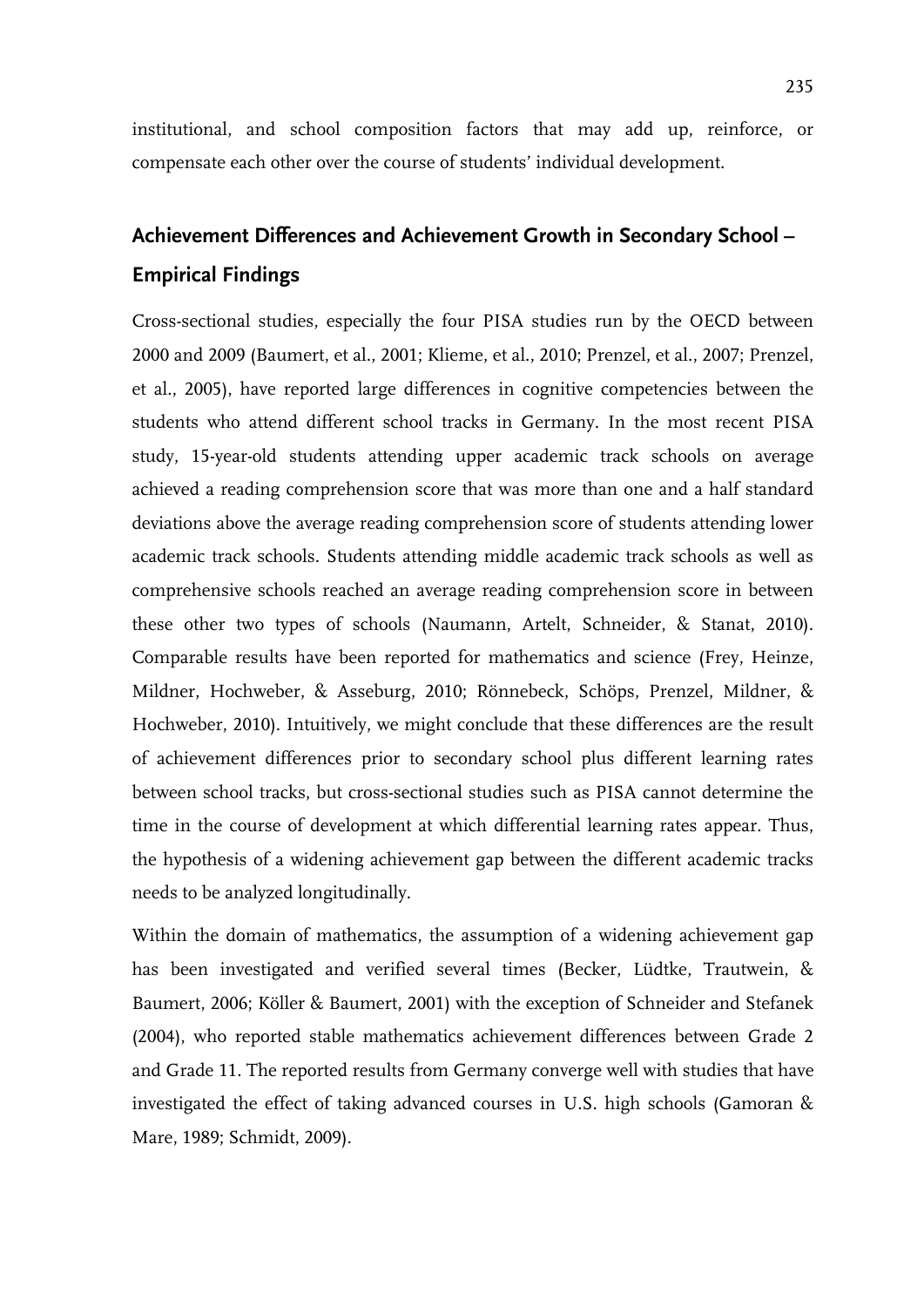Within the domain of reading, however, studies have been less frequent and the results have been more controversial. This might, at least partially, be attributable to differences in the learning opportunities that underlie the development of different cognitive skills (cf., Köller & Baumert, 2008). Whereas for the development of mathematical skills, schools play almost a monopolistic role in the transfer of knowledge, within the domain of reading, further learning opportunities such as leisure time reading (e.g., Pfost, Dörfler, et al., 2010; Spear-Swerling, Brucker, & Alfano, 2010) are of high relevance. Consequently, it might be reasonable to expect that differences in school learning environments might be more related to the development of mathematics than to the development of reading literacy. Retelsdorf and Möller (2008), in analyzing data from the LISA study, reported small but nonsignificant differences in the development of reading literacy from Grade 5 to Grade 6 between lower ( $d = 0.59$ ), middle ( $d = 0.62$ ), and upper academic track schools ( $d = 0.82$ ). Initial differences in reading literacy in Grade 5, when students enter secondary school, however, were already relatively large, with students in the upper academic track scoring on average more than one standard deviation  $(d = 1.22)$  above students from the middle academic track and even more than two standard deviations  $(d = 2.30)$ above students from the lower academic track. Similar results were presented by Gröhlich, Bonsen, and Bos (2009): In analyzing data from more than 10,000 students from the Hamburg KESS study, the authors reported the highest growth in reading literacy between the end of Grade 4 and Grade 6 for students who attended comprehensive schools  $(d = 0.47)$ , followed by students who attended lower and middle academic track schools  $(d = 0.45)$ . The lowest average growth was reported for upper academic track students  $(d = 0.42)$ . The results confirm the findings from the antecedent LAU study (Lehmann, Peek, Gänsfuß, & Hußfeldt, 1998). Taken together, the results in the domain of reading have been less stringent and have not confirmed the assumption of a widening gap over the course of secondary school.

The question of whether a privileged school learning environment is linked to an increased learning rate was also addressed by the Berlin ELEMENT study (Lehmann & Lenkeit, 2008), which was subsequently reanalyzed by Baumert, Becker, Neumann, and Nikoleva (2009). In the state of Berlin, students have the opportunity to switch to some upper academic track schools ("grundständiges Gymnasium") after Grade 4 or to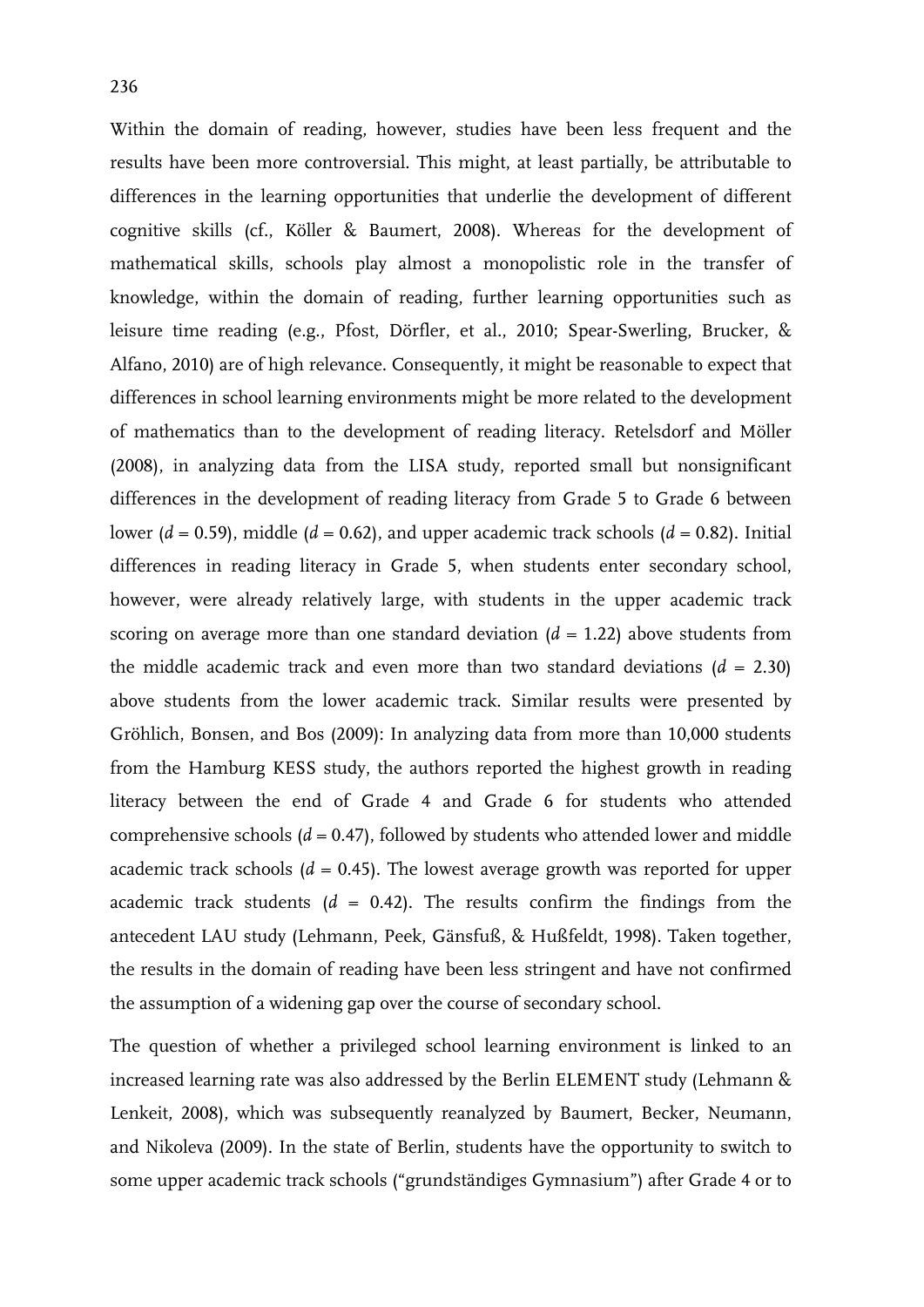stay in a prolonged elementary school and change to secondary school after Grade 6. Students who chose to attend early upper academic track schools after Grade 4 had, in comparison to the students who remained in elementary school, better marks, better reading, and mathematics competencies and came from families with a higher socioeconomic status. Results describing the competence development between Grade 4 and Grade 6 showed, beyond initial differences in reading literacy, a comparable learning rate for students in the two types of schools. With regard to mathematics, students in the early upper academic track school showed an increased learning rate in comparison to the elementary school students. The reanalysis of the data by Baumert et al. (2009), however, focusing on the role of the learning environment on the development of reading and mathematics, did not demonstrate a more favorable learning rate in reading or in mathematics for students in the early upper academic track schools after students' individual characteristics, driving the transition from elementary to early upper academic track school, had been taken into account. Therefore, the hypothesis that a privileged learning environment leads to higher learning rates was not confirmed by this study. Finally, using data from the BiKS study, Pfost, Karing, Lorenz, and Artelt (2010) report a widening achievement gap or fan-spread effect between students attending the lower academic track and the middle as well as upper academic track for reading comprehension, but not vocabulary, between Grade 5 and Grade 6. In addition, a fan-spread effect between students attending different secondary schools was already traceable when students still attended primary school.

Taken together, whereas in the domain of mathematics, fan-spread effects have been demonstrated several times, within the domain of reading, results have been less stringent and have mostly indicated relatively stable achievement differences between different types of schools across the course of secondary school. However, due to the assumption of different learning environments, also fan-spread effects in the domain of reading can be expected.

#### **Research Questions**

The current study focused on the following two questions: First, can differences in the development of reading literacy by type of school/school track be found? With regard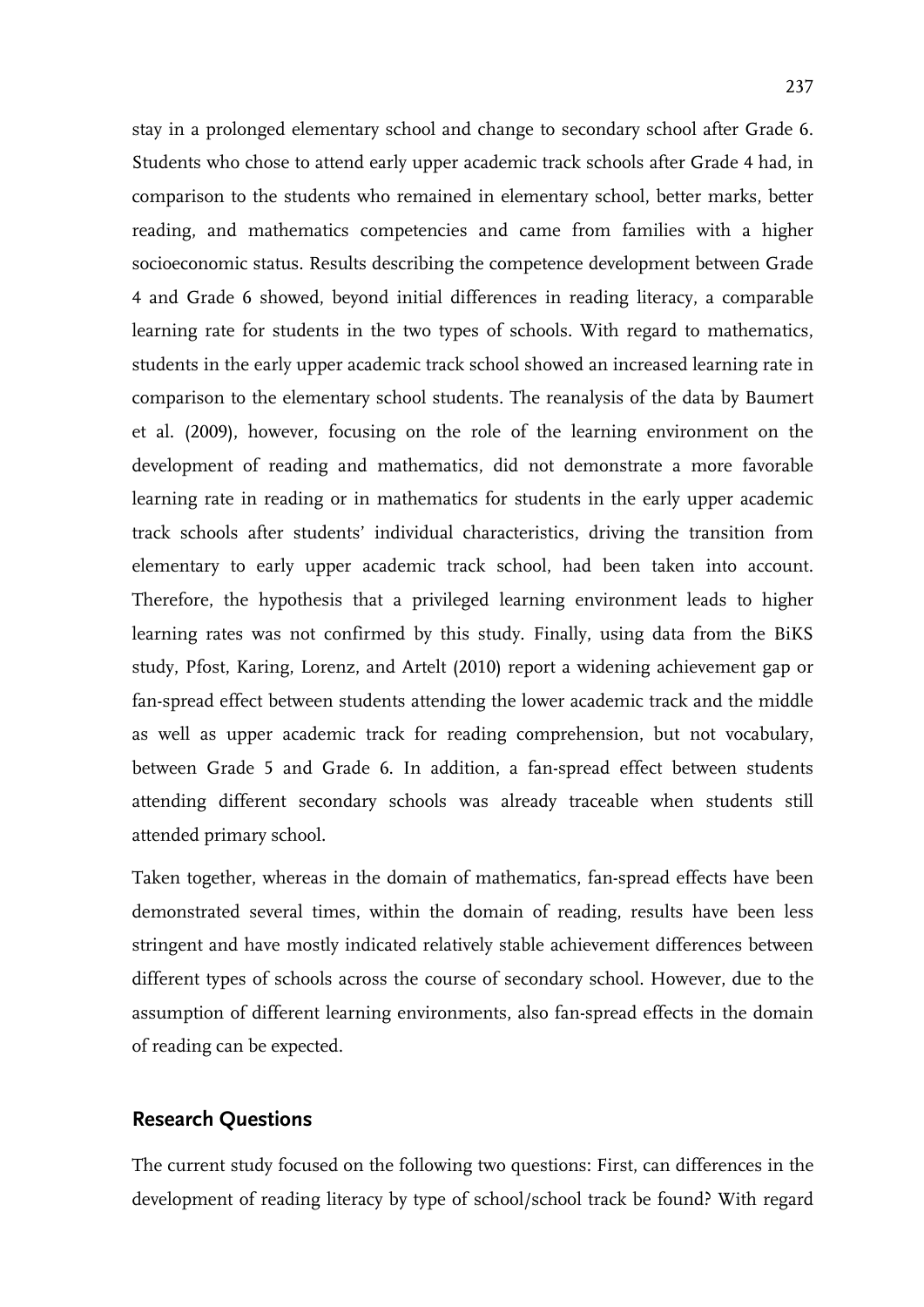to the assumption that upper academic track schools provide a favorable learning environment due to institutional and compositional factors and that students attending upper academic track schools on average have higher cognitive abilities, which should additionally promote further learning, different learning rates in favor of students in upper academic track schools were expected. Furthermore, as lower academic track schools should provide the least favorable learning conditions, the lowest learning rates were expected within this school type. Second, it seemed important to ask whether an effect of attending different types of schools on reading achievement measures could be verified independent of students' characteristics that govern the selectivity into the different secondary school tracks. Again, we expected a favorable effect of attending upper academic track schools in comparison to middle and lower academic track schools, after controlling for important covariates that go along with the choice of a certain track. Due to sample-size restrictions, students from middle and lower academic track schools were grouped together. Therefore, only the effect of attending upper academic track schools in comparison to attending an alternative type of school (middle and lower academic tracks) was estimated.

The current paper extends the findings reported by Pfost, et al. (2010) in at least two ways: at first, data up to Grade 7 was available. Second, the role of covariate selection for the estimation of effects of different institutional learning environments was addressed in more detail.

#### **Method**

#### **Design and Participants**

All analyses were based on data from the BiKS-8-14 panel study. At the first point of measurement, in the second term of Grade 3,  $N = 2,395$  students were assessed. After the transition from primary into secondary school, a subsample of  $n = 922$  students (38.5% of the original sample) was further followed across secondary school ( $n = 268$  in the lower, 188 in the middle, and 466 in the upper academic tracks). Students were selected for further participation in the BiKS-8-14 panel study when they agreed to participate further, when they chose a school within the BiKS inquiry region that had at least one class with at least three participants, and when the school was not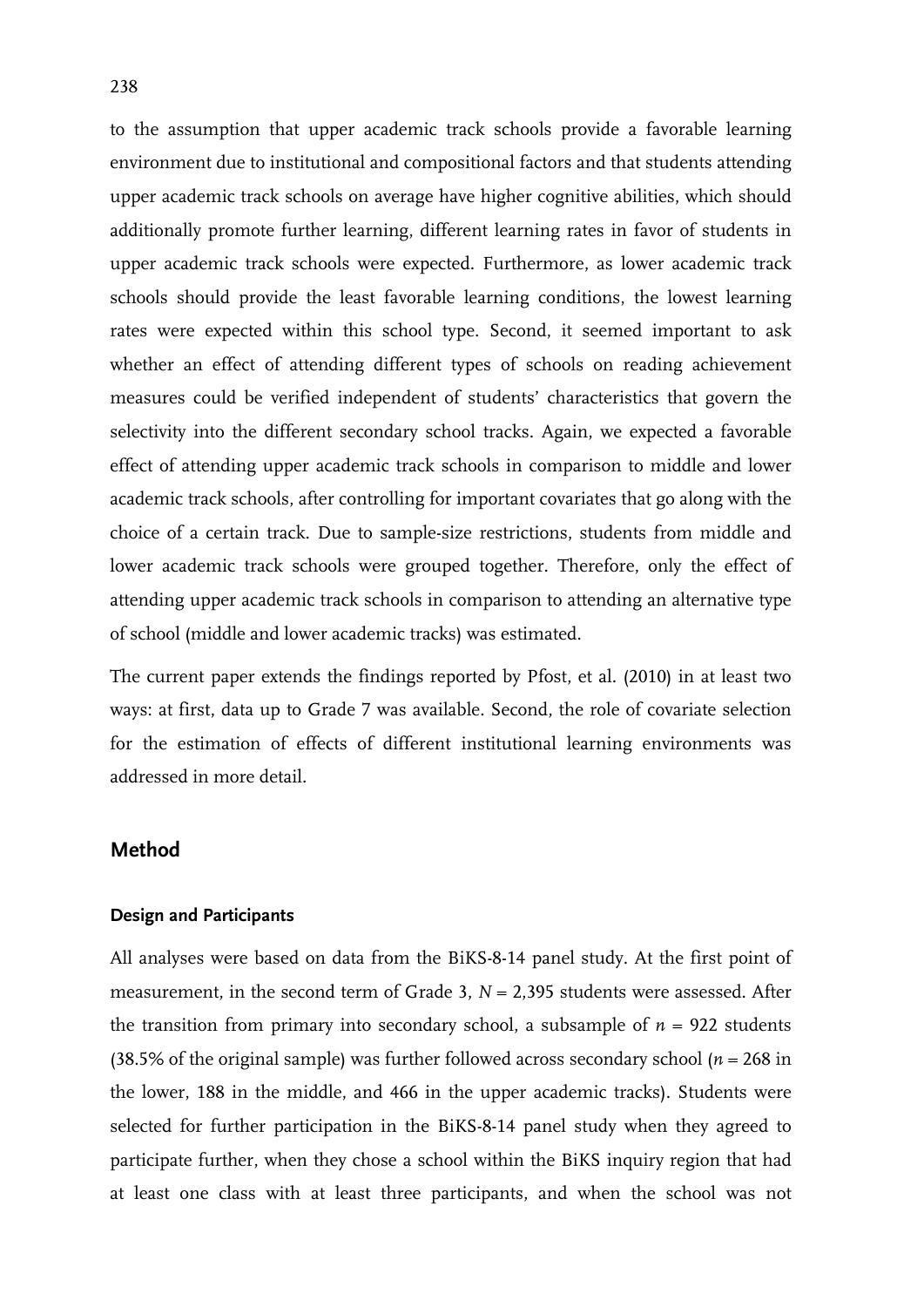characterized by comprehensive or remedial instruction (cf., Schmidt, Schmitt, & Smidt, 2009). Furthermore,  $n = 879$  secondary school students ( $n = 102$  in the lower, 135 in the middle, and 642 in the upper academic tracks) were additionally recruited in Grade 5 for participation in the BiKS panel study, resulting in a total sample of *N* = 1,801 secondary school students. Whereas in primary school, data collection took place every half year (Measurement Waves 1, 2, and 3), in secondary school, data were collected annually at the end of each academic year (Measurement Waves 4, 5, and 6). The following analyses focused on the development of measures of reading comprehension and vocabulary between Grade 5 and Grade 7. Additional data from the elementary school years were taken into account for the second set of analyses. The average age of the students was 11.4 years (*SD* = 0.5) in Grade 5. Furthermore, in our sample, 13.8% of the students lived in households with immigration backgrounds. The gender of the students was almost equally distributed; 47.8% of the students were male and 52.2% were female.

#### **Measures**

Students, teachers, and parents were tested on a wide range of measures. In the following section, the measures that were used in the current analysis are presented. At first, the two measures of reading comprehension and vocabulary used in secondary school (Grade 5 to 7) are depicted. Developmental differences between school tracks on these two variables are of major interest in our analyses. Therefore, these two variables are presented in detail. Subsequently, the variables/covariates that were used in the second analysis, in order to control for the selectivity into the different school tracks, are depicted. All covariates were assessed in primary school.

**Reading comprehension.** In Grade 5, reading comprehension was measured by a sample of six short texts with a total of 43 multiple-choice items developed by the BiKS research group. For the reading comprehension test, the students had to read a given text, search relevant information, and generate more or less high inferences from the text to answer the given items. In Grade 6, three texts with a total of 31 multiple-choice items were used. Finally, in Grade 7, again, three texts with a total of 26 multiplechoice items were used. For the three waves of measurement, a common item design with a nonequivalent groups/anchor-item test design was applied (Holland, Dorans, &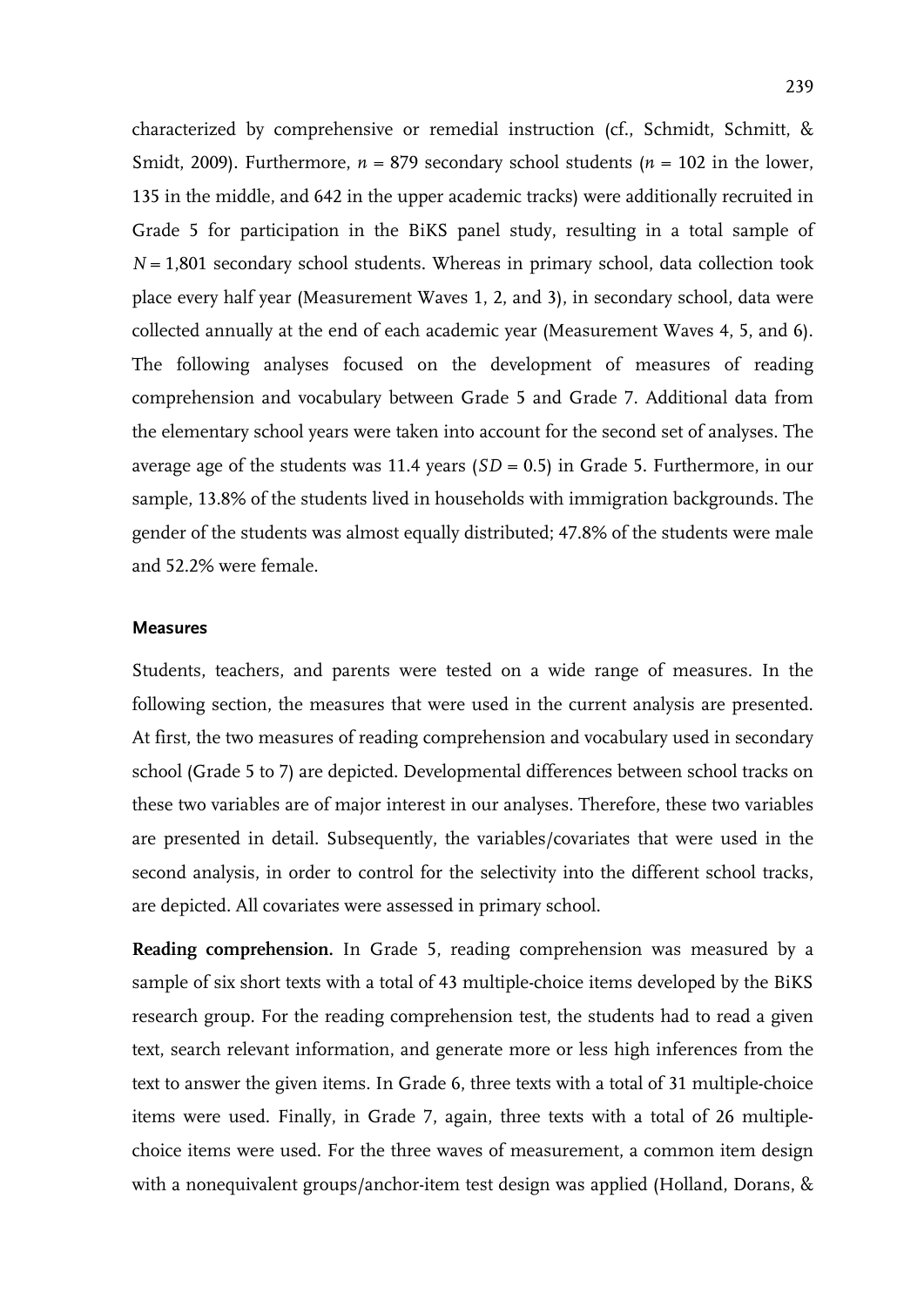Peterson, 2007; Kolen & Brennan, 2004), allowing the estimation of students' reading comprehension on a common metric within an IRT framework. Therefore, for all reading comprehension test items, the item difficulty parameters were estimated with a three-dimensional 1-parameter Rasch model by using the ConQuest software package (Wu, Adams, Wilson, & Haldane, 2007). A design matrix was specified and the item difficulty parameters of the three waves of measurement were estimated in a single simultaneous run (concurrent estimation). Item difficulty parameters for the same items across different waves of measurement were set equal. Subsequently, individual students' abilities were estimated in a second run by weighted likelihood estimates (WLEs) for every wave of measurement using the item difficulty parameters of the concurrent estimation. Missing responses were treated as incorrect during the item calibration stage as well as during the estimation of the person parameters. The estimated individual ability scores were conclusively T-standardized  $(M = 50, SD = 10)$ in Grade 5. The reliabilities (WLE-reliability) of the reading comprehension measures were satisfactory for all waves of measurement (ReliabilityGrade  $5 = .78$ , ReliabilityGrade 6  $= .77$ , ReliabilityGrade  $7 = .76$ ).

**Vocabulary.** Students' vocabulary was measured by a set of 35 items from the subscale V1 (Vocabulary) of the *Kognitiver Fähigkeitstest für 4. bis 12. Klassen, Revision* (KFT 4-12 + R; Heller & Perleth, 2000). Additional vocabulary items that were used in Grade 7 were disregarded in the present analysis in order to keep the metric constant. Ceiling effects were negligible as still in Grade 7 the maximum test score was reached by just one student of the sample. For every item, a target word as well as a selection of four additional words was presented for reading. Students had to indicate the word whose definition best matched the presented target word. Students' vocabulary was estimated by summing the number of correct answers. For ease of interpretation, students' vocabulary scores were also T-standardized  $(M = 50, SD = 10)$  in Grade 5 by a linear transformation. The internal consistency (Cronbach's α) of the vocabulary test was satisfactory for the three waves of measurement ( $\alpha$ Grade 5 = .78,  $\alpha$ Grade 6 = .80,  $\alpha$ Grade 7 = .78).

**Covariates. Socioeconomic and ethnic-cultural backgrounds.** Data concerning students' socioeconomic and ethnic-cultural backgrounds were collected in a highly standardized telephone interview in the first and third waves of measurement in Grade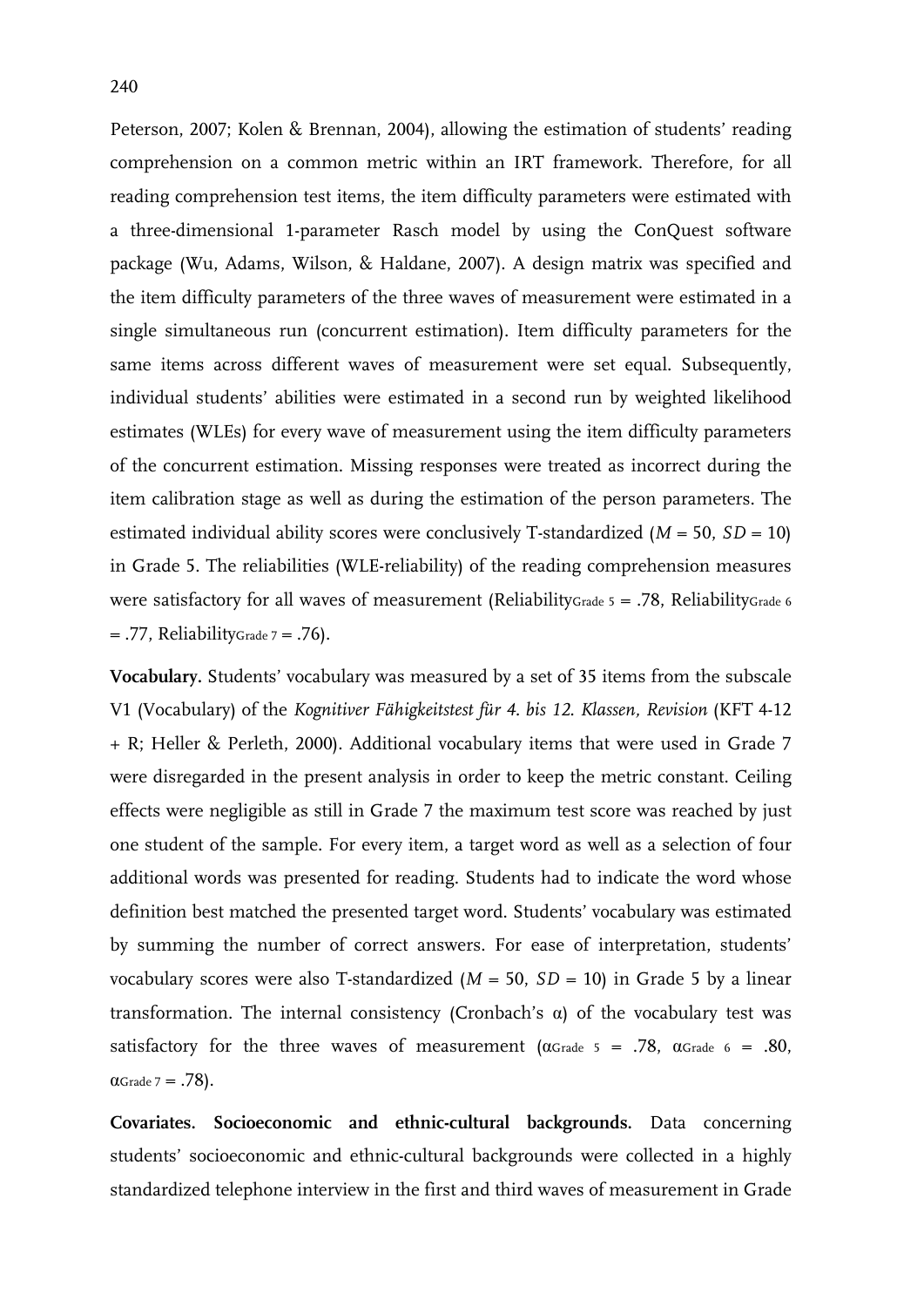3 and Grade 4 of elementary school. In order to determine students' immigration backgrounds, parents were asked questions concerning their cultural origin. Students were classified as having an immigration background when at least one parent was born in a foreign country. Furthermore, the parents were asked questions concerning their familial, educational, as well as occupational status. With this information, the highest ISEI (International Socio-economic Index of Occupational Status; Ganzeboom, De Graaf, & Treiman, 1992) and educational level of the parents was determined.

**Cultural capital.** Parents were asked to specify the number of books they had at home. The responses were categorized by the interviewers. Categories ranged from 1 (*not one*) to 7 (*more than 500*).

**Extracurricular reading behavior.** Students' habitual extracurricular reading behavior was assessed by a single item ("Does [the name of the child] read for pleasure?") in the parental telephone interview in Grade 4. Parents rated the frequency of their children's reading behavior on a 4-point Likert-type scale with the response options 1 (*almost never or never*), 2 (*rarely*), 3 (*yes, several times a week*), and 4 (*yes, everyday*).

**Reading self-concept.** Students' reading self-concept was assessed by a single item ("How good are you in school in… reading?") in the students' questionnaire in Grade 4. Students rated their reading self-concept on a 4-point Likert-type scale ranging from 1 (*bad*) to 4 (*very good*).

**Vocabulary.** In Grade 4, students' vocabulary was measured by a set of 30 items from the supplementary vocabulary test of the culture fair intelligence test (CFT 20, german version: Weiß, 1987).

**Mathematics competence.** Students' mathematics competence in Grade 4 was measured by a selection of 19 items from the DEMAT 4 (Gölitz, Roick, & Hasselhorn, 2005).

**Spelling.** Spelling was measured in Grade 4 by using 21 items from the DRT 4 (Grund, Haug, & Naumann, 2003).

**General cognitive abilities.** Students' general cognitive abilities were assessed in Grade 4 with a set of 15 items from the matrices subtest of the culture fair intelligence test (CFT 20-R, german version: Weiß, 2006).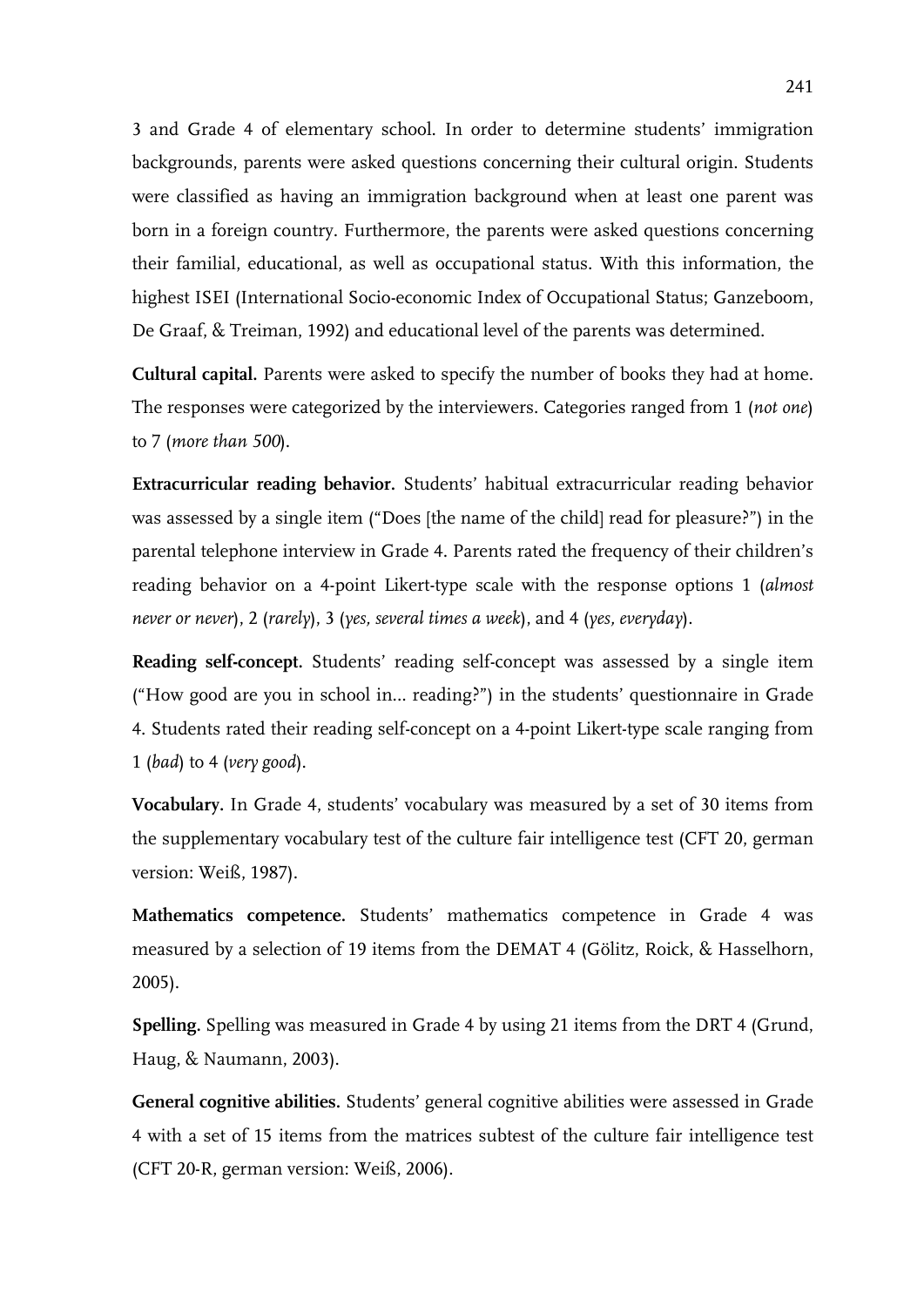**Reading comprehension.** In Grade 4, reading comprehension was measured by a sample of 13 short texts with 20 multiple-choice items from the subscale text comprehension of the ELFE 1-6 (Lenhard & Schneider, 2005). The test was prolonged by adding three new texts with six multiple-choice items developed by the authors to avoid ceiling effects.

**Grades.** Information concerning the students' grades after the first term of Grade 4 was provided by the class teachers. In Germany, grades range from 1 (*excellent*) to 6 (*insufficient*).

#### **Analytic Strategy**

-

The first set of analyses addressed the question of whether differences in the development of reading comprehension and vocabulary between students attending different types of schools could be demonstrated. In order to test for developmental differences, difference scores for reading comprehension and vocabulary, using models of true intraindividual change (cf. Geiser, 2010; Steyer, Eid, & Schwenkmezger, 1997), were computed (Figure 1). The type of school was used as a grouping variable. As there was only one indicator of reading comprehension or vocabulary available for each wave of measurement, a latent achievement indicator was not estimated. Consequently, the measurement error of the manifest variables was set to zero. The initial unconstrained model was just identified, fitting the data perfectly. To test for differences between groups, mean change scores between different types of schools were set to be equal and compared to the model without this constraint. All multigroup models of difference scores were estimated with M*plus* 6.1 (Muthén & Muthén, 1998- 2010). In order to take the nested data structure into account, the *type is complex* option was used. Although an MLR estimator was used, the chi-square value for testing the constrained model against the alternative, unconstrained (just-identified) model was not corrected as there was not yet a routine within M*plus* for doing this when missing data were replaced by multiple imputation.<sup>1</sup> The analyses were run two times. In the first analysis, students were grouped according to the type of school that these students attended in Grade 5. Changes in the school type between Grade 5 and Grade 7 that

<sup>&</sup>lt;sup>1</sup> cf. Mplus Discussion board, posting by Linda K. Muthén on 16<sup>th</sup> June 2006 on http://www.statmodel.com/discussion/messages/22/381.html [17<sup>th</sup> March 2012].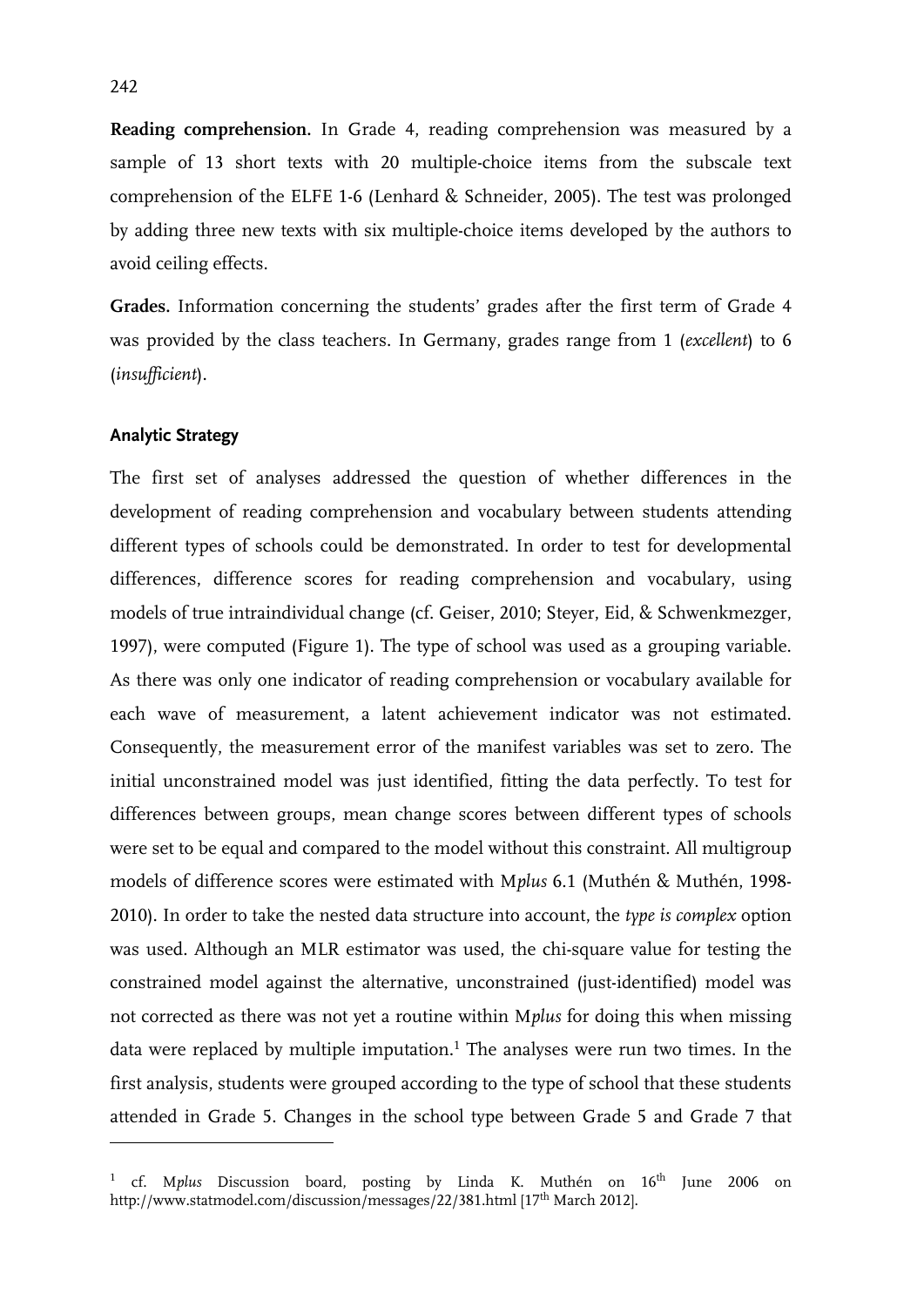may have occurred were ignored. In the same way, students who had to repeat a class between Grade 5 and Grade 7 were treated as though they had advanced in the normal manner. In these two cases (change of school and grade repetition), test information of Grade 6 and/or Grade 7 was almost never available, and the achievement scores were imputed. To support the interpretation of our results, the models describing differences in reading comprehension and vocabulary development were reanalyzed in a second set of analyses, considering only students who were still actively participating in the study in Grade 7, who did not change their type of school, and who did not repeat a class during the time period under investigation.



**Figure 1.** Specified difference score model for reading comprehension/vocabulary. The mod el is specifi fied as base line model. .

The second set of analyses addressed the question of whether an effect of attending different types of schools or school tracks on the development of reading comprehension and vocabulary could be verified independent of individual characteristics influencing the selectivity into the secondary school system. To address this research question, we used the reduced subsample of students in secondary school for whom test information, including inter alia measures of reading comprehension and vocabulary from the elementary school years, was available. In order to disentangle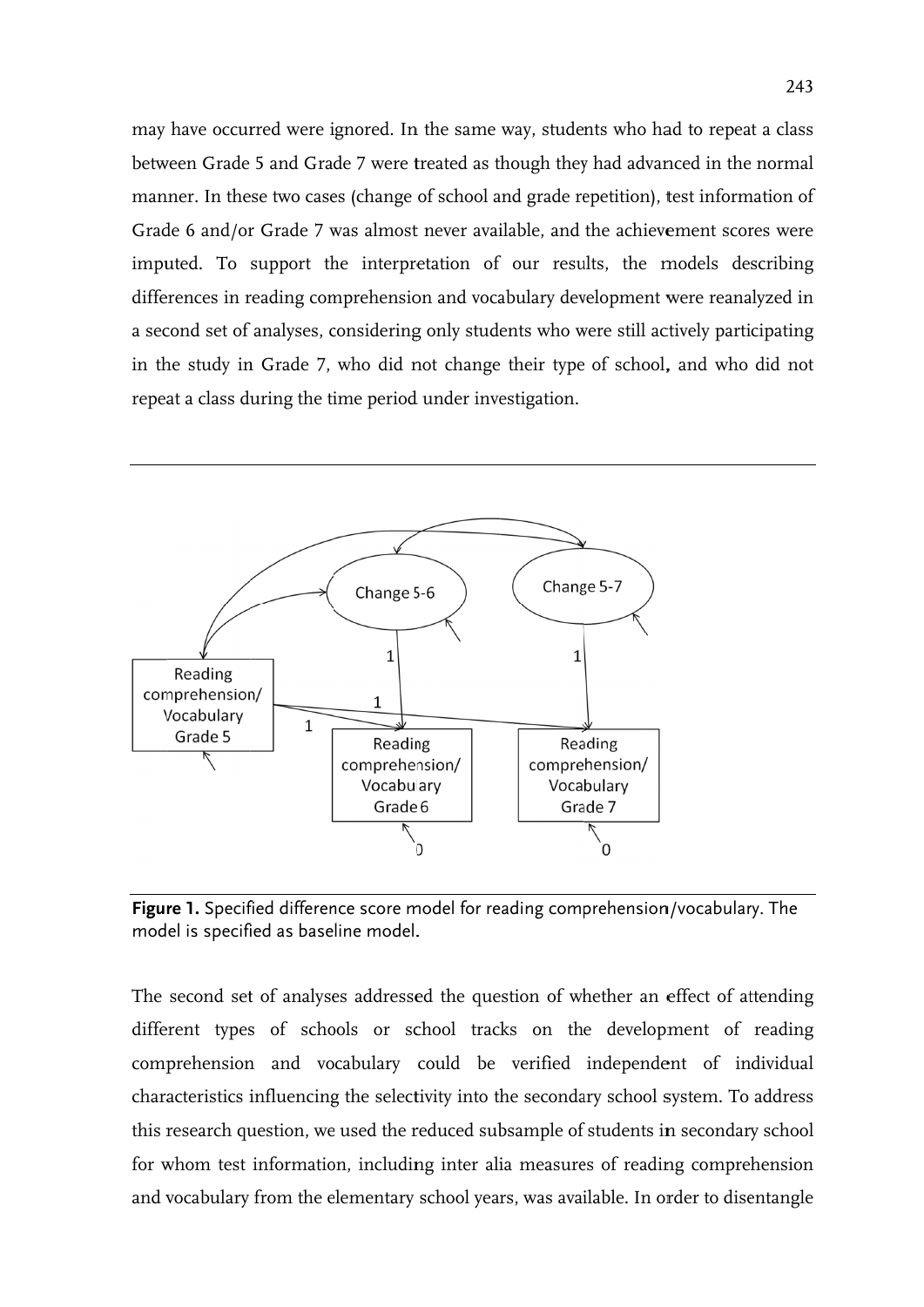institutional from individual effects, interindividual differences between students prior to their secondary school attendance needed to be adequately controlled. One of the most efficient tools for estimating treatment effects (e.g., the effect of attending different types of schools) in nonexperimental studies is Propensity-Score-Matching (PSM). In general, matching methods within observational studies aim to equate a distribution of covariates in treatment and control groups by drawing students from both groups who are similar on a set of observed covariates (Rosenbaum & Rubin, 1985; Stuart, 2010). Matching methods often come into operation when causal inferences about treatment effects in observational designs are of particular interest (c.f. Morgan & Winship, 2007; Rubin, 1997; West & Thoemmes, 2010). PSM traditionally comprises two analytical steps: First, for every student, the probability of being in either the treatment (TG) or the control group (CG) is calculated on the basis of the covariates that are taken into account. In the present analysis, attending an upper academic track school comprised the treatment condition and lower or middle academic track schools the control condition. In the current analysis, the following covariates were considered: the state where the school was located (dummy coded:  $0 =$  Hesse,  $1 =$  Bavaria), students' age and sex (dummy coded:  $0 =$  female,  $1 =$  male), parents' education (dummy coded: 0 = parents did not reach university entrance qualification, 1 = parents reached university entrance qualification), students' immigration background (dummy coded: 0 = no immigration background, 1 = students have an immigration background), parents' HISEI, cultural capital of the parents (the categories were dummy coded), students' time spent in extracurricular reading (the categories were dummy coded), students' reading self-concept (the categories were dummy coded), and Grade 4 achievement measures of vocabulary, mathematics, spelling, general cognitive abilities, and reading comprehension. Only linear effects of the covariates were considered. In the second matching analysis, in addition to the already denoted variables, students' grades after the first term of Grade 4 in mathematics and German were taken into account. As denoted, students' grades from the first term of Grade 4 were directly linked to the choice of school track. However, school grades are often not comparable to each other due to different applied reference scales (Maaz, et al., 2008; Trautwein, Lüdtke, Becker, Neumann, & Nagy, 2008; Treutlein & Schöler, 2009) and should therefore be treated and interpreted with caution.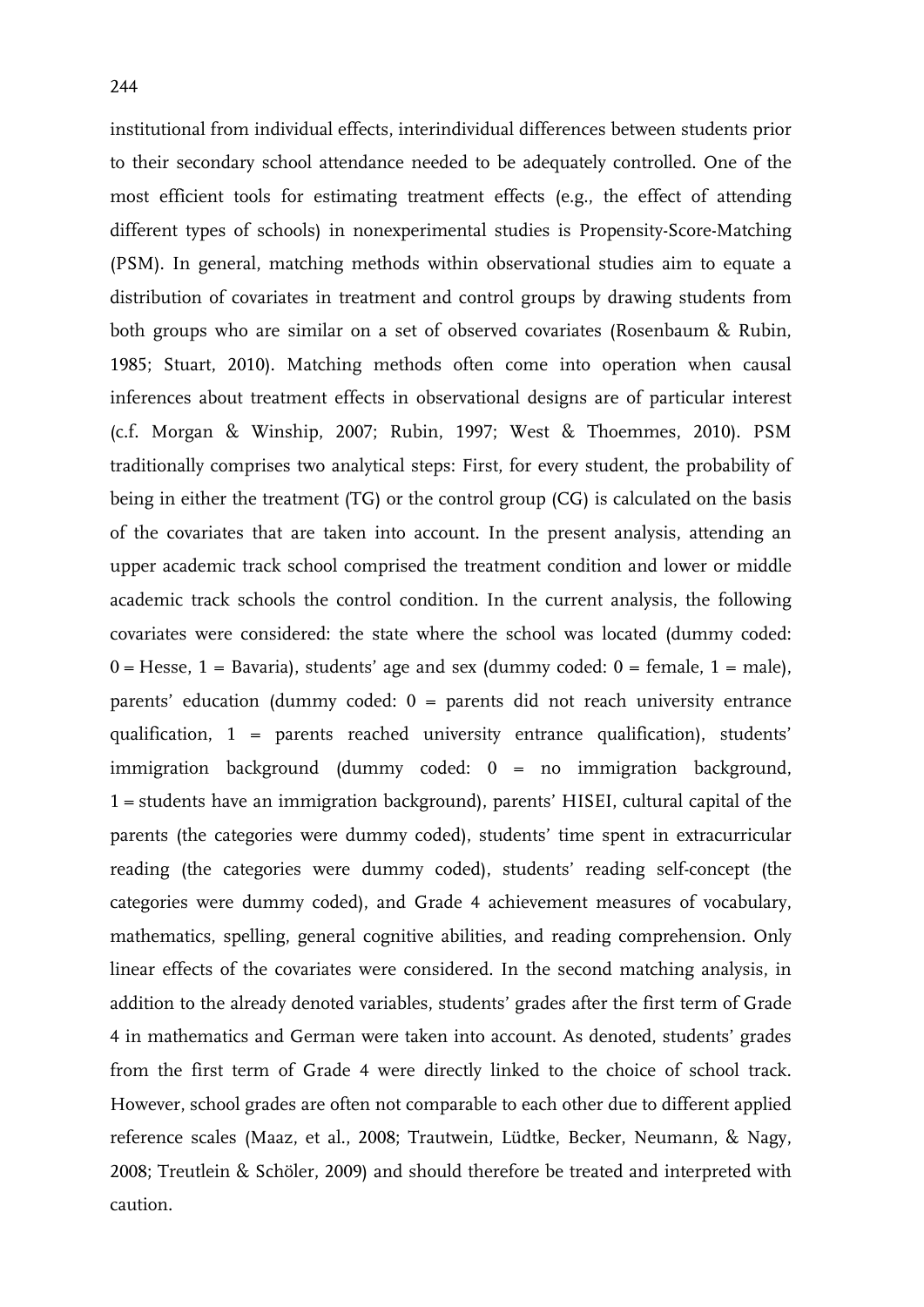On the basis of these variables, a probit score which indicates a student's probability of attending the upper academic track school (TG) given that student's covariates was estimated. Then, students in the two groups were matched to each other on the basis of the calculated probit score using radius matching (see Dehejia & Wahba, 2002; Morgan & Winship, 2007). Therefore, for each treatment case control cases were selected that were located within a particular distance – the radius – of the calculated propensity score. In cases in which more than one control student was located within the maximum acceptable distance around the treatment group student, the selected control cases were given equal weights. The radius was set at  $\delta = 0.005$ . Treatment cases that did not have a possible counterpart within the control cases were said to be off the support and were not considered for further analysis. The same was true for control cases without possible counterparts from the treatment cases. Therefore, the interpretability of the treatment effect was limited to those for whom possible counterparts existed (common-support treatment effect for the treated). In other words, the estimated average effect of attending an upper academic track school (TG), in comparison to attending lower or middle academic track schools (CG), on the development of reading comprehension and vocabulary is only informative with regard to those students who typically attend an upper academic track school and for whom comparable counterparts who attend lower and middle academic track schools exist. As mentioned, students attending lower and middle academic track schools were grouped together because of their small sample size. After the matching procedure, balance with respect to the incorporated covariates and the overlap between the two groups was checked. Therefore, the standardized differences of the covariates between the two treatment groups before and after the matching procedure were computed. In the final step, the analysis of the outcomes, differences in reading comprehension and vocabulary in Grade 7 between the matched groups were tested. Propensity-Score-Matching was done with STATA 11 using the psmatch2 routine (Leuven & Sianesi, 2003).

**Missing data**. Missing data is a typical problem of research in the social sciences, especially in longitudinal studies. In the current study, missing data may have occurred on the one hand because parents did not give consent for their child to participate in the study. What is known from the literature is that active informed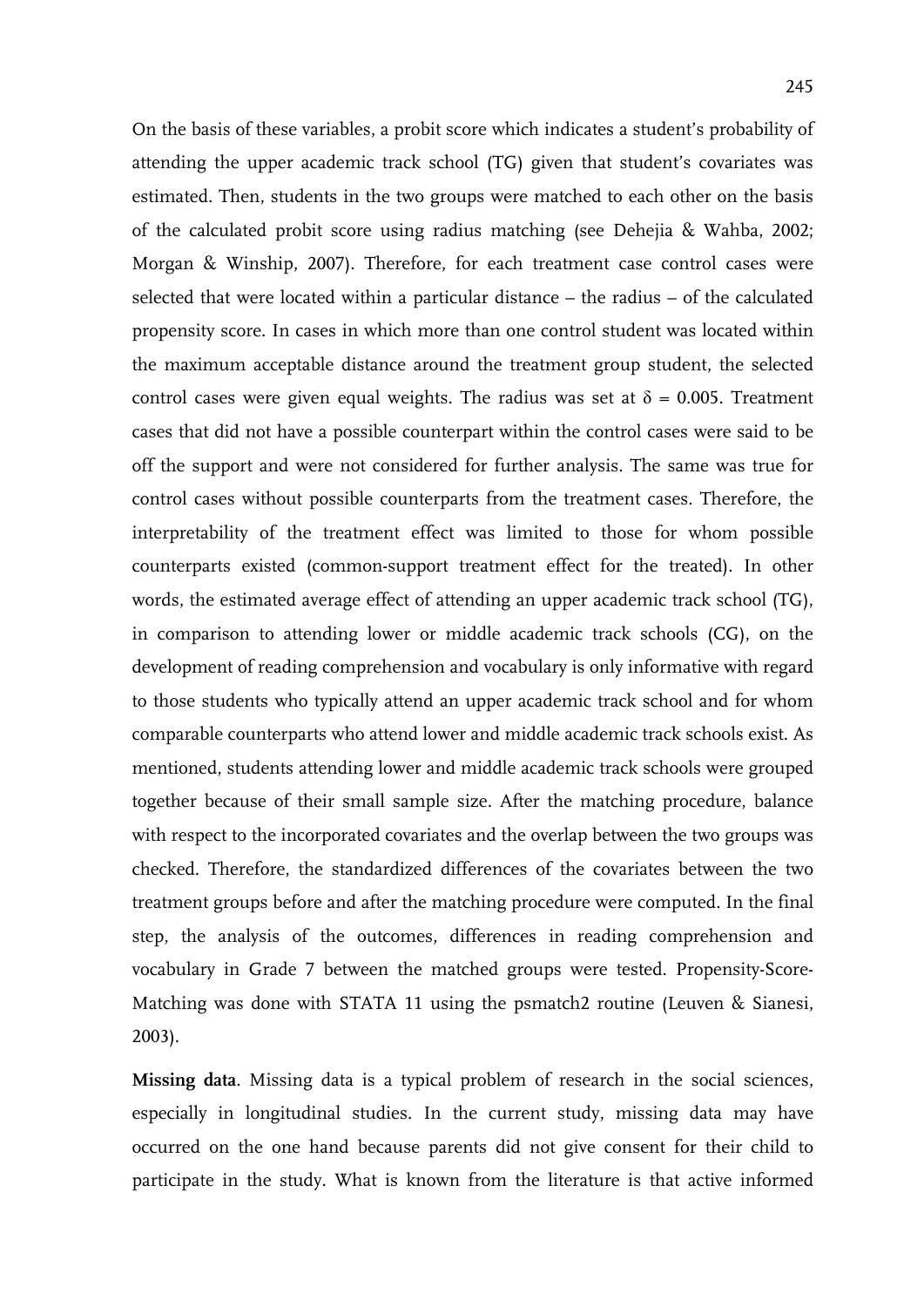parental consent is related to factors such as the degree of deviant behavior of the students, students' scholastic performance, and the social and ethnic backgrounds of families (Courser, Shamblen, Lavrakas, Collins, & Ditterline, 2009; Esbensen, et al., 1996; Esbensen, Hughes Miller, Taylor, He, & Freng, 1999; Unger, et al., 2004). On the other hand, parents may have given their informed consent but students might not have been present on the testing day, might not have correctly answered the questions, or may have left the study after a certain amount of participation (dropout). Study dropout in particular may be a sign of educational problems such as repeating a year or changing school type, and therefore needs to be treated cautiously (van de Grift, 2009). In other words, treatment-related attrition may be a serious threat to the internal validity of the estimated results (West & Thoemmes, 2010). In the first analysis, the data of all secondary school students in schools in which competence measurement took place and for whom parental consent was present were included in the analysis. Missing data on measures of reading comprehension and vocabulary were replaced by multiple imputation (*m* = 5) using a broad set of auxiliary variables. Multiple imputation was implemented by using an R script by Robitzsch (personal communication, March 18, 2011) controlling the imputation with Partial Least Squares regression within MICE (van Buuren & Oudshoorn, 2000). In order to verify the results of the first descriptive analysis, a second descriptive analysis was run by which, again, a dataset to which multiple imputation was applied was used, but the analysis was restricted to students who were still actively participating in the study in Grade 7, who did not change their type of school, and who did not repeat a class during the time period under investigation. We will denote this reduced sample as the "active sample" as students were still actively participating in the study in Grade 7. Finally, an EM algorithm that applied single imputation was used on the covariates that were used in the Propensity-Score-Matching. Although single imputation does not seem to be an adequate strategy in outcome analyses, it seems to be a sufficient and effective approach in the context of Propensity-Score-Matching (Stuart, 2010). The propensity score matching analysis was run exclusively using the active subsample of  $n = 658$ students, for whom data from the primary school years were available and who were still active participants in the BiKS-8-14 longitudinal study in Grade 7.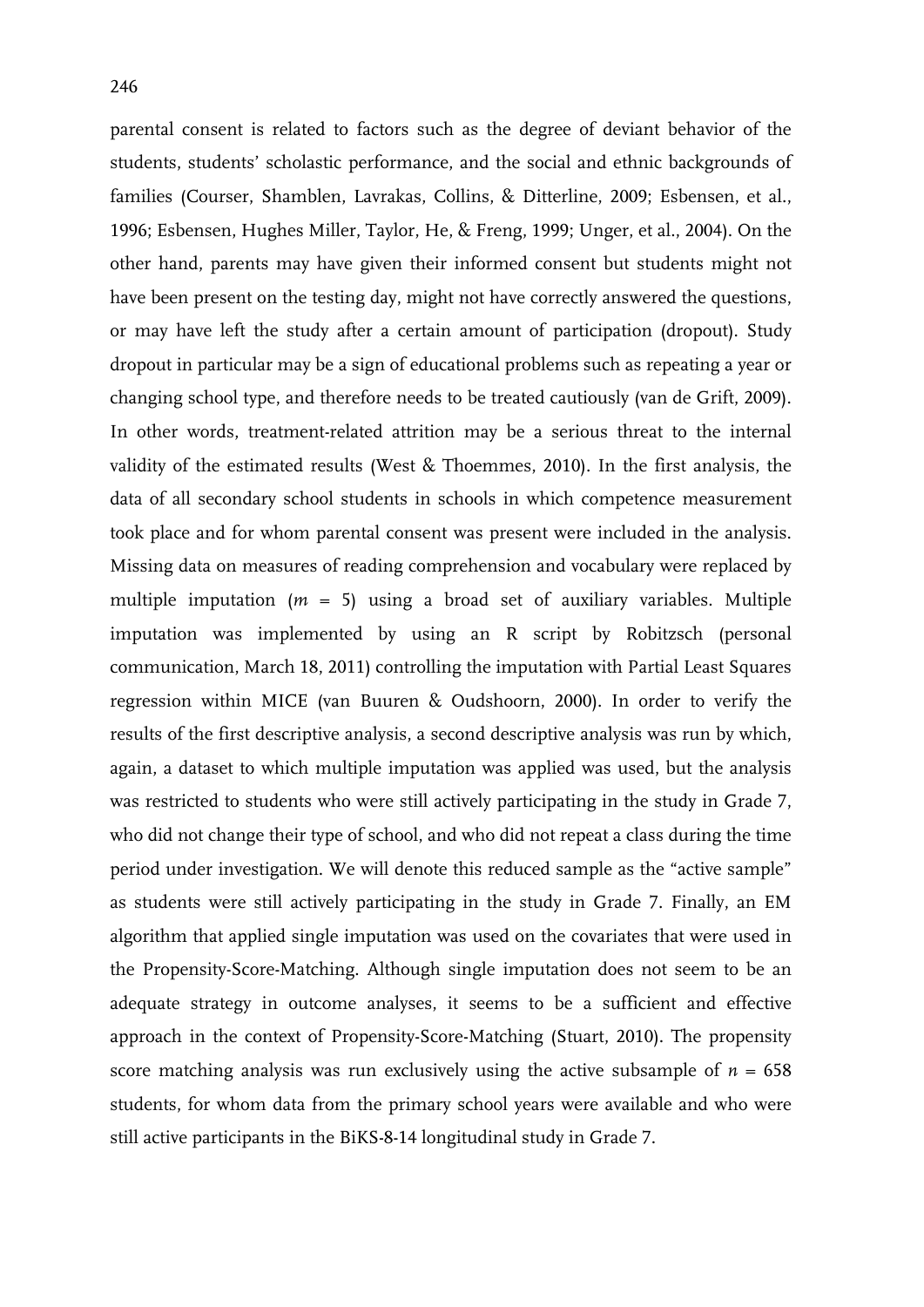#### **Results**

#### **Developmental Differences in Reading Comprehension and Vocabulary**

In order to trace interindividual differences in the development of reading comprehension and vocabulary, difference scores based on models of true intraindividual change were computed. The models were specified as baseline models, allowing for the analysis of differences in changes in reading comprehension and vocabulary between Grade 5 and Grade 6 (Change 6-5) as well as Grade 5 and Grade 7 (Change 7-5). A graphical illustration of the development of reading comprehension and vocabulary by type of school for the entire sample of secondary school students is depicted in Figures 2 and 3. The corresponding estimated results are presented in Table 1.

|                                   | Grade 5<br>M(SD)      | Grade 6<br>M(SD) | Grade 7<br>M(SD) | Change 5-6<br>M(SD) | Change 5-7<br>M(SD) |
|-----------------------------------|-----------------------|------------------|------------------|---------------------|---------------------|
|                                   | Reading comprehension |                  |                  |                     |                     |
| Lower academic track              | 40.47 (8.47)          | 41.98 (9.16)     | 43.80 (11.31)    | 1.51(10.30)         | 3.33 (11.25)        |
| Middle academic track             | 47.60 (7.77)          | 50.49 (9.41)     | 50.93 (11.80)    | 2.90 (8.88)         | 3.34 (11.26)        |
| Upper academic track              | 53.90 (8.58)          | 58.21 (11.36)    | 60.26 (13.97)    | 4.32 (10.61)        | 6.36(12.83)         |
| Full sample                       | 50.01 (10.00)         | 53.49 (12.45)    | 55.20 (14.74)    | 3.49 (10.32)        | 5.20 (12.34)        |
| Test of significance <sup>a</sup> | $p < .01^b$           |                  |                  | p < .01             | p < .01             |
|                                   | Vocabulary            |                  |                  |                     |                     |
| Lower academic track              | 40.84 (8.81)          | 45.13 (9.98)     | 50.22 (8.83)     | 4.29(8.65)          | 9.38 (8.96)         |
| Middle academic track             | 47.03 (7.92)          | 52.20 (9.53)     | 54.93 (9.10)     | 5.16(8.27)          | 7.89 (8.95)         |
| Upper academic track              | 53.92 (8.50)          | 58.54 (8.20)     | 61.09 (7.29)     | 4.62(7.47)          | 7.17(8.15)          |
| Full sample                       | 50.00 (10.00)         | 54.65 (10.35)    | 57.75 (9.14)     | 4.65 (7.88)         | 7.75(8.52)          |
| Test of significance <sup>a</sup> | $p < .01^b$           |                  |                  | ns                  | p < .01             |

**Table 1.** Reading Comprehension and Vocabulary Development by School Track

*Note.* Sample size was *n* = 370 students in lower academic track schools, *n* = 323 in middle academic track schools, and  $n = 1,108$  students in upper academic track schools.

<sup>a</sup>lt was tested whether estimates were equal between students attending lower, middle and upper academic track schools.

bMplus Type is General was used as Grade 5 reading comprehension/vocabulary was treated as manifest.

First, results indicated large differences in reading comprehension in Grade 5 between students in the different school tracks. Students attending upper academic track schools on average achieved the highest reading comprehension score, whereas students in the lower academic track schools achieved the lowest. Furthermore,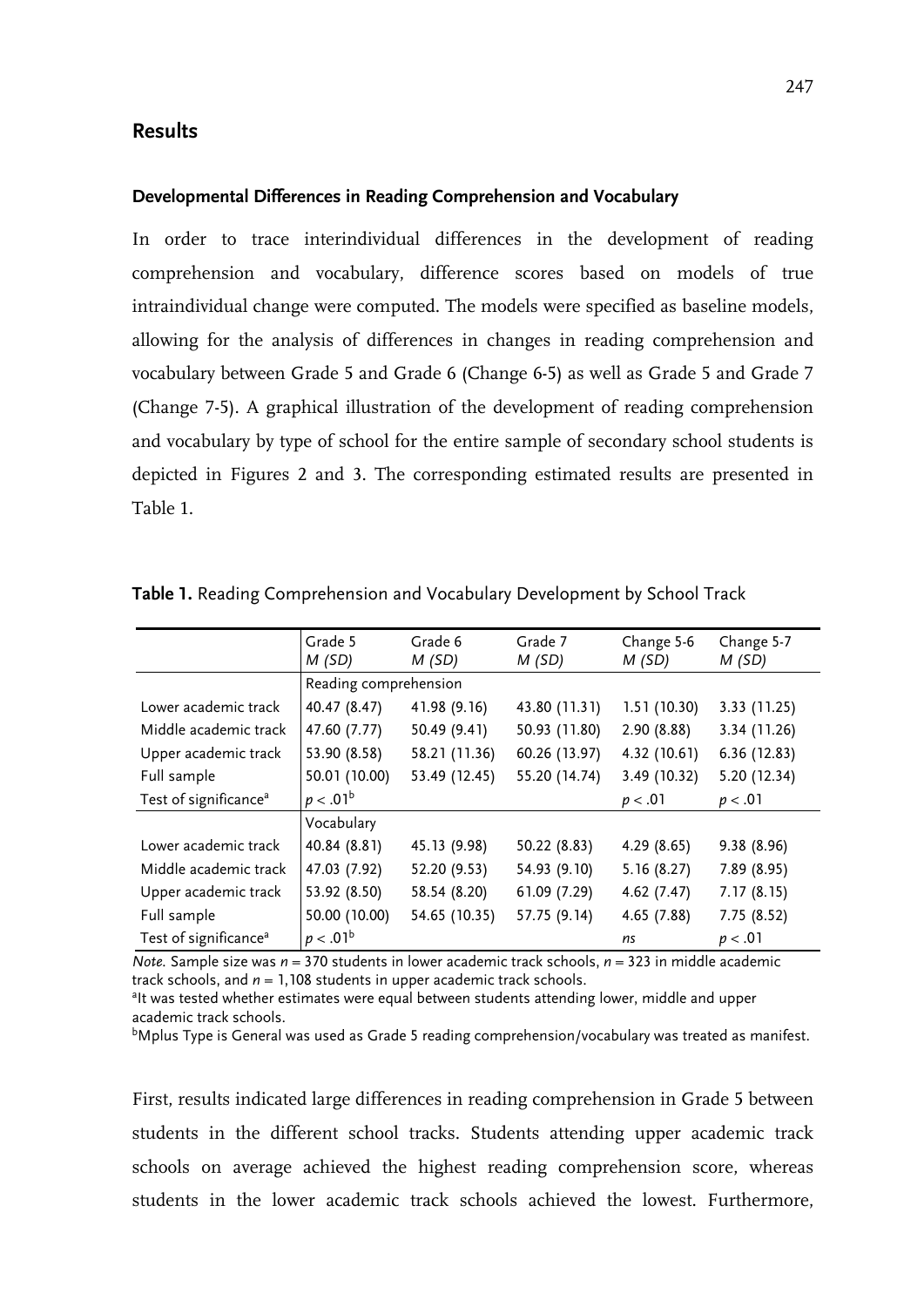-

significant differences in the development of reading comprehension between different school tracks were found: Between Grade 5 and Grade 6, students in the upper academic track schools showed the largest increase in reading comprehension, followed by students attending middle academic track schools. The smallest increase was measured in the group of lower academic track students.<sup>2</sup> A model constraint representing equal average reading comprehension development between the three type of schools was significant ( $\Delta \chi^2$  = 12.212,  $df = 2$ ,  $p < .01$ ), indicating that developmental differences between school tracks are of statistical relevance. Regarding the development of reading comprehension for the full 2-year period between Grade 5 and Grade 7, we still found a clear statistically significant difference between students in the different school tracks ( $\Delta \chi^2 = 22.458$ ,  $df = 2$ ,  $p < .01$ ). Again, students attending upper academic track schools showed the highest learning rate in comparison to lower and middle academic track students. The average learning rate of students attending lower academic track schools was comparable in size to the learning rate of the middle academic track students.

<sup>&</sup>lt;sup>2</sup> Due to the application of a different scaling and imputation procedure as well as the usage of different analytic models, the reported growth rates may slightly vary from the results reported by Pfost, Karing, Lorenz, and Artelt (2010).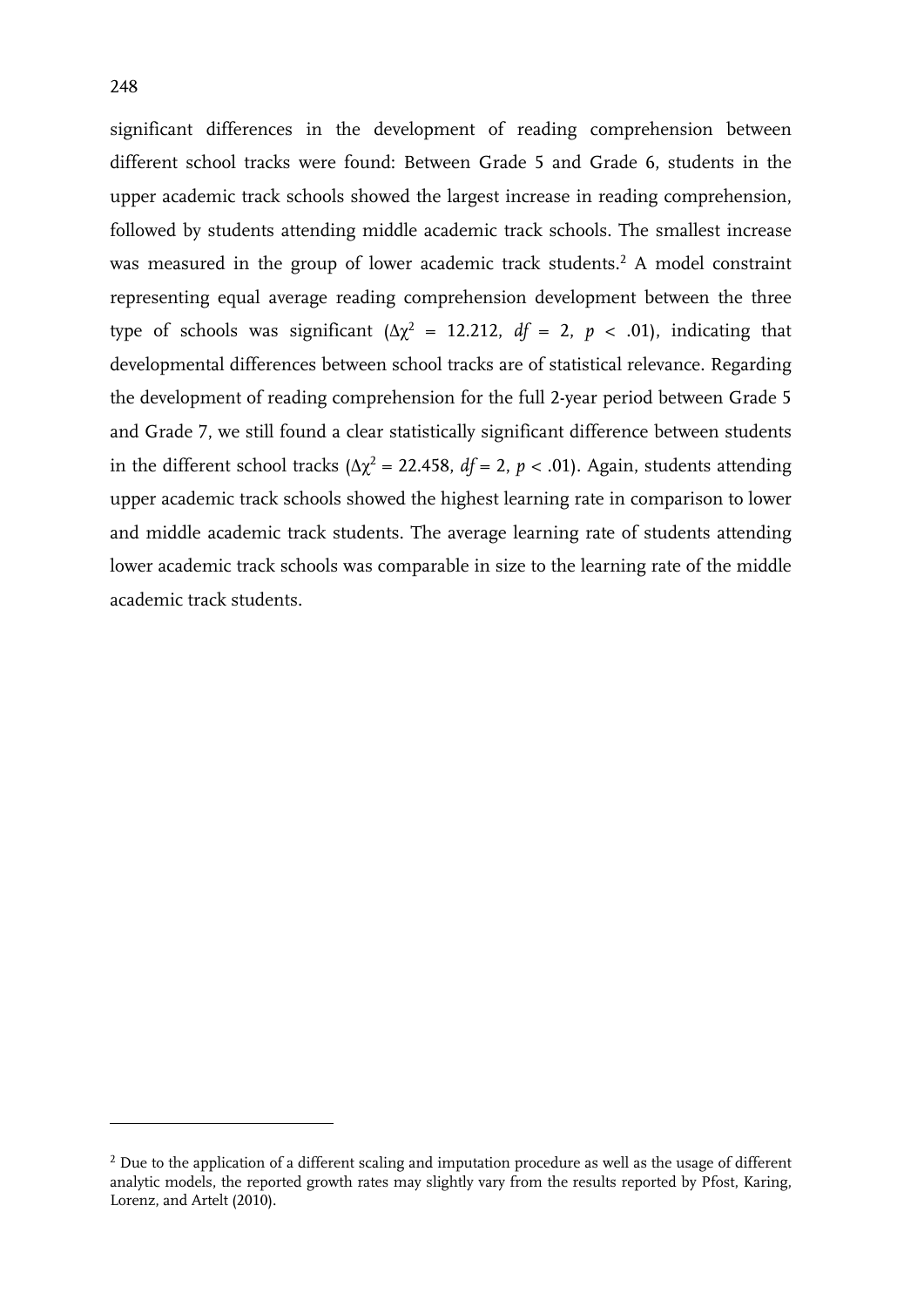

**Figure 2.** Development of reading comprehension by type of school. Estimates are based on the full sample of secondary school students (cf. Table 1 for corresponding data).



**Figure 3.** Development of vocabulary by type of school. Estimates are based on the full sample of secondary school students (cf. Table 1 for corresponding data).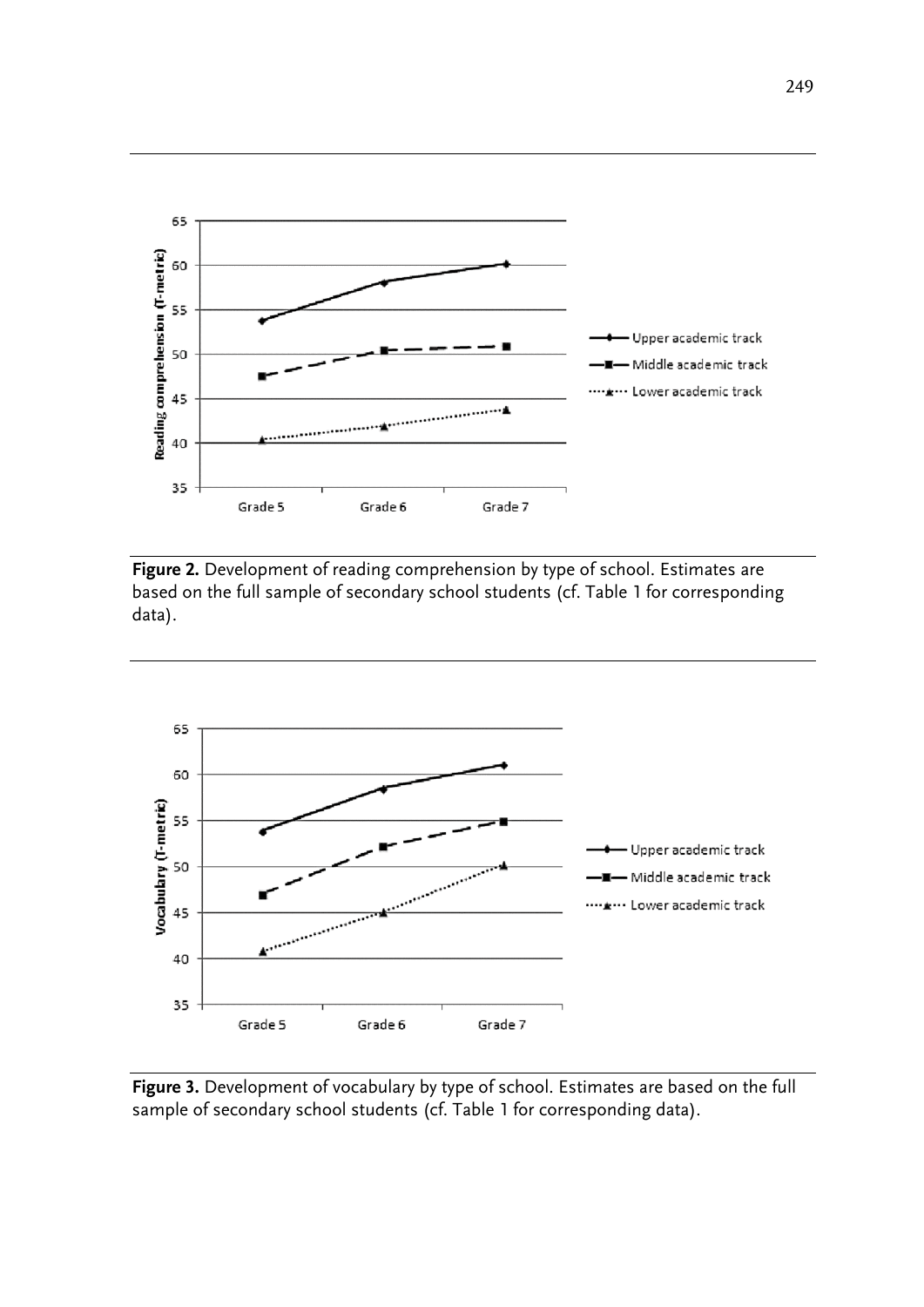Regarding vocabulary, again, strong interindividual differences in Grade 5 between students attending the different types of schools were present. When tracing the development of vocabulary between Grade 5 and Grade 6, no differences in the learning rate between students attending different types of schools were found  $(\Delta \chi^2 = 1.220, df = 2, ns)$ . However, when analyzing the long-term development of vocabulary between Grade 5 and Grade 7, significant differences occurred  $(\Delta \chi^2 = 10.144, df = 2, p < .01)$ . Interestingly, the developmental pattern was different from the one found for reading comprehension. Whereas for reading comprehension, the highest learning rate was found for students attending upper academic track schools; for vocabulary, the highest learning rate was found for students attending lower academic track schools. This means that lower academic track students caught up to the performance of the better performing middle and upper academic track students who were comparable in their learning rates.

In summary, results based on the full sample of secondary school students provide evidence for a widening gap or fan-spread effect for reading comprehension between students attending different school tracks, whereas with regard to the development of vocabulary, the opposite seems true: On average, students attending lower academic track schools showed the largest gains in vocabulary, whereas the smallest gains were found for upper academic track students.

Then, the same two difference score models for reading comprehension and vocabulary were estimated, but analyses were restricted to the sample of students who were still actively participating in the BiKS study in Grade 7, who did not change their type of school, and who did not have to repeat a class. This restriction reduced the sample size by  $n = 443$  (24.6%) students, leading to an effective sample size of  $n = 1,358$  (75.4% of the full sample) students. The reduced or active sample was composed of  $n = 196$  (formerly  $n = 370$ ; 53.0%) lower academic track students,  $n = 267$ (formerly  $n = 323$ ; 82.7%) middle academic track students, and  $n = 895$  (formerly  $n = 1,108, 80.8\%$ ) upper academic track students. The estimated model results for the active sample are presented in Table 2.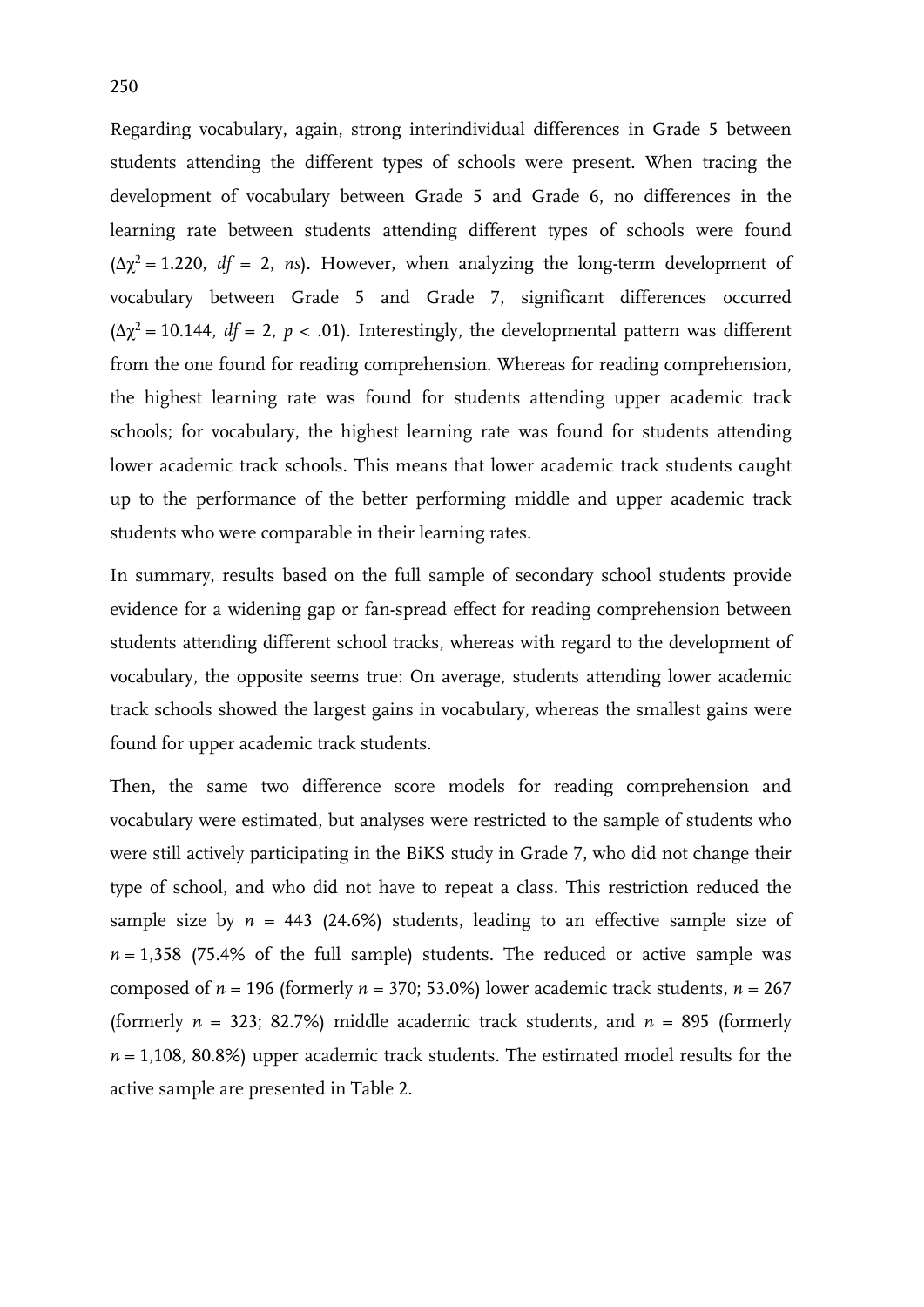|                                    | Grade 5<br>M(SD)      | Grade 6<br>Grade 7<br>M(SD)<br>M(SD) |               | Change 5-6<br>M(SD) | Change 5-7<br>M(SD) |  |
|------------------------------------|-----------------------|--------------------------------------|---------------|---------------------|---------------------|--|
|                                    | Reading comprehension |                                      |               |                     |                     |  |
| Lower academic track               | 40.47 (8.70)          | 42.37 (8.61)                         | 43.75 (11.42) | 1.90(9.79)          | 3.28 (10.96)        |  |
| Middle academic track              | 48.06 (7.57)          | 50.94 (9.09)                         | 51.61 (11.65) | 2.88(8.78)          | 3.56 (11.38)        |  |
| Upper academic track               | 54.57 (8.52)          | 59.51 (11.12)                        | 61.76 (13.69) | 4.94 (10.55)        | 7.19 (12.76)        |  |
| Full sample                        | 51.25 (9.80)          | 55.35 (12.17)                        | 57.17 (14.66) | 4.10 (10.19)        | 5.91 (12.38)        |  |
| Test of significance <sup>a</sup>  | $p < .01^b$           |                                      |               | p < .01             | p < .01             |  |
|                                    | Vocabulary            |                                      |               |                     |                     |  |
| Lower academic track               | 40.87 (8.78)          | 45.33 (10.08)                        | 49.67 (8.95)  | 4.46 (8.50)         | 8.81 (7.92)         |  |
| Middle academic track              | 47.53 (7.76)          | 52.67 (9.15)                         | 55.30 (9.10)  | 5.14(8.10)          | 7.77(8.67)          |  |
| Upper academic track               | 54.85 (7.99)          | 59.65 (7.59)                         | 62.06 (6.74)  | 4.80 (7.21)         | 7.21(7.68)          |  |
| Full sample                        | 51.39 (9.58)          | 56.21 (9.82)                         | 58.94 (8.90)  | 4.82 (7.59)         | 7.55(7.94)          |  |
| Test of significanc <sup>a</sup> e | $p < .01^b$           |                                      |               | ns                  | ns                  |  |

**Table 2.** Reading Comprehension and Vocabulary Development by School Track (Active Sample)

*Note.* The estimates refer to students who were still actively participating in the BiKS study in Grade 7, who did not change their type of school, and who had not repeated a class during the time period under investigation (active sample). Sample size was *n* = 196 students in lower academic track schools, *n* = 267 in middle academic track schools, and  $n = 895$  students in upper academic track schools. <sup>a</sup>lt was tested whether estimates were equal between students attending lower, middle and upper

academic track schools.

 $b$ Mplus Type is General was used as Grade 5 reading comprehension/vocabulary was treated as manifest.

In comparison to the estimated results for the full sample (cf. Table 1), the estimations for the active sample (cf. Table 2) differed in two ways: First, the overall reading comprehension and vocabulary levels were about one tenth of a standard deviation higher in the reduced, active sample than in the full sample. This may be due to two causes. On the one hand, dropout was higher in lower academic track schools than in middle and upper academic track schools. On the other hand, especially within the upper academic track schools, students with lower achievement levels tended to drop out more often. Second, whereas in the first set of analyses, significant differences in the development of vocabulary between Grade 5 and Grade 7 between school tracks were found, analyses based on the active sample did not confirm this result  $(\Delta \chi^2 = 3.543, df = 2, ns)$ . This difference might be attributable at least in part to a lower estimated vocabulary gain between Grade 5 and Grade 7 for students attending lower academic track schools in the active sample in comparison to the complete sample that included student dropouts. With regard to the development of reading comprehension, significant developmental differences in favor of students attending upper academic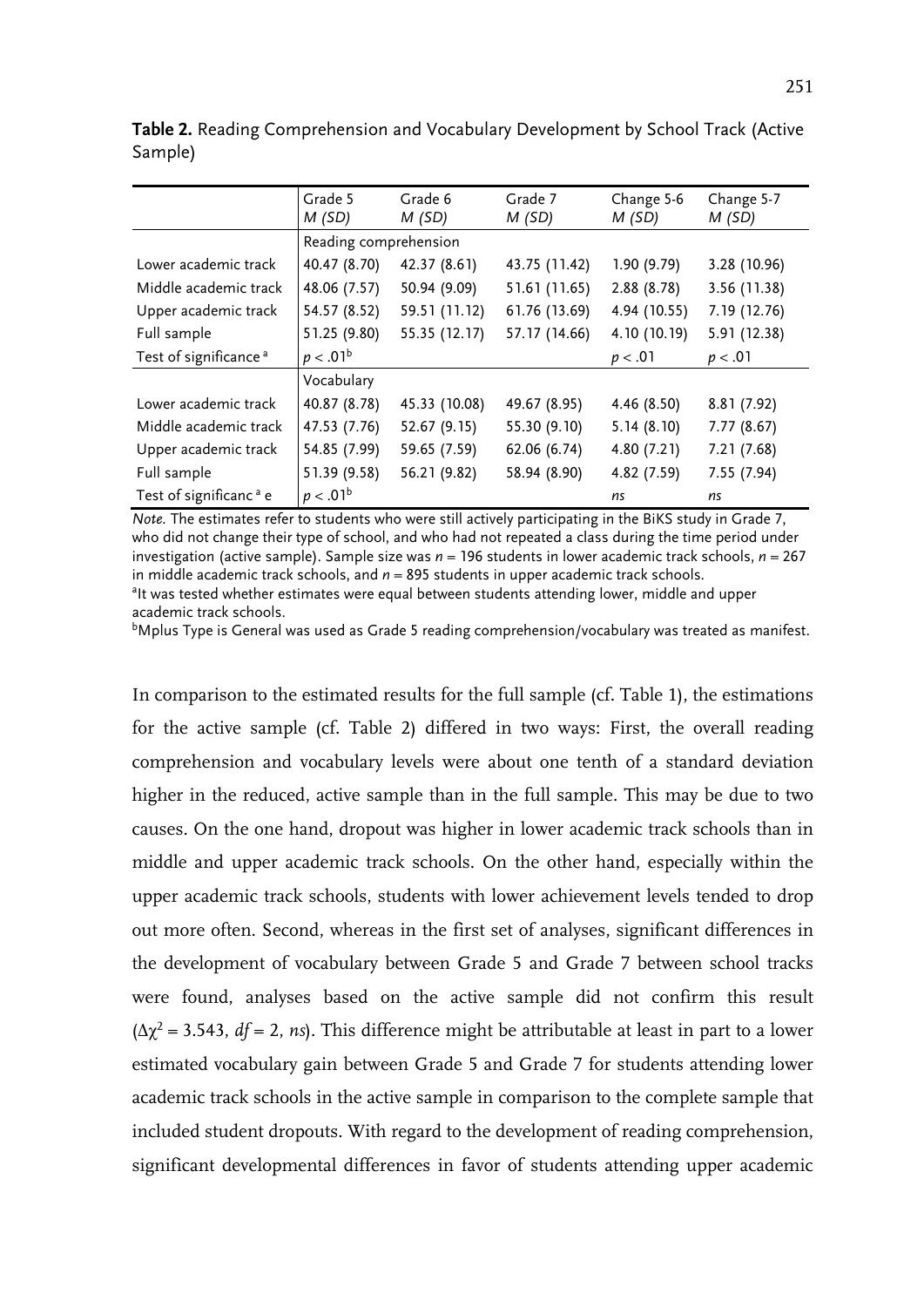track schools were found, confirming the results of the first analysis that was based on the data of all secondary school students.

### **The Effect of Institutional Differences in Learning Environment on the Development of Reading Comprehension and Vocabulary**

In order to test whether differences in the development of reading comprehension and vocabulary could be attributed to institutional differences in the learning environment, the selectivity of the students into the different school types had to be taken into account. Analyses were restricted to a subsample of  $n = 658$  students, for whom information – inter alia test data – from the elementary school years was available and who were still active study participants in Grade 7 (active subsample). The developmental trends for reading comprehension and vocabulary for this longitudinal subsample of active secondary school students were comparable to the developmental trends for the full sample of active secondary school students (the full sample comprised also students that were not tested in primary school; cf. Tables 2 and 3).

|                                   | Grade 5<br>M(SD)      | Grade 6<br>M(SD) | Grade 7<br>M(SD) | Change 5-6<br>M(SD) | Change 5-7<br>M(SD) |
|-----------------------------------|-----------------------|------------------|------------------|---------------------|---------------------|
|                                   | Reading comprehension |                  |                  |                     |                     |
| Lower academic track              | 40.27 (8.92)          | 42.20 (8.71)     | 42.76 (10.98)    | 1.92(10.16)         | 2.48 (10.85)        |
| Middle academic track             | 47.10 (7.42)          | 50.29 (9.47)     | 50.60 (12.12)    | 3.19(9.19)          | 3.50 (11.67)        |
| Upper academic track              | 53.71 (8.39)          | 58.13 (10.88)    | 61.34 (13.64)    | 4.43 (10.52)        | 7.64 (13.28)        |
| Full sample                       | 49.42 (9.88)          | 53.05 (11.99)    | 55.05 (14.89)    | 3.63(10.21)         | 5.63 (12.67)        |
| Test of significance <sup>a</sup> | $p < .01^b$           |                  |                  | ns                  | p < .01             |
|                                   | Vocabulary            |                  |                  |                     |                     |
| Lower academic track              | 40.79 (8.98)          | 44.86 (10.43)    | 49.29 (9.44)     | 4.07(8.34)          | 8.51(8.03)          |
| Middle academic track             | 47.06 (7.86)          | 51.92 (10.03)    | 54.86 (9.76)     | 4.86(8.51)          | 7.79 (9.02)         |
| Upper academic track              | 54.34 (7.70)          | 59.37 (7.33)     | 61.59 (6.99)     | 5.04(7.40)          | 7.25(8.01)          |
| Full sample                       | 49.88 (9.72)          | 54.68 (10.48)    | 57.51 (9.63)     | 4.80 (7.87)         | 7.63(8.25)          |
| Test of significance <sup>a</sup> | $p < .01^b$           |                  |                  | ns                  | ns                  |

**Table 3.** Reading Comprehension and Vocabulary Development by School Track (Active Elementary-Secondary-School Longitudinal Subsample)

*Note.* The estimates refer to the subsample of all secondary school students for whom data from the elementary school years were available. Furthermore, students were still actively participating in the BiKS study in Grade 7, did not change their type of school, and had not repeated a class during the time period under investigation (active sample). Sample size was *n* = 136 students in lower academic track schools,  $n = 150$  in middle academic track schools, and  $n = 372$  students in upper academic track schools. <sup>a</sup>lt was tested whether estimates were equal between students attending lower, middle and upper academic track schools.

bMplus Type is General was used as Grade 5 reading comprehension/vocabulary was treated as manifest.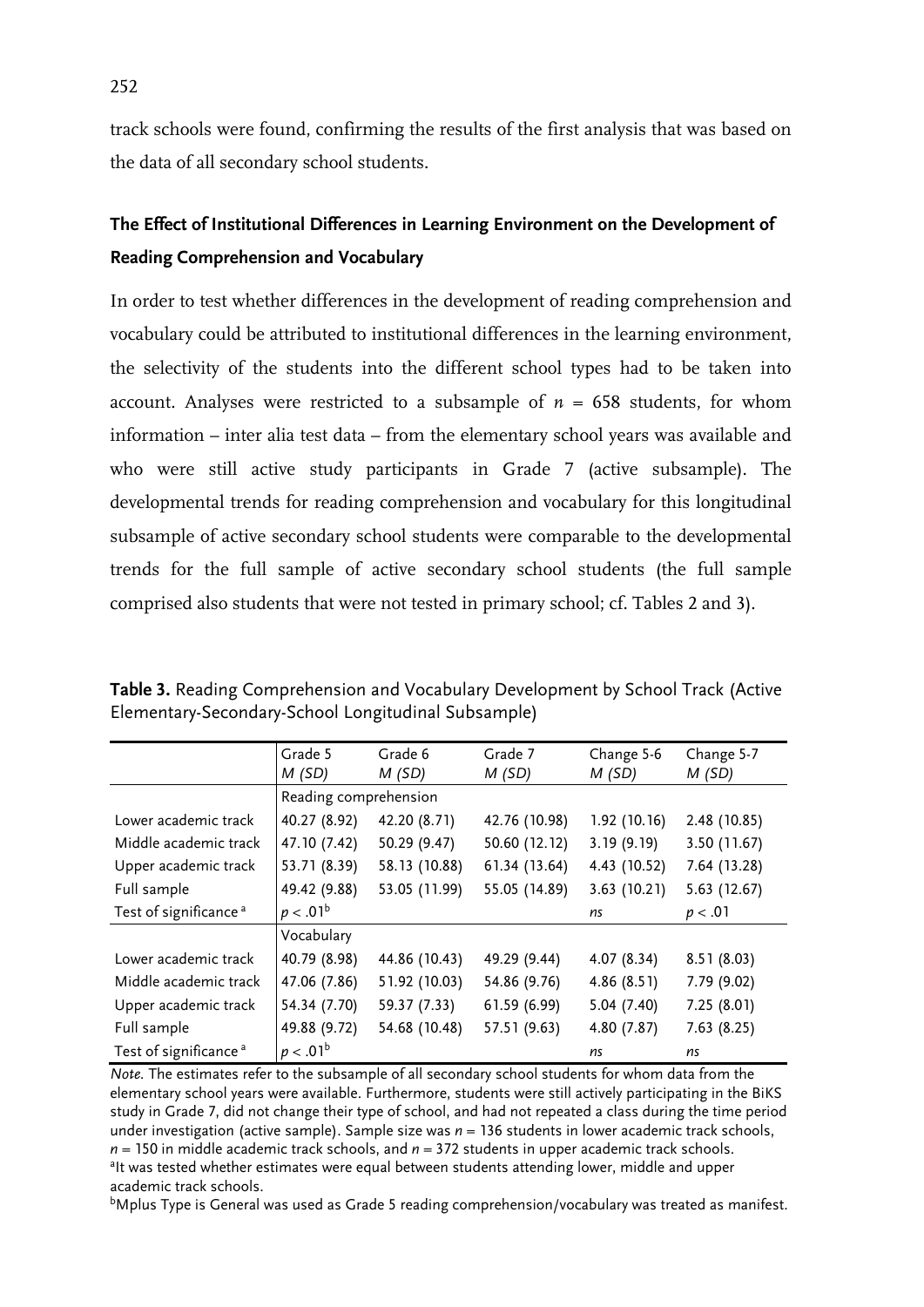Due to unequal sample sizes of the students attending different school tracks in the current sample and the special interest in the effect of attending upper academic track schools, in which the curriculum has a strong focus on preparing students for university entrance, in comparison to lower and middle academic track schools, which both mainly focus on preparing students for vocational training, students attending the lower and middle academic track schools were combined into one comparison group. Therefore, the analyses that were conducted by using Propensity-Score-Matching (PSM) focused on the estimation of the effect of attending an upper academic track school in comparison to attending lower or middle academic track schools between Grade 5 and Grade 7 on the development of reading comprehension and vocabulary. A broad set of covariates was used in order to adequately control for the treatment assignment. Radius matching with caliper was used as the matching procedure.

The distribution of the estimated propensity scores for students attending the lower and middle academic track schools (the controls) and students attending upper academic track schools is depicted in Figure 4 (without taking mathematics and German grades into account) and Figure 5 (after additionally taking mathematics and German grades into account). A graphical inspection of Figure 4 indicates that the distribution of propensity scores for students attending the lower and middle academic track schools was highly positive or right-skewed, whereas the distribution of the propensity scores of the upper academic track students was highly negative or leftskewed. Nevertheless, the figure also indicates that in between the two peaks, a relatively large region of overlap between the two distributions was present. Therefore, we expected a satisfactory number of comparable students for the matching procedure in the two groups and a good extrapolation with regard to the interpretation of the estimated results. By contrast, regarding the distribution of the propensity scores in Figure 5, when additionally considering mathematics and German grades of the students in Grade 4, it becomes obvious that the region of overlap decreased substantially. This can be seen by the lower number of students of the two groups who fell into the middle region or region of overlap when comparing Figure 5 with Figure 4. This effect is mainly attributable to the fact that in the state of Bavaria in particular, school choice is almost directly linked to the students' grades in Grade 4. Therefore, estimations of the effect of attending an upper academic track school in comparison to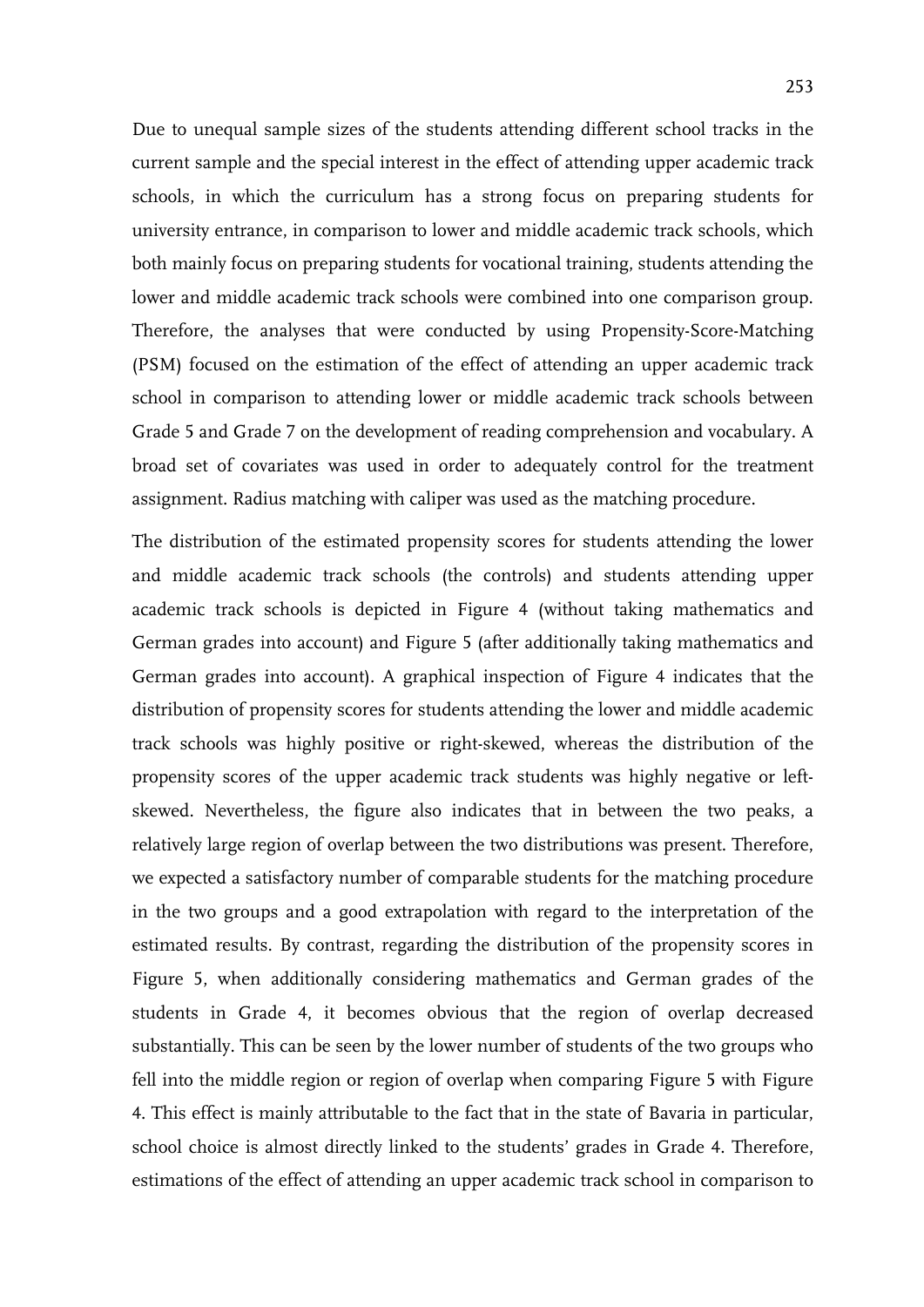lower and middle academic track schools that take students' mathematics and German grades into account might be less affected by systematic biases due to unconsidered covariates but at the price of a lower extrapolation of the results to a larger population of students.



**Figure 4.** Distribution of propensity scores by school track without taking grades into account. Before matching, active sample: *M*(Upper academic track students) = 0.817; *M*(Lower/Middle academic track students) = 0.239; Standardized Difference = 234.1%; After radius matching: *M*(Upper academic track students) = 0.709; *M*(Lower/Middle academic track students) =  $0.708$ ; Standardized Difference =  $0.1\%$ .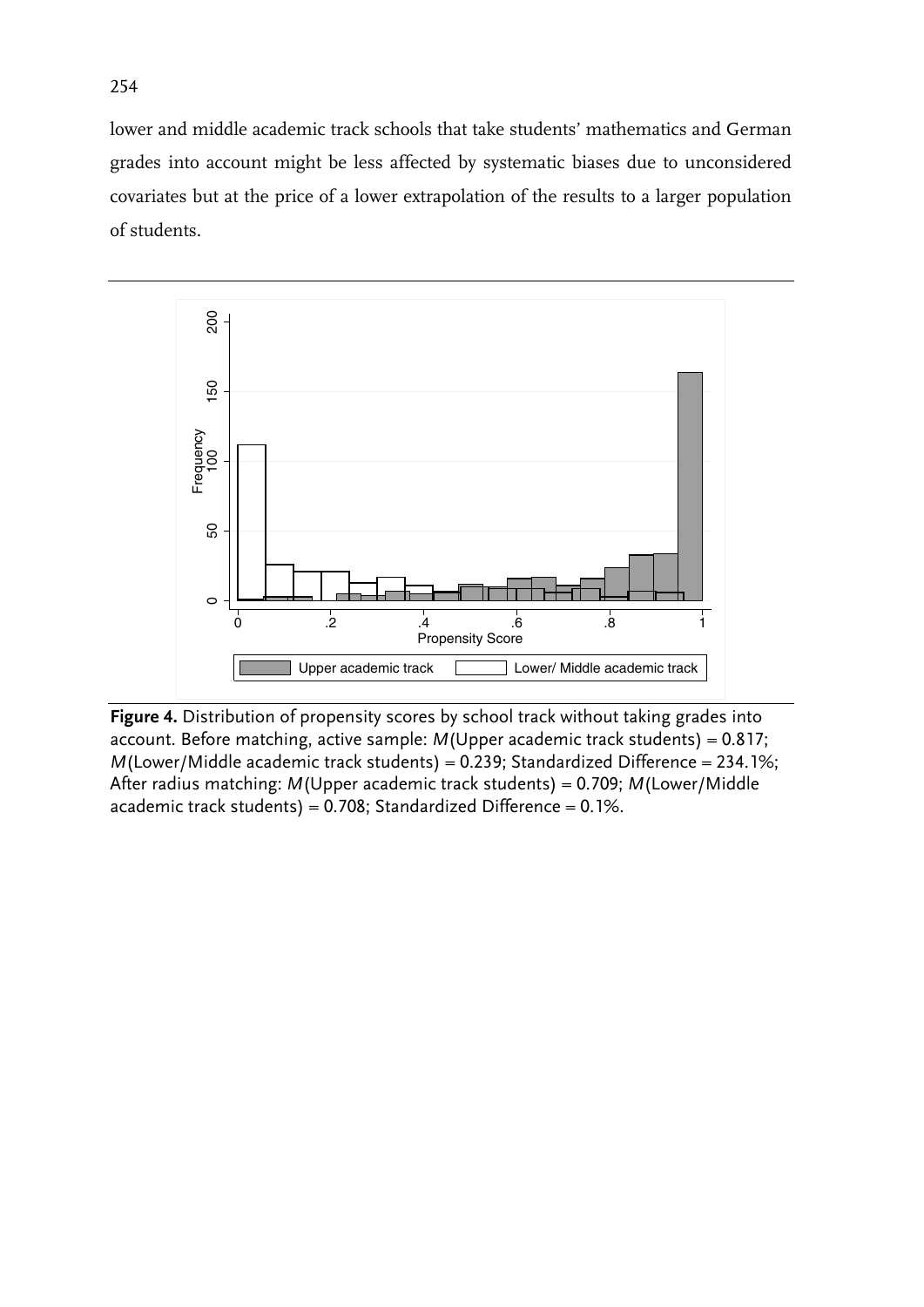

**Figure 5.** Distribution of propensity scores by school track after taking grades into account. Before matching, active sample: *M*(Upper academic track students) = 0.882; *M*(Lower/Middle academic track students) = 0.154; Standardized Difference = 326.9%; After radius matching: *M*(Upper academic track students) = 0.757; *M*(Lower/Middle academic track students) =  $0.757$ ; Standardized Difference =  $0.0\%$ .

In the next step, the balance with regard to the covariates between the two groups before and after the matching procedure was checked (Table 4). In the unmatched full sample, the estimates clearly indicated marked differences in the characteristics of the students who entered the upper academic track schools in comparison to the students who entered the lower and middle academic track schools (first column). Students attending upper academic track schools on average came more often from the federal state of Hesse, were younger, had better educated parents, came from families possessing more economic and cultural capital, read more in their leisure time, had a higher reading self-concept, and performed better on a wide range of achievement tests (vocabulary, mathematics, spelling, general cognitive abilities, and reading comprehension) in Grade 4 of elementary school. Finally, large differences in the German and mathematics grades in Grade 4 were present. After the first matching procedure, differences between the two groups of students were reduced substantially on most variables. However, some significant differences, especially on the categorical dummy-coded variables and the immigration background of the students remained,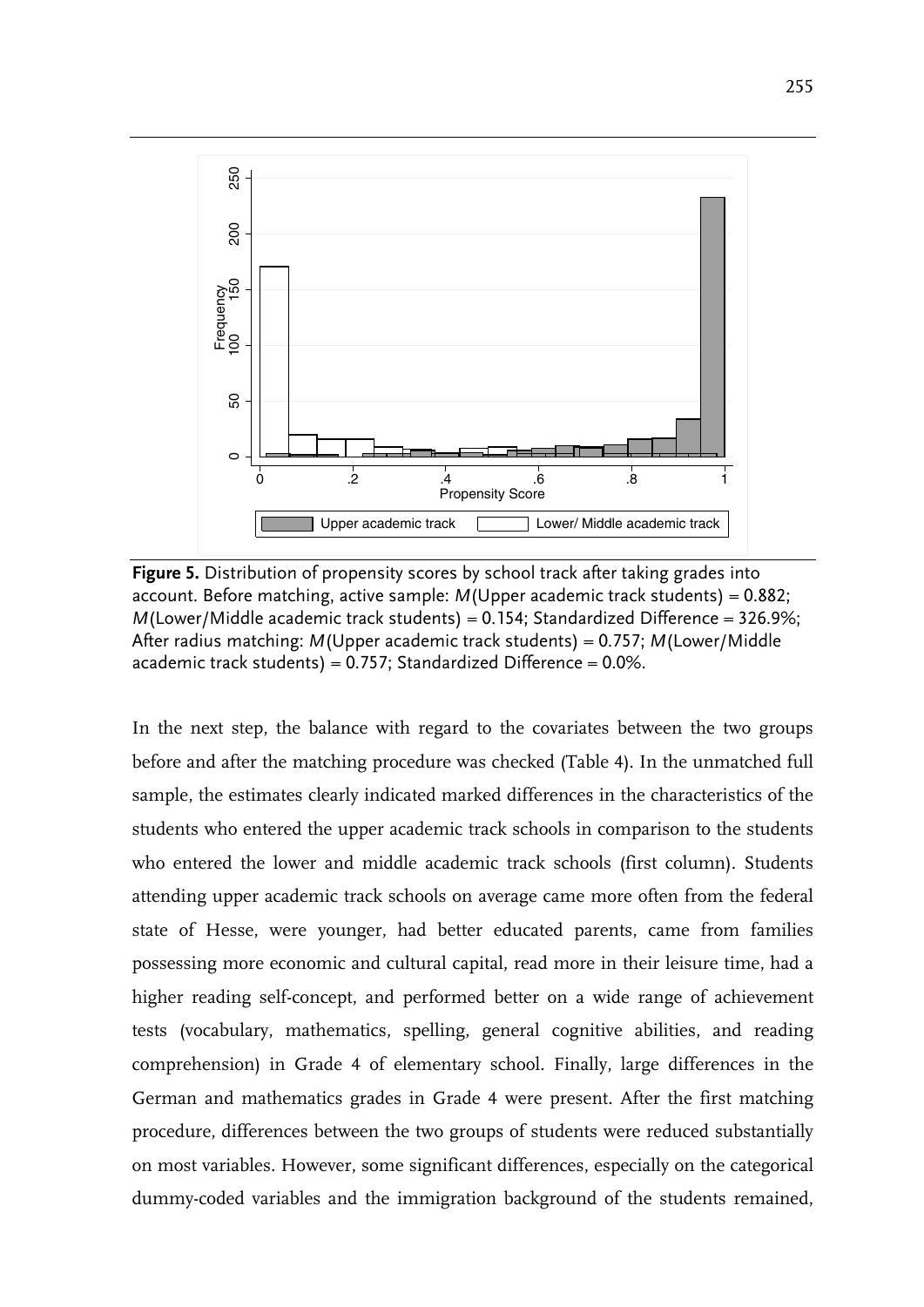reflecting problems due to the small sample size in combination with large differences on several characteristics between students attending different school tracks. Furthermore, substantial differences in the German, mathematics, and science grades in Grade 4 remained, as these three variables were not included as covariates in the matching procedure.

|                                              |                              | Matched, without    | Matched, grades        |
|----------------------------------------------|------------------------------|---------------------|------------------------|
| Factor                                       | Before matching <sup>1</sup> | grades <sup>1</sup> | included <sup>16</sup> |
| State $(1 - Bavaria)^2$                      | $-48.3**$                    | $-14.9$             | $-27.5*$               |
| Sex $(1 = male)^2$                           | $-13.0$                      | $-2.9$              | 2.2                    |
| Age                                          | $-41.8**$                    | 7.2                 | $-0.2$                 |
| Education Parents <sup>23</sup>              | $117.0**$                    | 6.7                 | $-11.8$                |
| Immigration $(1 =$ immigration               |                              |                     |                        |
| background) <sup>2</sup>                     | 10.7                         | $20.6*$             | $22.4*$                |
| <b>HISEI</b>                                 | $104.1**$                    | $-7.9$              | $-16.8$                |
| Cultural capital category 3 <sup>2</sup>     | $-48.4**$                    | 9.7                 | 0.2                    |
| Cultural capital category 4 <sup>2</sup>     | $-28.3**$                    | $-11.1$             | 21.7                   |
| Cultural capital category 5 <sup>2</sup>     | $-16.8*$                     | 9.3                 | $-4.6$                 |
| Cultural capital category 6 <sup>2</sup>     | 28.4**                       | $-23.3*$            | $-22.4$                |
| Cultural capital category 7 <sup>2</sup>     | $51.8**$                     | 16.6                | 11.4                   |
| Reading behavior category 2 <sup>24</sup>    | $-17.5*$                     | 4.1                 | $-16.8$                |
| Reading behavior category 3 <sup>24</sup>    | $-25.8**$                    | $-0.4$              | 4.3                    |
| Reading behavior category 4 <sup>24</sup>    | $-25.6***$                   | 8.0                 | $21.6*$                |
| Reading self-concept category 2 <sup>2</sup> | $-24.2**$                    | $-16.8$             | $-10.3$                |
| Reading self-concept category 3 <sup>2</sup> | $-35.8**$                    | $22.2*$             | 24.7                   |
| Reading self-concept category 4 <sup>2</sup> | $51.8**$                     | $-15.0$             | $-19.4$                |
| Vocabulary                                   | $101.1**$                    | $-5.3$              | $-15.9$                |
| Mathematics competence                       | $87.4**$                     | 12.7                | 22.4                   |
| Spelling                                     | $114.2**$                    | $-15.6*$            | $-8.6$                 |
| General cognitive abilities                  | $63.9**$                     | 1.3                 | $-4.1$                 |
| Reading comprehension                        | $100.4**$                    | $-8.3$              | 8.3                    |
| Mathematics grades <sup>5</sup>              | $-134.9**$                   | $-73.8**$           | 6.5                    |
| German grades <sup>5</sup>                   | $-193.8**$                   | $-96.3**$           | 1.8                    |
| Science grades <sup>5</sup>                  | $-137.0**$                   | $-56.0**$           | 9.1                    |
|                                              |                              |                     |                        |
| Mean value <sup>7</sup>                      | 64.9                         | 18.6                | 12.6                   |

**Table 4.** Covariate Imbalance in Unmatched and Matched Samples

*Note.* Standardized differences in percent (%). Formula from Rosenbaum and Rubin (1985).  $1$ In general, a positive algebraic sign indicates a higher mean value in the treatment group  $(=$  upper academic school track); Results were computed using pstest implemented in psmatch2 (Leuven & Sianesi, 2003).

2The variable was dummy-coded.

 $31$  = parents reached university entrance qualification.

<sup>4</sup>Reading behavior was negatively keyed from category  $1 = yes$ , every day to  $4 =$  never or almost never; <sup>5</sup>In Germany, grades are negatively keyed ranging from  $1 =$  excellent to  $6 =$  insufficient; the negative algebraic sign therefore indicates better  $(=$  lower) grades in the treatment group  $(=$  upper academic track).

 $6$ German and mathematics grades were included in the PSM; Science grades were not included as this led to severe imbalances on further covariates.

<sup>7</sup>All differences were treated as positive values.

\* *p* < .05. \*\* *p* < .01.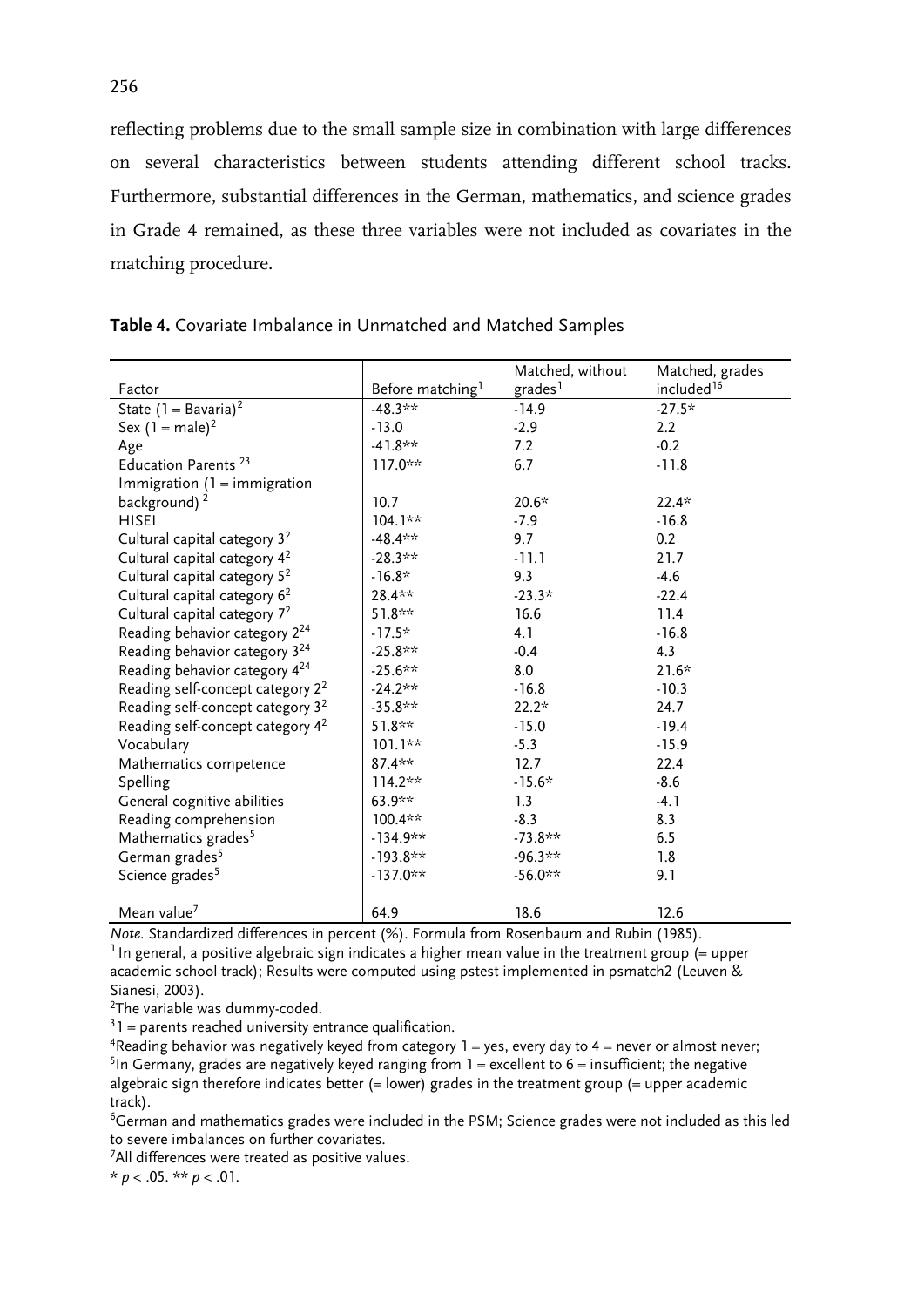The analyses of the outcome variables for the unmatched and matched samples, without taking school grades into account, are presented in Table 5. The results indicate that even after adjusting for a broad set of covariates, significant differences remained in reading comprehension and vocabulary between students attending upper academic track schools and students attending lower or middle academic track schools. For reading comprehension, the estimated effect of attending 3 years of an upper academic track school was about  $d = 0.33$  in the matched sample. With regard to the development of vocabulary, an effect of  $d = 0.34$  was estimated. The effect just missed the 5% significance level, but the sample size had been substantially reduced due to the matching. However, when considering German and mathematics grades in Grade 4 as additional covariates, the results changed (Table 6). Whereas in the first matching, substantial differences in the matched groups in German, mathematics, and science grades were still present, the second analysis also achieved a satisfactory balance on these three covariates (Table 4). However, the balance on most other covariates was less satisfactory. Furthermore, as already mentioned, the number of students within the region of common support and to whom the analyses referred decreased substantially after the inclusion of the German and mathematics grades (from  $n = 351$ ) to  $n = 170$ ; cf. Figures 4 and 5). With regard to the outcome – the development of reading comprehension – the estimated average treatment effect for the treatment group was  $d = 0.48$ . For the second outcome – vocabulary – the results of the radius matching did not indicate a significant difference between school types  $(d = 0.31)$ .

| Outcome       | Effect    | M (upper<br>academic<br>track) | M (lower<br>academic<br>track) | Diff.  | SE    | Diff/SE  | d    | Grade 4<br>d |
|---------------|-----------|--------------------------------|--------------------------------|--------|-------|----------|------|--------------|
| Reading       | Unmatched | 61.343                         | 46.873                         | 14.470 | 1.064 | 13.595** | 0.97 | 0.91         |
| comprehension | Matched   | 58.052                         | 53.129                         | 4.923  | 2.177 | $2.261*$ | 0.33 | $-0.08$      |
| Vocabulary    | Unmatched | 61.588                         | 52.211                         | 9.378  | 0.718 | 13.052** | 0.97 | 0.92         |
|               | Matched   | 60.694                         | 57.427                         | 3.267  | 1.696 | 1.926    | 0.34 | $-0.05$      |

**Table 5.** Reading Comprehension and Vocabulary in Grade 7 by School Track Before and After Matching

*Note.* Grades were not included as covariates in the matching. Sample size was  $n = 658$  students in the unmatched and  $n = 351$  students in the Radius matched sample. *SD*(Reading comprehension, Grade 7) = 14.902; *SD*(Vocabulary, Grade 7) = 9.640. \* *p* < .05. \*\* *p* < .01.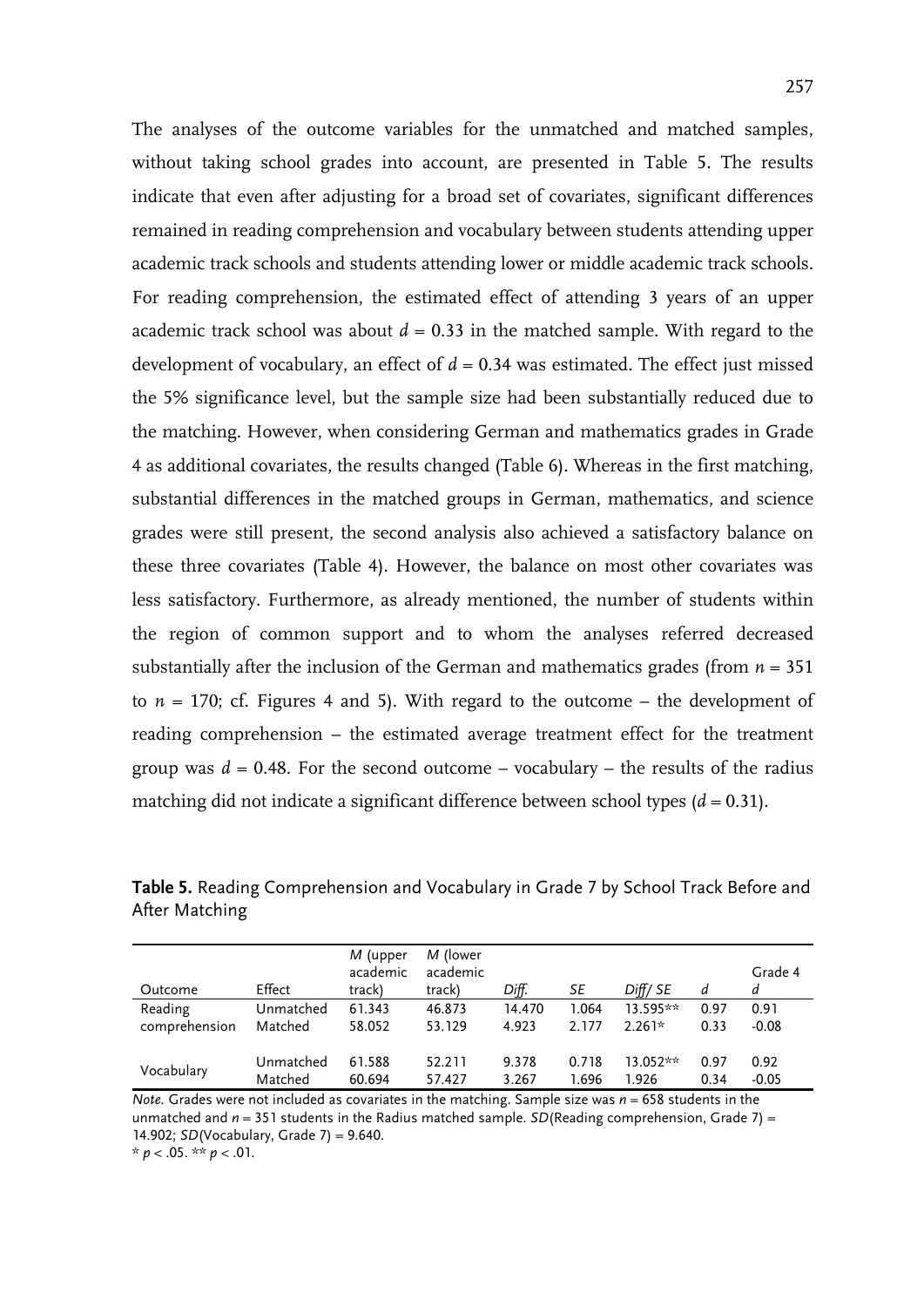Taken together, the results of the Propensity-Score-Matching analyses indicate a substantial positive effect of attending 3 years of an upper academic track school in comparison to lower and middle academic track schools. The estimated size of this effect varied from around  $d = 0.3$  to  $d = 0.5$  for reading comprehension as well as vocabulary. As mentioned, the selection process of attending the upper, middle, or lower academic tracks was, at least in the regions from where the present sample stemmed, strongly determined by the Grade 4 grades. However, grades are difficult to compare across different schools and classes, so taking these measures into account as covariates in the matching process might go along with imbalances on additional unobserved variables.

| Table 6. Reading Comprehension and Vocabulary in Grade 7 by School Track Before and |  |  |
|-------------------------------------------------------------------------------------|--|--|
| After Matching (incl. grades as covariates)                                         |  |  |

| Outcome       | Effect    | M (upper<br>academic<br>track) | M (lower<br>academic<br>track) | Diff.  | SE    | Diff/SE  | d    | Grade 4<br>d |
|---------------|-----------|--------------------------------|--------------------------------|--------|-------|----------|------|--------------|
| Reading       | Unmatched | 61.343                         | 46.873                         | 14.470 | 1.064 | 13.595** | 0.97 | 0.91         |
| comprehension | Matched   | 59.850                         | 52.633                         | 7.218  | 3.400 | $2.123*$ | 0.48 | 0.07         |
| Vocabulary    | Unmatched | 61.588                         | 52.211                         | 9.378  | 0.718 | 13.052** | 0.97 | 0.92         |
|               | Matched   | 60.855                         | 57.899                         | 2.956  | 2.749 | 1.075    | 0.31 | $-0.14$      |

*Note.* Grades were considered as covariates in the matching procedure. Sample size was  $n = 658$  students in the unmatched and *n* = 170 students in the Radius matched sample. *SD*(Reading comprehension, Grade 7) = 14.902; *SD*(Vocabulary, Grade 7) = 9.640.  $* p < .05$ . \*\*  $p < .01$ .

#### **Discussion**

With regard to the first research question, the question of whether differences in the development of reading comprehension and vocabulary between different types of schools or school tracks could be found, the analyses showed a widening gap between students attending upper, middle, and lower academic track schools in reading comprehension between Grade 5 and Grade 7. Furthermore, the effect of increasing differences in reading comprehension was demonstrated independently of the treatment of student dropout in the analytic model. Therefore, the developmental pattern of reading comprehension in the first years of elementary school fits well with the notion of a fan-spread effect and converges well with results that have been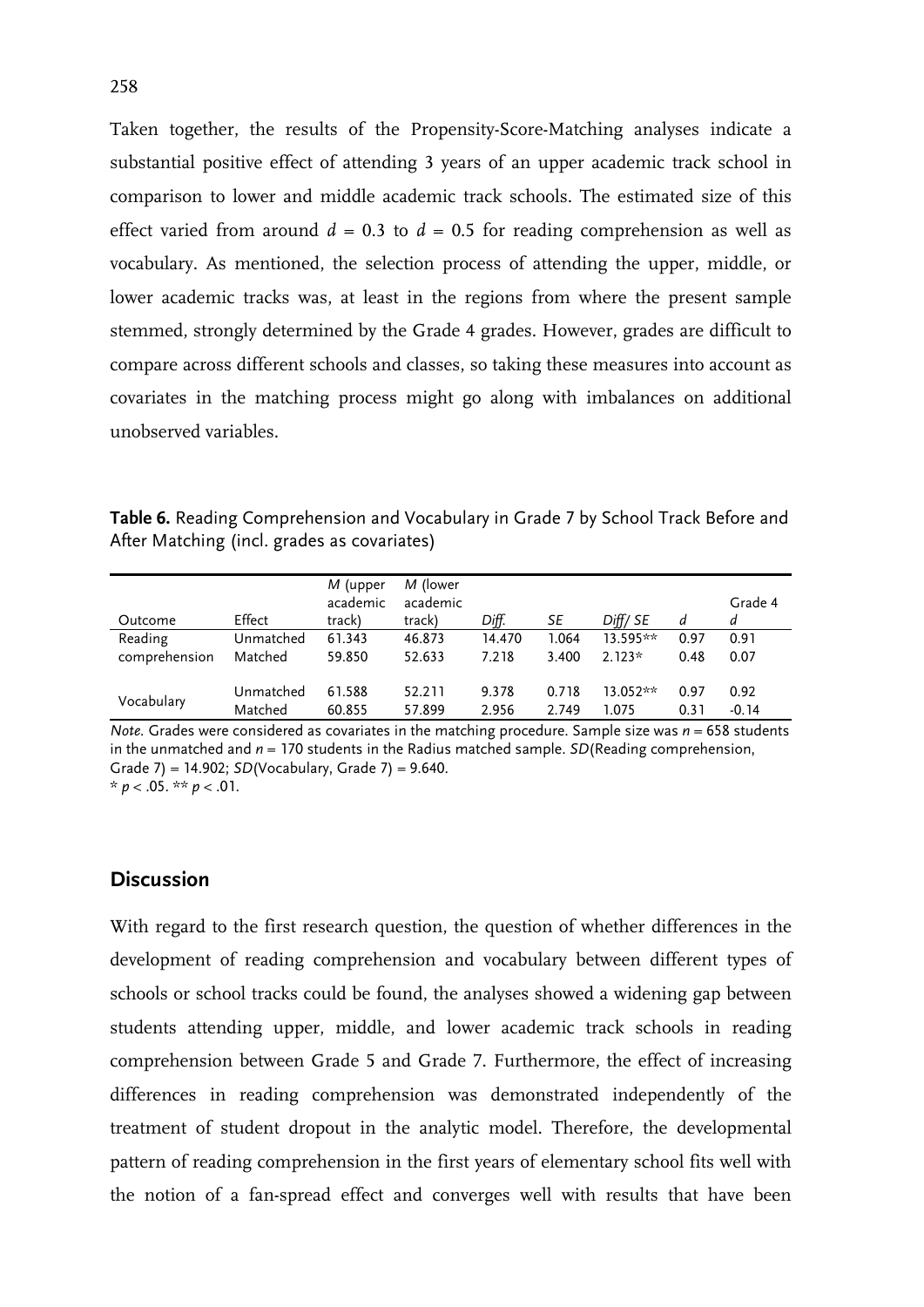reported in the domain of mathematics (Becker, et al., 2006; Köller & Baumert, 2001; Schmidt, 2009) but contrast with findings often reported in reading (Gröhlich, et al., 2009; Lehmann, et al., 1998; Retelsdorf & Möller, 2008).

In the domain of vocabulary, the findings did not support the assumption of a widening gap between different types of schools. Furthermore, results differed slightly by the different treatment of student dropout: Analyses that ignored student dropout by imputing all missing values indicated a small, although significant catch-up effect for students attending lower academic track schools, whereas analyses that excluded all students who were no longer participating in the last wave of measurement found stable differences in vocabulary between the three different school tracks. When taking a closer look at the differences between the estimated values of these two analyses, we see that the subsample of the "survivors" (students who still active participate in the study in Grade 7) in general scored higher on measures of reading comprehension and vocabulary than the full sample, indicating that lower competence is linked to an increased probability of student dropout. Furthermore, this tendency was moderated by the school track: Whereas student dropout was almost not or only slightly positively linked to achievement measures in lower academic track schools, student dropout was negatively linked to achievement differences in middle and upper academic track schools. These differences might be attributable to characteristics of the school system: Whereas in upper academic track schools, students can change only to a less demanding school type, students in lower academic track schools can additionally change to more demanding school types. Taken together, the vocabulary gap between students staying in the different school tracks (and therefore still active participating in the BiKS-study) seemed to remain stable. Slightly higher vocabulary trends however were estimated for students leaving the lower track (and therefore in most cases dropping-out of the study), indicating the need for further research dedicated to the analyses of developmental trends for students changing school track.

But why did differences in vocabulary remain more or less stable, whereas differences in reading comprehension between school tracks tend to increase with time? There are at least two explanations for this result. According to a technical explanation, differences in the development of reading comprehension and vocabulary might be an artifact of different test characteristics. Tests might differ in their sensitivity to detect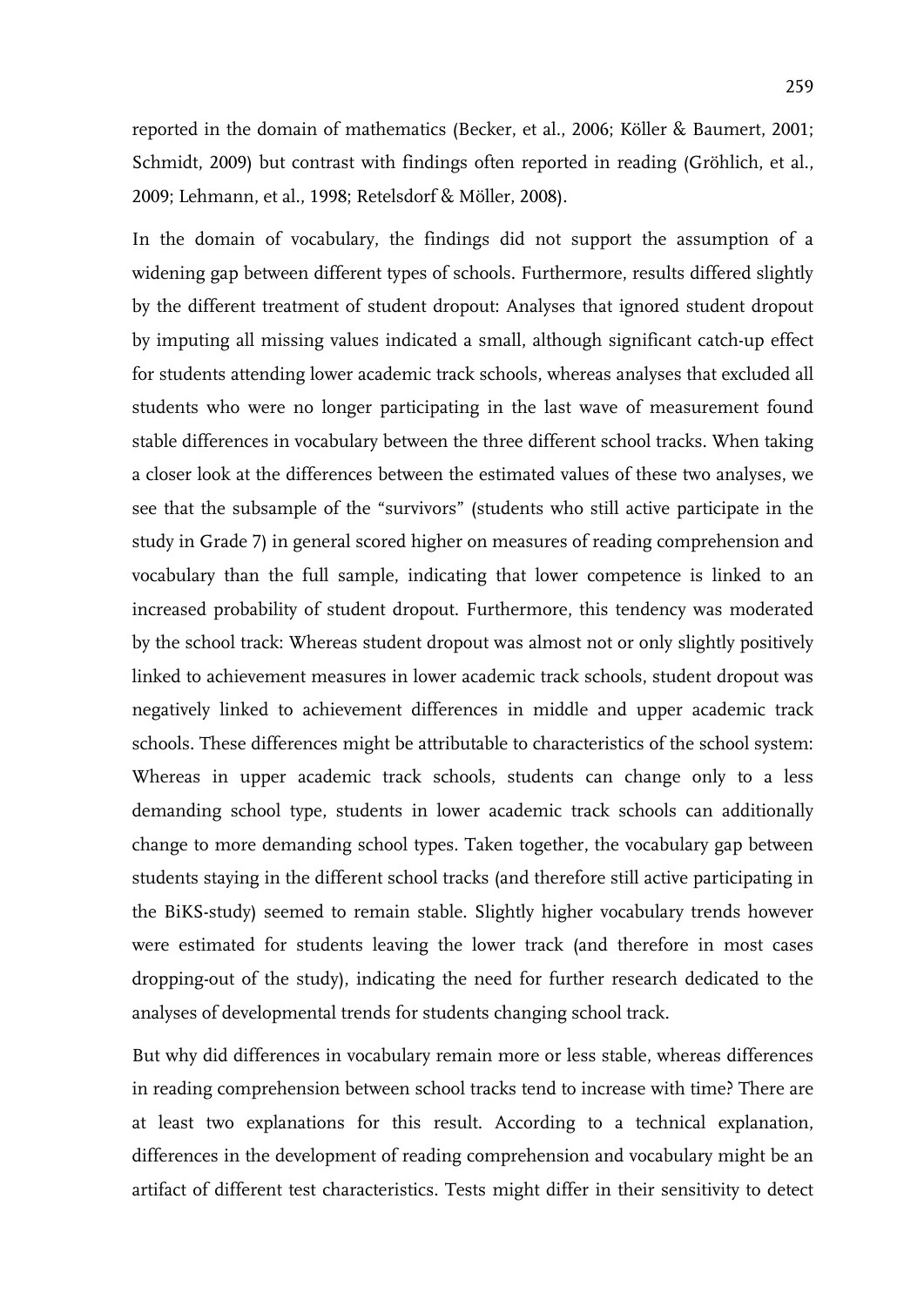changes in the latent trait. The second explanation, an educational explanation, assumes that differences in the learning mechanisms are responsible for these developmental differences. Whereas vocabulary knowledge may be mostly acquired subconsciously by processes of incidental learning (Krashen, 1989), the fostering of reading comprehension may still be explicitly due to instruction in school. As a consequence, measures of reading comprehension should be more sensitive to between-school differences due to institutional differences in the content and quality of instruction. Nevertheless, this explanation is only partially supported by the findings of the second set of analyses, which will be discussed next.

#### **What is the Effect of Attending an Upper Academic Track School on Learning?**

Tracing interindividual differences in learning between different school tracks does not instantaneously mean that these differences are the product of different learning environments. Rather, differences in learning rates between different types of schools or school tracks might arise from the interplay of institutional characteristics with differences in the composition of the students and the individual traits and abilities of the students that already exist prior to the attendance of secondary school (Ditton & Krüsken, 2006; Pfost, Karing, et al., 2010; Schneider & Stefanek, 2004). Disentangling these different sources is of special scientific interest, but creating experimental conditions in which students can be randomly assigned to different school tracks is not feasible. The BiKS study, however, provides analytic possibilities for addressing this question because data on the students who attend different secondary school tracks are available, and these data have already been measured in elementary school (prior to the treatment exposure). To make use of this favorable circumstance in the current study, Propensity-Score-Matching as a tool for analyzing treatment effects in nonequivalent treatment groups was applied. In order to control for selectivity into the different secondary schools, a broad number of factors, including achievement measures from Grade 4, which might influence students' school choice or the outcome, were taken into account as covariates. Students' school grades in German and mathematics in the middle of Grade 4 were considered in an additional analysis, but their use went along with the loss of a broad number of matches. Furthermore, school grades are often not directly comparable beyond classes, schools, and regions because teachers are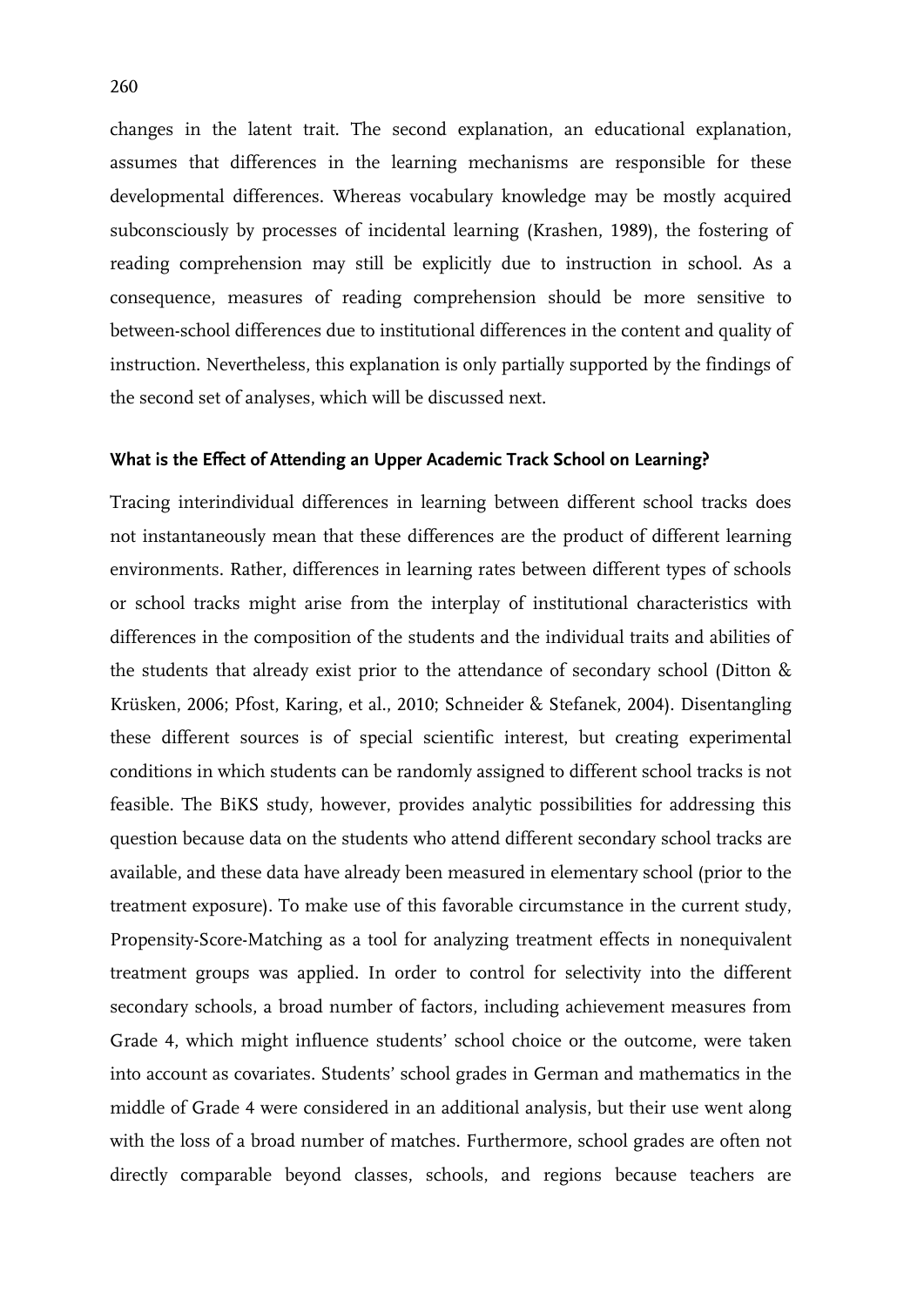inveigled into using different reference scales (Maaz, et al., 2008; Trautwein, et al., 2008; Treutlein & Schöler, 2009). Science grades were not included as an additional covariate. A model that included the grades of all three main subjects (German, mathematics, and science) led to a strong imbalance on most covariates and was therefore not considered. Although not included as a covariate, differences in science grades between the different school tracks were nevertheless substantially reduced by the applied Propensity-Score-Matching.

The results of the matching analyses that had not taken school grades into account as a covariate indicated a positive effect of attending an upper academic track school on the development of reading comprehension and vocabulary (the effect for vocabulary slightly missed the 5% significance level but was still substantial in terms of effect size). Regarding the magnitude of the effect on reading comprehension and vocabulary across a 3-year period, from the end of Grade 4 to Grade 7, students in upper academic track schools gained about one third of a standard deviation more than we expected that they would have learned when attending lower and middle academic track schools (the estimated counterfactual outcome). When taking grades in mathematics and German into account as further covariates, this positive significant effect of attending an upper academic track school on learning did not change substantially for reading comprehension. For vocabulary there was as strong increase in the standard error, so the effect was far away from reaching statistical significance although just marginally changing in terms of effect size. This means that although the null hypothesis of equal development between the matched pairs who attended different school tracks could not be rejected, differences in the sample that were not negligible in size remained. Comparing this cumulative 3-year effect to an empirical benchmark indicated that the emerging difference between the end of Grade 4 and Grade 7 in our sample was comparable to the normative change we would expect in the domain of reading from at least a half year of schooling (Bloom, Hill, Black, & Lipsey, 2008; Hill, et al., 2008).

So, taken together, what do the results of the matching analysis tell us? First, results need to be interpreted against the background of the assumptions underlying the analysis. As long as unobserved or unconsidered covariates that influence the treatment assignment as well as the treatment outcome and that have not been blocked by conditioning on the considered covariates are present, results may be systematically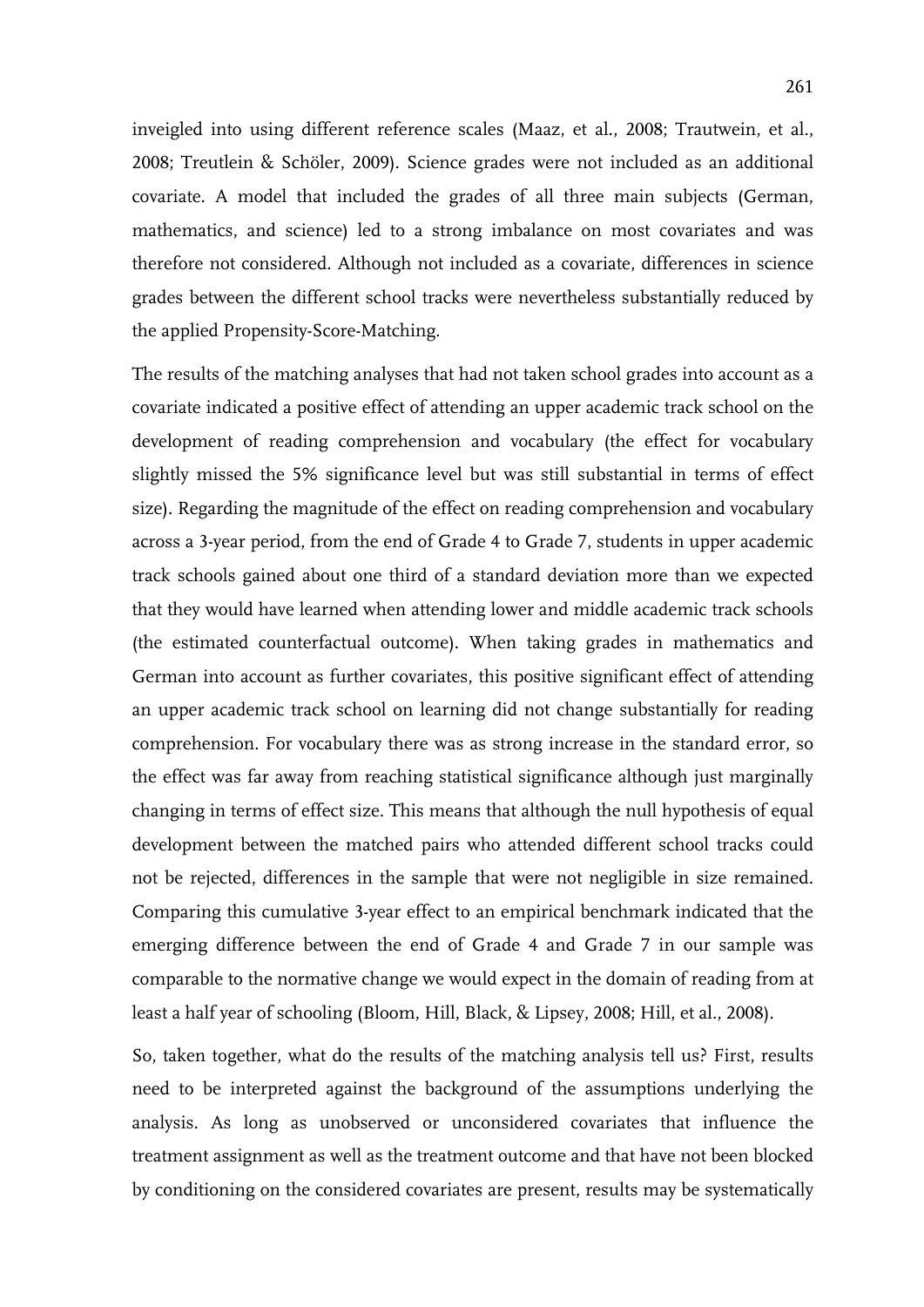biased. In the current study, we tried to map the process of selecting a certain school track by taking a set of prominent covariates into account. Nevertheless, it should be acknowledged that the real process of selecting a certain type of school might be much more complex than assumed in the present analyses. And second, the role of school grades as a confounding factor between school choice and competence development beyond objective achievement measures, measures of the economic, ethnic, and familial background of the students, as well as further individual characteristics of students need further investigation. Thereby, we should ask about the appropriateness of using measures such as school grades that differ in meaning between subjects due to differential context conditions.

#### **Limitations**

Analyzing the development of reading literacy in the different school tracks is a sensitive topic that needs to be treated cautiously. Analyses are sensitive to the subjects who are considered. Student dropout in longitudinal studies may occur for meaningful reasons such as a change in school type, moving to another city, the repetition of a grade, and so on (van de Grift, 2009). Therefore, in the analysis of fan-spread effects the treatment of missing values may become a central theme that has to be taken into account. In our first model, reading comprehension and vocabulary development were analyzed under the assumption that no change in the type of school occurred during the period under investigation. All missing values regardless of participation status were estimated by multiple imputation. However, we should keep in mind that student dropout was quite substantial, as only 1,358 out of 1,801 (75.4%) secondary school students participated in Grade 7 (additionally, for 120 participating students, competence measures were missing in Grade 7). Imputation of such large amounts of missing data might be critical and might explain by itself the differences found in estimated growth when compared to the students who were still actively participating. Consequently, the same analysis was run by considering only the students who were still present in Grade  $7$  – the active sample ( $N = 1,358$ ). Nevertheless, both approaches neglected the dynamic character of the students who remained but also changed schools. Additionally, the present analyses were limited to students whose parents decided to actively participate in the BiKS study (active informed consent). Within the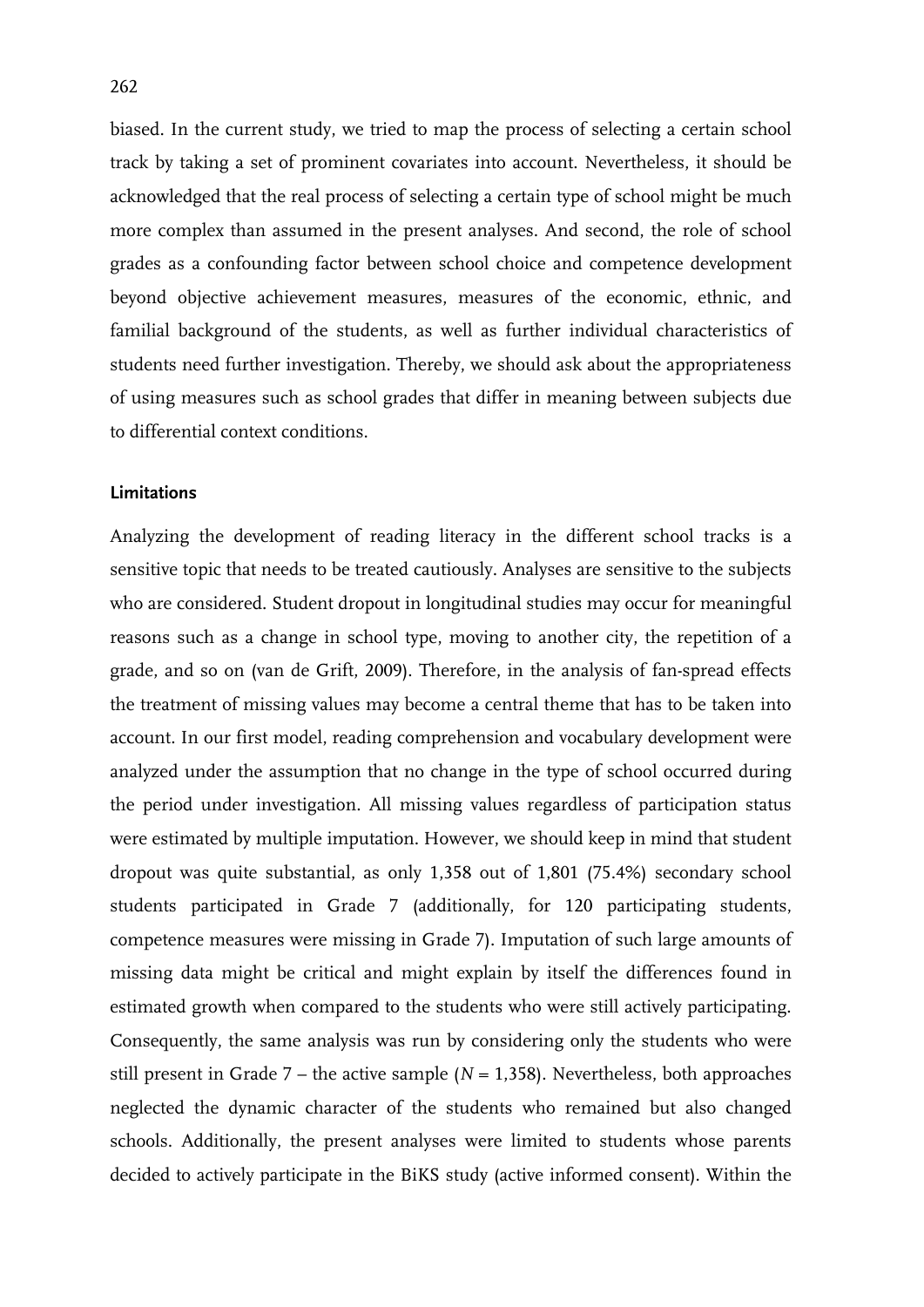BiKS study, students with an immigration background as well as students with higher (i.e., worse) grades were underrepresented in the sense that these students (i.e., their parents) more frequently actively or passively refused to participate in the study (cf. Pfost, 2011). Therefore, the current sample was not fully representative of all students from the participating schools or of all students in the federal states of Bavaria and Hesse.

Another limitation of this study concerns the measurement and scaling of reading comprehension. In the current study, reading comprehension was measured by using different items at different waves of measurement in combination with items that were presented to the students a second time (common item design with nonequivalent groups/ anchor-item test design: Holland, et al., 2007; Kolen & Brennan, 2004), and students' reading comprehension was estimated on a common metric by using a logitlink function within an IRT framework. However, equating across grade levels (vertical scaling) in particular may produce different results depending on the equating methodology used in combination with substantial equating error, particularly when assumptions of the measurement model are not met (Wu, 2010). A new presentation of identical test material, as practiced in the domain of vocabulary, does not necessarily solve scaling problems and may create additional problems such as memory effects. Thus, in summary, as long as we do not have natural metrics, research findings may be substantially biased by scaling artifacts (Embretson, 2006).

Finally, it should be noted that Propensity-Score-Matching is only a weak alternative for the analysis of treatment effects in comparison to randomized experiments. PSM can adjust only for observed confounding covariates, whereas randomization tends to balance the distribution of all covariates, observed and unobserved (Rubin, 1997). Therefore, the estimated effects of attending an upper academic track school in comparison to lower or middle academic track schools can be interpreted only against the background of covariates that were taken into account and for which balance between the matched samples could be achieved. Furthermore, the estimated results can only be interpreted as a narrower treatment effect, the common-support treatment effect for the treated (Morgan & Winship, 2007). This means that, even if the assumption of conditional ignorability was true in the present case, the estimated effect refers only to those students who typically get the treatment, which means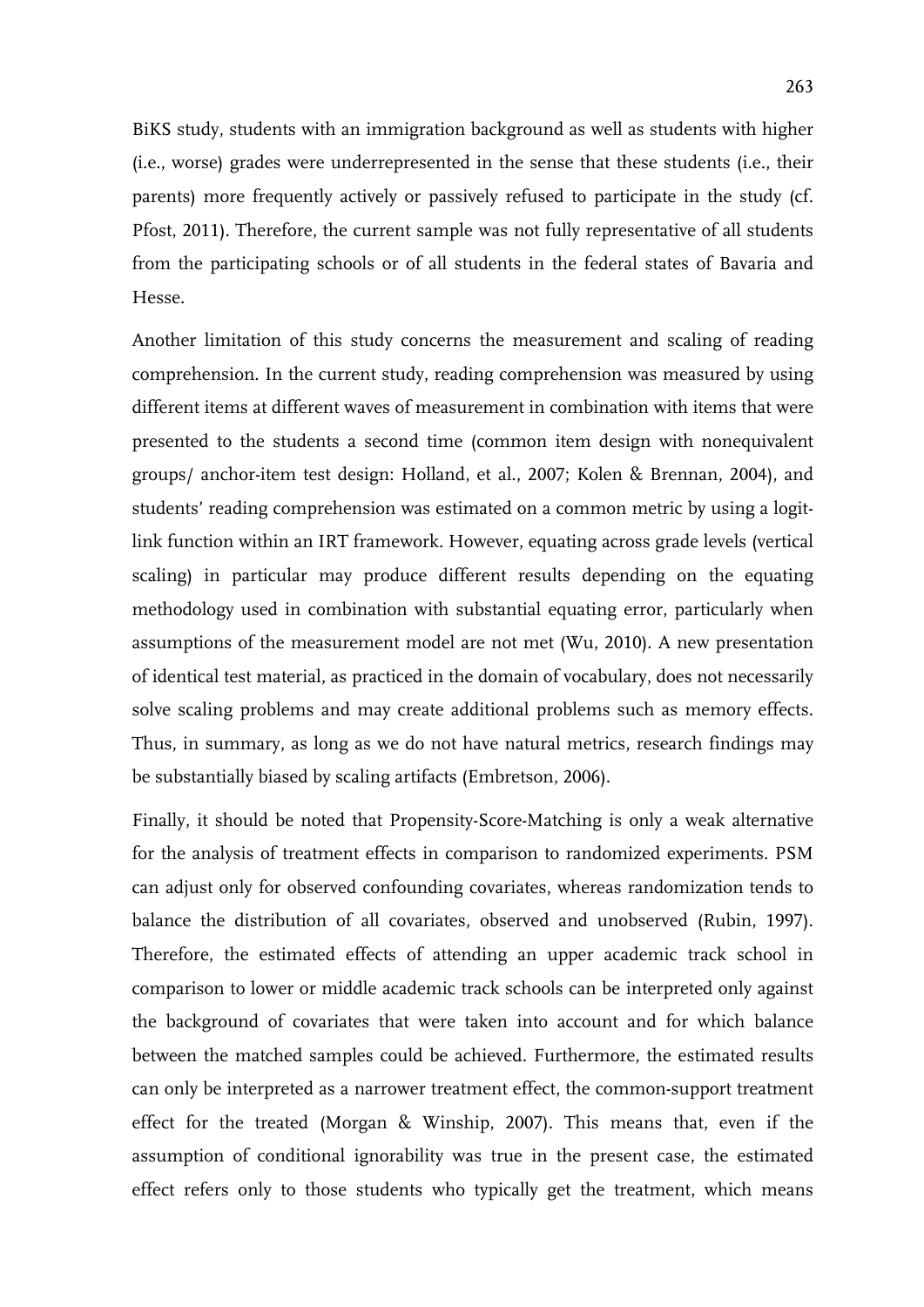students who would typically choose an upper academic track school and for whom valid counterparts in the control condition could be found. Or, in simpler terms, the estimates refer primarily to those students for whom the choice of type of school after Grade 4 was not perfectly determined by their performance, ethnic or social background, and so forth. Further discussion and assumptions concerning the causal interpretability of estimated results in observational studies are presented in Morgan and Winship (2007), Rubin (1986, 2004), Shadish (2010), and West and Thoemmes (2010). To conclude, although estimations of the effect of attending different school tracks on the development of reading comprehension and vocabulary tried to take into account a broad set of potential confounding variables that have been observed in the BiKS study in combination with up-to-date analytical methods, all estimated results should be interpreted with great caution and after reflecting upon the underlying assumptions.

#### **Implications for Future Research**

Tracing the development of cognitive competencies in different types of schools or school tracks with observational studies is a very sensitive topic. Therefore, future research should devote more resources toward further improving studies with regard to the measures used, the scaling techniques applied, and the sample selected for observation. On the other hand, estimating the effect of attending different school tracks on the development of cognitive competencies does not tell us anything about the mechanisms that mediate these effects. Therefore, beyond asking how successful schools are in promoting the cognitive development of students, we further need to ask why these differences occur. And finally, we may be interested in the question of the fit between the type of school and student characteristics. Effects of attending different school tracks may vary for different subpopulations of students, a topic that needs further attention in future research.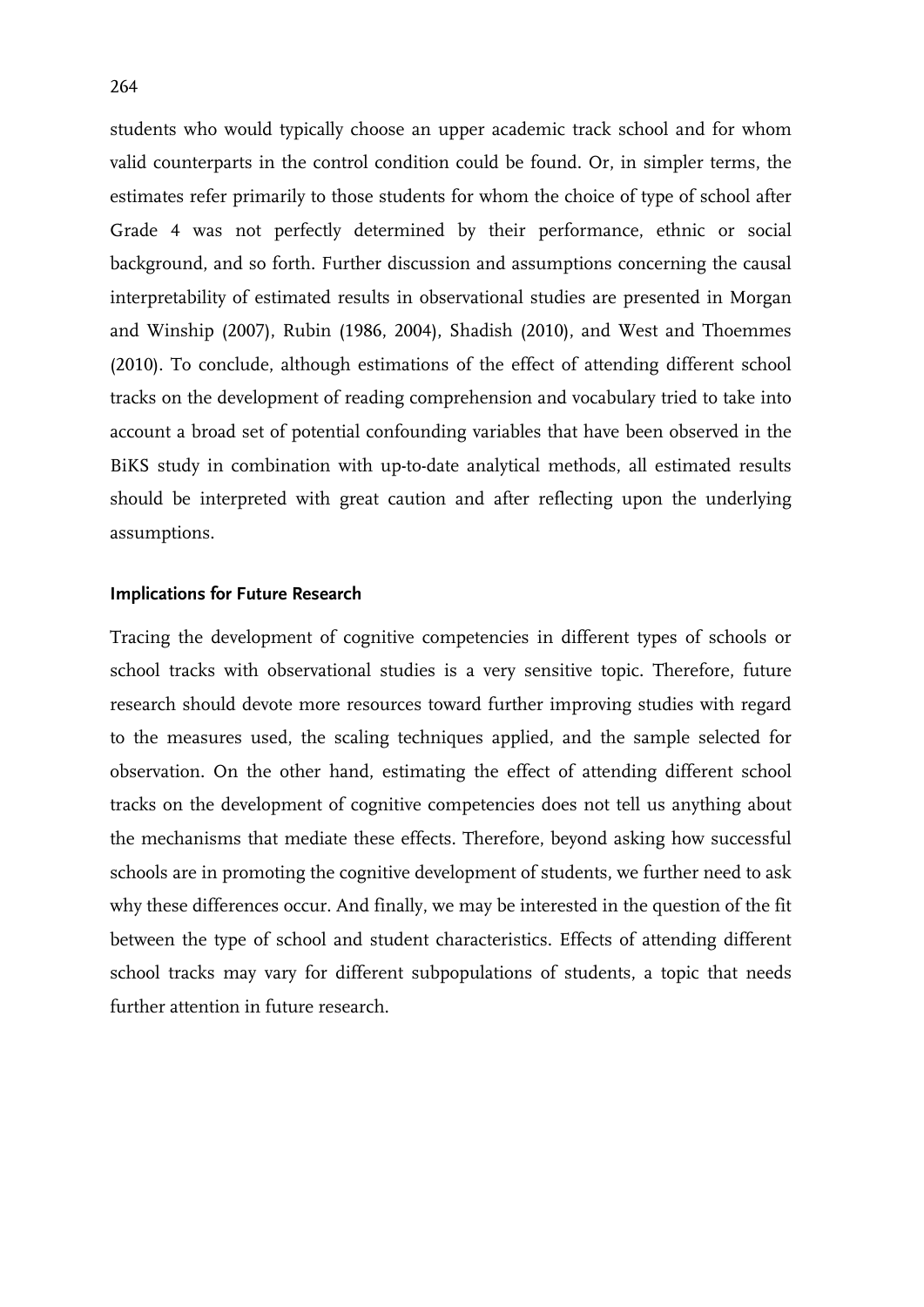#### **References**

- Aarnoutse, C., van Leeuwe, J., Voeten, M., & Oud, H. (2001). Development of decoding, reading comprehension, vocabulary and spelling during the elementary school years. *Reading and Writing, 14*, 61-89. doi:10.1023/A:1008128417862
- Ariga, K., & Brunello, G. (2007). *Does secondary school tracking affect performance? Evidence from IALS.* Bonn: Forschungsinstitut zur Zukunft der Arbeit.
- Bast, J., & Reitsma, P. (1998). Analyzing the development of individual differences in terms of matthew effects in reading: Results from a dutch longitudinal study. *Developmental Psychology, 34*, 1373-1399. doi:10.1037/0012-1649.34.6.1373
- Baumert, J. (2006). Was wissen wir über die Entwicklung von Schulleistungen? *Pädagogik, 58*, 40-46.
- Baumert, J., Becker, M., Neumann, M., & Nikolova, R. (2009). Frühübergang in ein grundständiges Gymnasium – Übergang in ein privilegiertes Entwicklungsmilieu? Ein Vergleich von Regressionsanalyse und Propensity Score Matching. *Zeitschrift für Erziehungswissenschaft, 12*, 189-215. doi:10.1007/s11618-009-0072-4
- Baumert, J., Klieme, E., Neubrand, M., Prenzel, M., Schiefele, U., Schneider, J. M., et al. (Eds.). (2001). *PISA 2000. Basiskompetenzen von Schülerinnen und Schülern im internationalen Vergleich*. Opladen: Leske + Budrich.
- Baumert, J., & Köller, O. (2005). Sozialer Hintergrund, Bildungsbeteiligung und Bildungsverläufe im differenzierten Sekundarschulsystem. In V. Frederking, H. Heller & A. Scheunpflug (Eds.), *Nach PISA. Konsequenzen für Schule und Lehrerbildung nach zwei Studien* (pp. 9-21). Wiesbaden: VS Verlag für Sozialwissenschaften.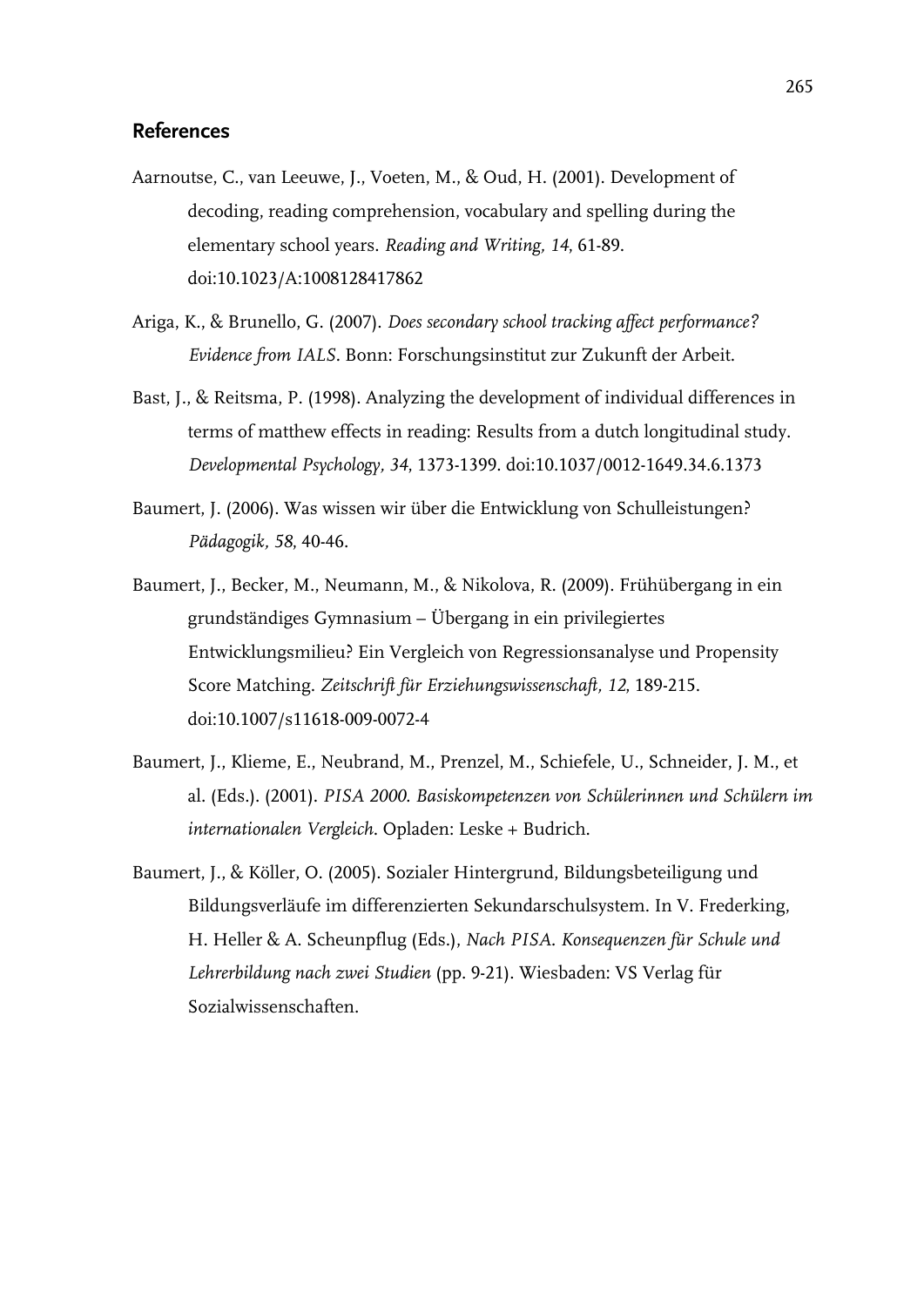- Baumert, J., Köller, O., & Schnabel, K. (1999). Schulformen als differentielle Entwicklungsmilieus – eine ungehörige Fragestellung? Erwiderung auf die Expertise "Zur Messung sozialer Motivation in der BIJU-Studie" von Georg Lind. In G. E. u. Wissenschaft (Ed.), *Messung sozialer Motivation: Eine Kontroverse* (pp. 28-69). Frankfurt am Main: Bildungs- und Förderwerk der Gewerkschaft Erziehung und Wissenschaft im DGB e. V.
- Baumert, J., Kunter, M., Blum, W., Brunner, M., Voss, T., Jordan, A., et al. (2010). Teachers' mathematical knowledge, cognitive activation in the classroom, and student progress. *American Educational Research Journal, 47*, 133-180. doi:10.3102/0002831209345157
- Baumert, J., & Schümer, G. (2001). Schulformen als selektionsbedingte Lernmilieus. In J. Baumert, E. Klieme, M. Neubrand, M. Prenzel, U. Schiefele, W. Schneider, P. Stanat, K.-J. Tillmann & M. Weiß (Eds.), *PISA 2000. Basiskompetenzen von Schülerinnen und Schülern im internationalen Vergleich* (pp. 454-467). Opladen: Leske + Budrich.
- Baumert, J., Stanat, P., & Watermann, R. (2006). Schulstruktur und die Entstehung differenzieller Lern- und Entwicklungsmilieus. In J. Baumert, P. Stanat & R. Watermann (Eds.), *Herkunftsbedingte Disparitäten im Bildungssystem* (pp. 95- 188). Wiesbaden: VS Verlag für Sozialwissenschaften.
- Becker, M., Lüdtke, O., Trautwein, U., & Baumert, J. (2006). Leistungszuwachs in Mathematik. Evidenz für einen Schereneffekt im mehrgliedrigen Schulsystem? *Zeitschrift für Pädagogische Psychologie, 20*, 233-242. doi:10.1024/1010- 0652.20.4.233
- Bloom, H. S., Hill, C. J., Black, A. R., & Lipsey, M. W. (2008). Performance trajectories and performance gaps as achievement effect-size benchmarks for educational interventions. *Journal of Research on Educational Effectiveness, 1*, 289-328. doi:10.1080/19345740802400072
- Burns, M. S., & Kidd, J. K. (2010). Learning to read. In P. Peterson, E. Baker & B. McGaw (Eds.), *International Encyclopedia of Education* (3 ed., pp. 394-400). Oxford, United Kingdom: Elsevier.
- Chall, J. S. (1983). *Stages of reading development*. New York: McGraw-Hill.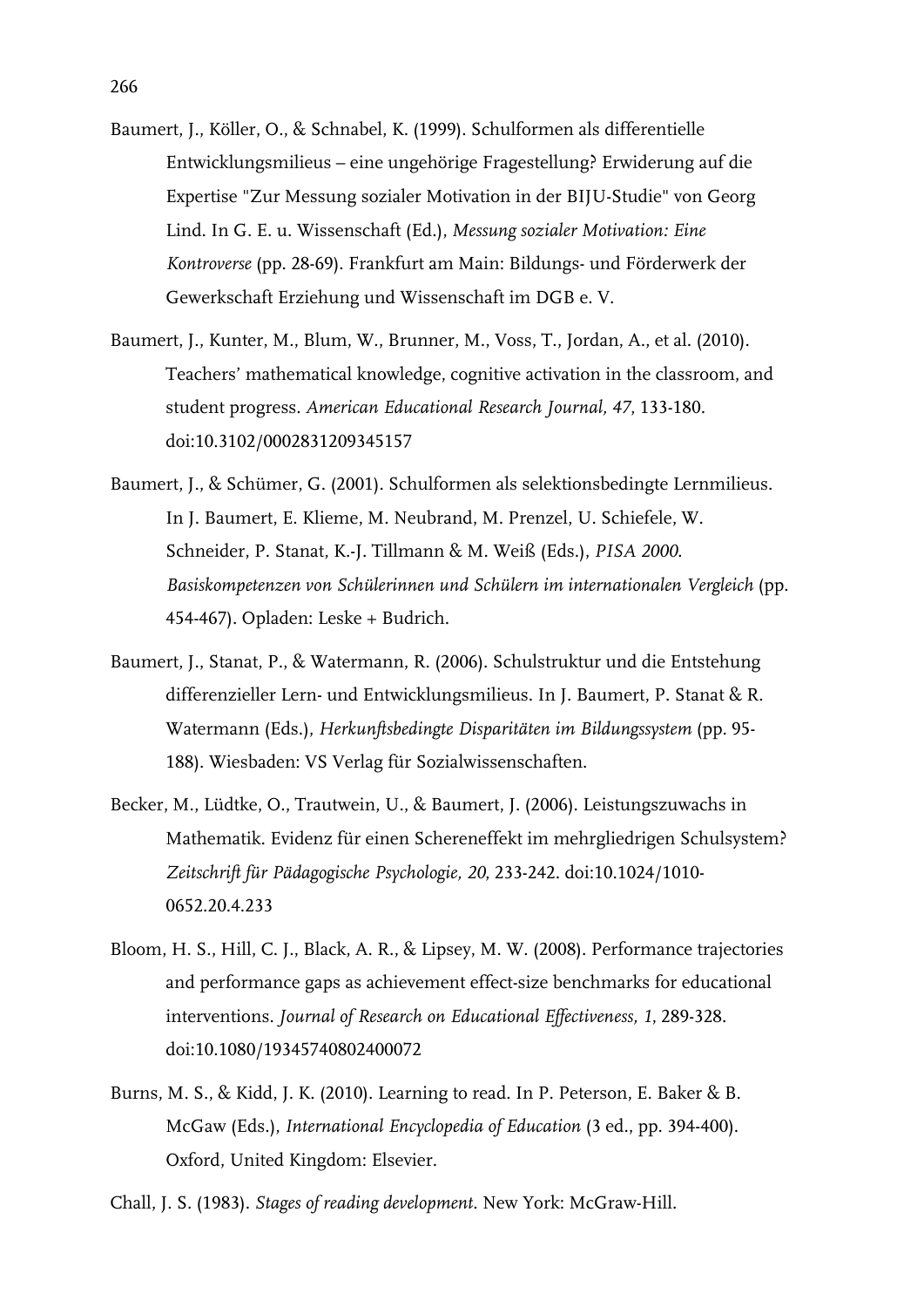- Cortina, K. S., Baumert, J., Leschinsky, A., Mayer, K. U., & Trommer, L. (Eds.). (2008). *Das Bildungswesen in der Bundesrepublik Deutschland. Strukturen und Entwicklungen im Überblick*. Reinbek bei Hamburg: Rowohlt.
- Cortina, K. S., & Trommer, L. (2005). Bildungswege und Bildungsbiographien in der Sekundarstufe 1. In K. S. Cortina, J. Baumert, A. Leschinsky, K. U. Mayer & L. Trommer (Eds.), *Das Bildungswesen in der Bundesrepublik Deutschland* (pp. 342- 391). Reinbek bei Hamburg: Rowohlt.
- Courser, M. W., Shamblen, S. R., Lavrakas, P. J., Collins, D., & Ditterline, P. (2009). The impact of active consent procedures on nonresponse and nonresponse error in youth survey data. Evidence from a new experiment. *Evaluation Review, 33*, 370-395. doi:10.1177/0193841X09337228
- Dang, H.-A., & Rogers, F. H. (2008). *How to interpret the growing phenomen of private tutoring: Human capital deepening, inequality increasing, or waste of resources?* Policy Research Working Paper 4530. The World Bank. Retrieved from http://www-wds.worldbank.org/servlet/WDSContentServer/WDSP/IB/2008/ 02/25/000158349\_20080225153509/Rendered/PDF/wps4530.pdf
- Dehejia, R. H., & Wahba, S. (2002). Propensity score-matching methods for nonexperimental causal studies. *The Review of Economics and Statistics, 84*, 151- 161.
- Ditton, H., & Krüsken, J. (2006). Der Übergang von der Grundschule in die Sekundarstufe I. *Zeitschrift für Erziehungswissenschaft, 9*, 348-372. doi:10.1007/s11618-006-0055-7
- Ditton, H., Krüsken, J., & Schauenberg, M. (2005). Bildungsungleichheit der Beitrag von Familie und Schule. *Zeitschrift für Erziehungswissenschaft, 8*, 285- 304. doi:10.1007/s11618-005-0138-x
- Dreeben, R., & Barr, R. (1988). Classroom Composition and the design of instruction. *Sociology of Education, 61*, 129-142.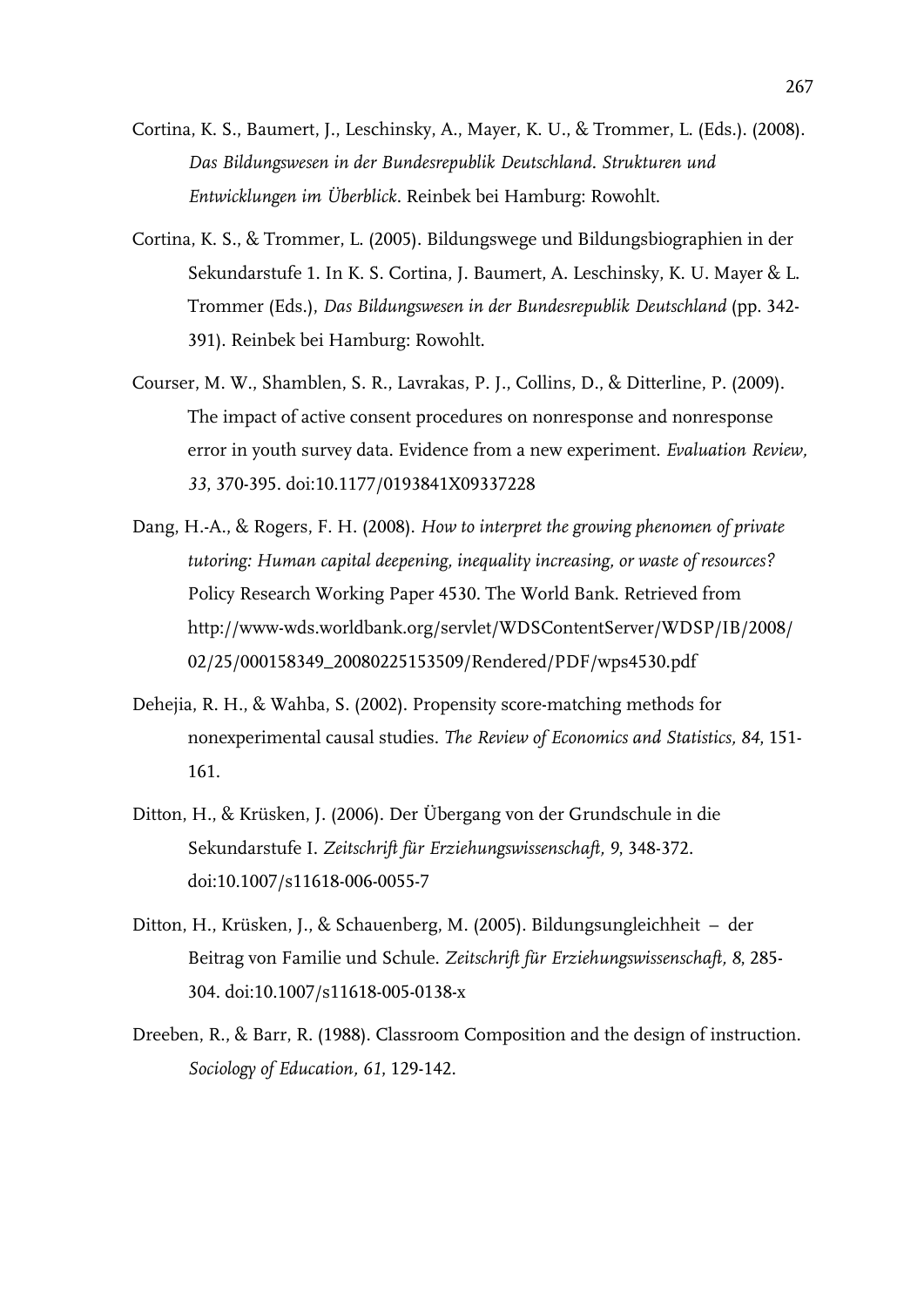- Dumay, X., & Dupriez, V. (2007). *Does the school composition effect matter? Some methodological and conceptional considerations*. Les Cahiers de Recherche en Éducation et Formation, (60). Université Catholique de Louvain, Louvain-la-Neuve.
- Embretson, S. E. (2006). The continued search for nonarbitrary metrics in psychology. *American Psychologist, 61*, 50-55. doi:10.1037/0003-066X.61.1.50
- Esbensen, F. A., Deschenes, E. P., Vogel, R. E., West, J., Arboit, K., & Harris, L. (1996). Active parental consent in school-based research. An examination of ethical and methodological issues. *Evaluation Review, 20*, 737-753. doi:10.1177/0193841X9602000605
- Esbensen, F. A., Hughes Miller, M., Taylor, T. J., He, N., & Freng, A. (1999). Differential attrition rates and active parental consent. *Evaluation Review, 23*, 316-335. doi:10.1177/0193841X9902300304
- Faust, G. (2005). Übergänge in den Sekundarbereich. In W. Einsiedler, M. Götz, H. Hacker, J. Kahlert, R. W. Keck & U. Sandfuchs (Eds.), *Handbuch Grundschulpädagogik und Grundschuldidaktik* (pp. 291-296). Bad Heilbrunn: Klinkhardt.
- Faust, G. (2006). Zum Stand der Einschulung und der neuen Schuleingangsstufe in Deutschland. *Zeitschrift für Erziehungswissenschaft, 9*, 328-347. doi:10.1007/s11618-006-0054-8
- Frey, D., Heinze, A., Mildner, D., Hochweber, J., & Asseburg, R. (2010). Mathematische Kompetenz von PISA 2003 bis PISA 2009. In E. Klieme, C. Artelt, J. Hartig, N. Jude, O. Köller, M. Prenzel, W. Schneider & P. Stanat (Eds.), *PISA 2009. Bilanz nach einem Jahrzehnt* (pp. 153-176). Münster: Waxmann.
- Gamoran, A., & Berends, M. (1987). The effects of stratification in secondary schools: synthesis of survey and ethnographic research. *Review of Educational Research, 57*, 415-435. doi:10.3102/00346543057004415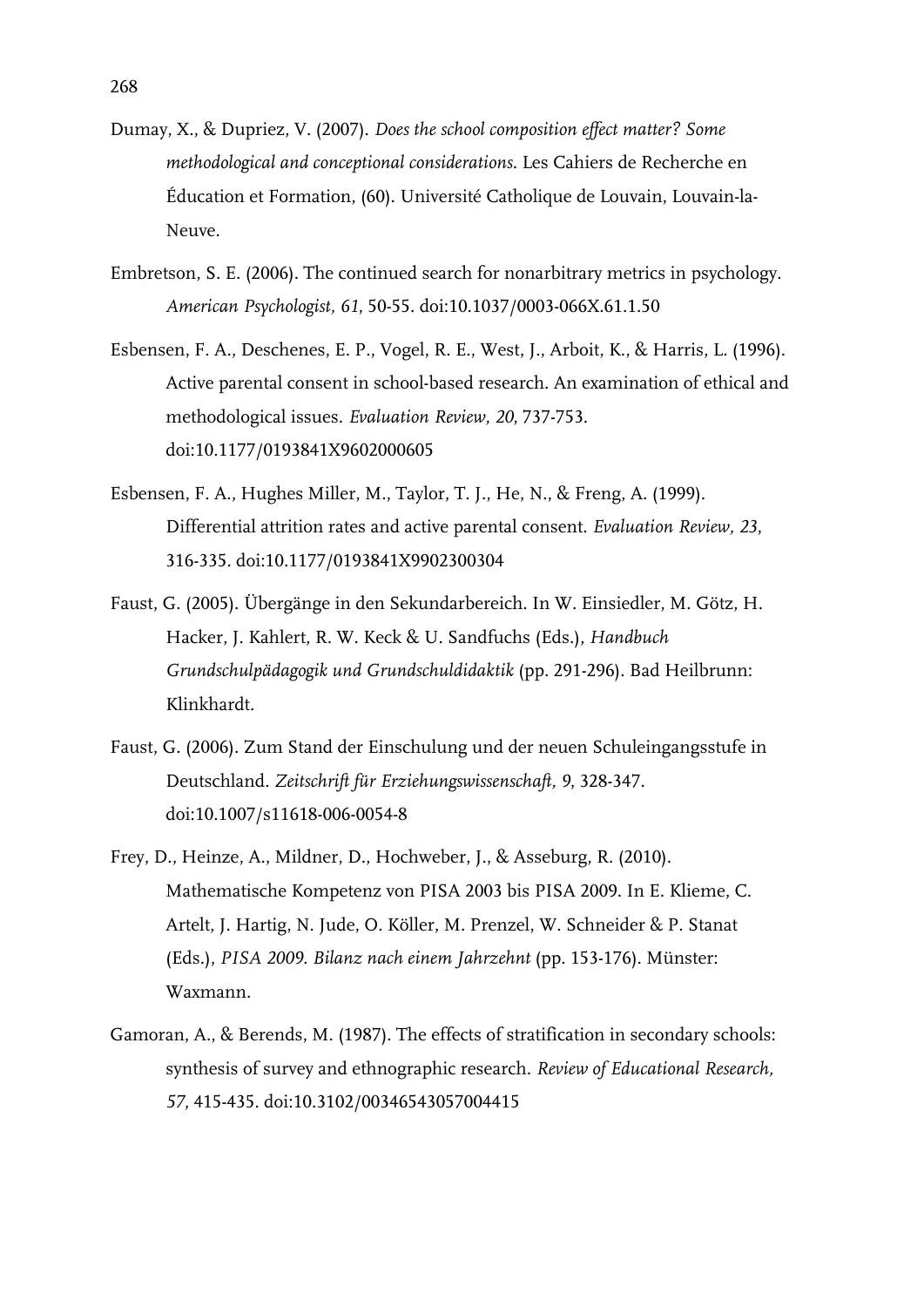- Gamoran, A., & Mare, R. D. (1989). Secondary school tracking and educational inequality: compensation, reinforcement, or neutrality? *American Journal of Sociology, 94*, 1146-1183.
- Ganzeboom, H. B. G., De Graaf, P. M., & Treiman, D. J. (1992). A Standard International Socio-Economic Index of Occupational Status. *Social Science Research, 21*, 1-56.
- Geiser, C. (2010). *Datenanalyse mit Mplus. Eine anwendungsorientierte Einführung*. Wiesbaden: VS Verlag für Sozialwissenschaften.
- Gölitz, D., Roick, T., & Hasselhorn, M. (2005). Deutsche Mathematiktests für dritte und vierte Klassen (DEMAT 3+ und DEMAT 4). In M. Hasselhorn, H. Marx & W. Schneider (Eds.), *Diagnostik von Mathematikleistungen* (Vol. Band 4, pp. 167- 198). Göttingen: Hogrefe.
- Gröhlich, C., Bonsen, M., & Bos, W. (2009). Von KESS 4 zu KESS 7: Lernentwicklung in der Beobachtungsstufe. In W. Bos, M. Bonsen & C. Gröhlich (Eds.), *KESS 7. Kompetenzen und Einstellungen von Schülerinnen und Schülern an Hamburger Schulen zu Beginn der Jahrgangsstufe 7* (pp. 91-122). Münster: Waxmann.
- Grund, M., Haug, G., & Naumann, C. L. (2003). *DRT 4. Diagnostischer Rechtschreibtest für 4. Klassen*. Göttingen: Beltz.
- Harker, R., & Tymms, P. (2004). The effects of student composition on school outcomes. *School effectiveness and school improvement, 15*, 177-199. doi:10.1076/sesi.15.2.177.30432
- Heller, K. A., & Perleth, C. (2000). *KFT 4-12+ R. Kognitiver Fähigkeitstest für 4. bis 12. Klassen, Revision*. Göttingen: Hogrefe.
- Hill, C. J., Bloom, H. S., Black, A. R., & Lipsey, M. W. (2008). Empirical benchmarks for interpreting effect sizes in research. *Child Development Perspectives, 2*, 172- 177. doi:10.1111/j.1750-8606.2008.00061.x
- Holland, P. W., Dorans, N. J., & Peterson, N. S. (2007). Equating test scores. In C. R. Rao & S. Sinharay (Eds.), *Handbook of Statistics 26. Psychometrics* (pp. 169-203). Amsterdam: Elsevier.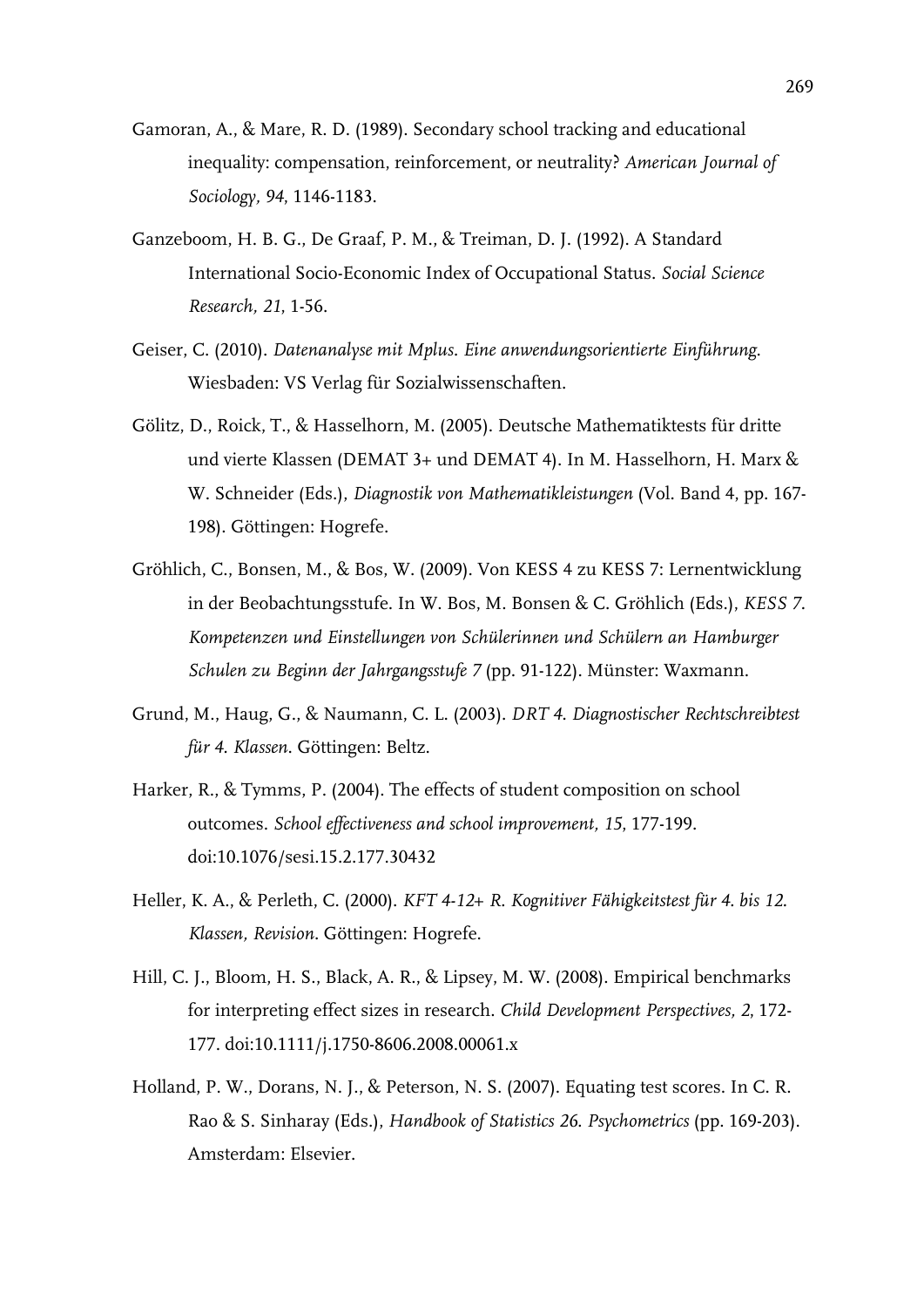- Kempe, C., Eriksson-Gustavsson, A.-L., & Samuelsson, S. (2011). Are there any Matthew effects in literacy and cognitive development. *Scandinavian Journal of Educational Research, 55*, 181-196. doi:10.1080/00313831.2011.554699
- Klicpera, C., Schabmann, A., & Gasteiger-Klicpera, B. (1993). Lesen- und Schreibenlernen während der Pflichtschulzeit: Eine Längsschnittuntersuchung über die Häufigkeit und Stabilität von Lese- und Rechtschreibschwierigkeiten in einem Wiener Schulbezirk. *Zeitschrift für Kinder- und Jugendpsychiatrie, 21*, 214-225.
- Klieme, E., Artelt, C., Hartig, J., Jude, N., Köller, O., Prenzel, M., et al. (Eds.). (2010). PISA 2009. Bilanz nach einem Jahrzehnt. Münster: Waxmann.
- Kolen, M. J., & Brennan, R. L. (2004). *Test Equating, Scaling, and Linking. Methods and Practices.* New York, NY: Springer.
- Köller, O., & Baumert, J. (2001). Leistungsgruppierungen in der Sekundarstufe 1. Ihre Konsequenzen für die Mathematikleistung und das mathematische Selbstkonzept der Begabung. *Zeitschrift für Pädagogische Psychologie, 15*, 99-110. doi:10.1024//1010-0652.15.2.99
- Köller, O., & Baumert, J. (2008). Entwicklung schulischer Leistungen. In R. Oerter & L. Montada (Eds.), *Entwicklungspsychologie* (pp. 735-768). Weinheim: Beltz.
- Krashen, S. (1989). We acquire vocabulary and spelling by reading: additional evidence for the input hypothesis. *The Modern Language Journal, 73*, 440-464.
- Kunter, M., Brunner, M., Baumert, J., Klusmann, U., Krauss, S., Blum, W., et al. (2005). Der Mathematikunterricht der PISA-Schülerinnen und Schüler. *Zeitschrift für Erziehungswissenschaft, 8*, 502-520. doi:10.1007/s11618-005-0156-8
- Lehmann, R. H. (2006). Zur Bedeutung der kognitiven Heterogenität von Schulklassen für den Lernstand am Ende der Klassenstufe 4. In A. Schründer-Lenzen (Ed.), *Risikofaktoren kindlicher Entwicklung. Migration, Leistungsangst und Schulübergang.* (pp. 109-121). Wiesbaden: VS Verlag für Sozialwissenschaften.
- Lehmann, R. H., & Lenkeit, J. (2008). *ELEMENT. Erhebung zum Lese- und Mathematikverständnis. Entwicklungen in den Jahrgangsstufen 4 bis 6 in Berlin*. Berlin: Senatsverwaltung für Bildung, Jugend und Sport.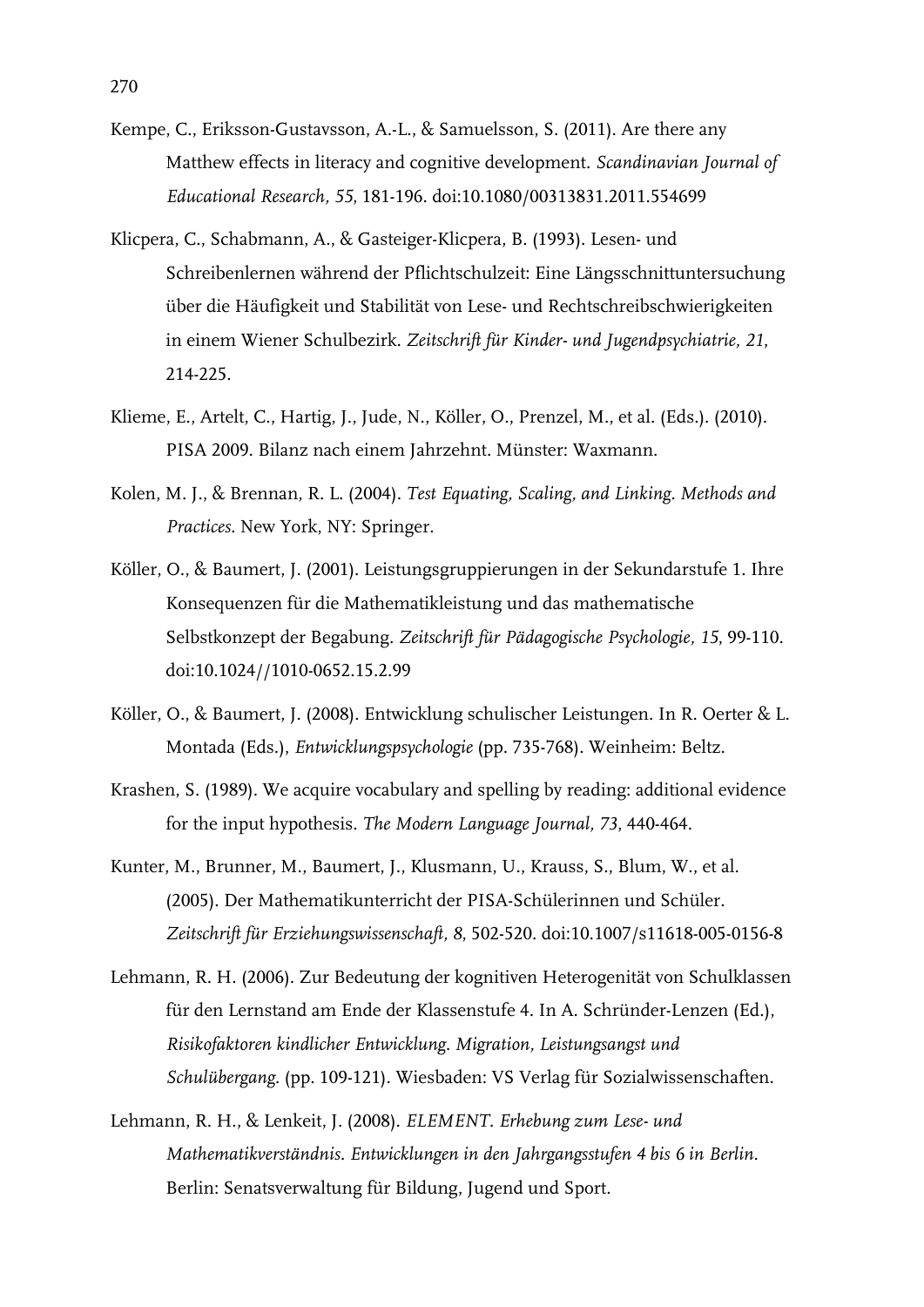- Lehmann, R. H., Peek, R., Gänsfuß, R., & Hußfeldt, V. (1998). *LAU 7. Aspekte der Lernausgangslage und der Lernentwicklung - Klassenstufe 7. Ergebnisse einer längsschnittlichen Untersuchung in Hamburg.* Hamburg: Behörde für Bildung und Sport.
- Lenhard, W., & Schneider, W. (2005). *ELFE 1-6: Ein Leseverständnistest für Erst- bis Sechstklässler.* (1. Auflage ed.). Göttingen: Hogrefe.
- Leschinsky, A. (2008a). Die Hauptschule von der Be- zur Enthauptung. In K. S. Cortina, J. Baumert, A. Leschinsky, K. U. Mayer & L. Trommer (Eds.), *Das Bildungswesen in der Bundesrepublik Deutschland* (pp. 377-406). Reinbek bei Hamburg: Rowohlt.
- Leschinsky, A. (2008b). Die Realschule ein zweischneidiger Erfolg. In K. S. Cortina, J. Baumert, A. Leschinsky, K. U. Mayer & L. Trommer (Eds.), *Das Bildungswesen in der Bundesrepublik Deutschland* (pp. 407-436). Reinbek bei Hamburg: Rowohlt.
- LeTendre, G. K., Hofer, B. K., & Shimizu, H. (2003). What is tracking? Cultural expectations in the United States, Germany, and Japan. *American Educational Research Journal, 40*, 43-89. doi:10.3102/00028312040001043
- Leuven, E., & Sianesi, B. (2003). PSMATCH2: Stata module to perform full Mahalanobis and propensity score matching, common support graphing, and covariate imbalance testing (Version 4.0.4). Retrieved from http://ideas.repec.org/c/boc/bocode/s432001.html
- Ma, X., & Klinger, D. A. (2000). Hierarchical linear modelling of student and school effects on academic achievement. *Canadian Journal of Education, 25*, 41-55.
- Maaz, K., Hausen, C., McElvany, N., & Baumert, J. (2006). Stichwort: Übergänge im Bildungssystem. Theoretische Konzepte und ihre Anwendung in der empirischen Forschung beim Übergang in die Sekundarstufe. *Zeitschrift für Erziehungswissenschaft, 9*, 299-327. doi:10.1007/s11618-006-0053-9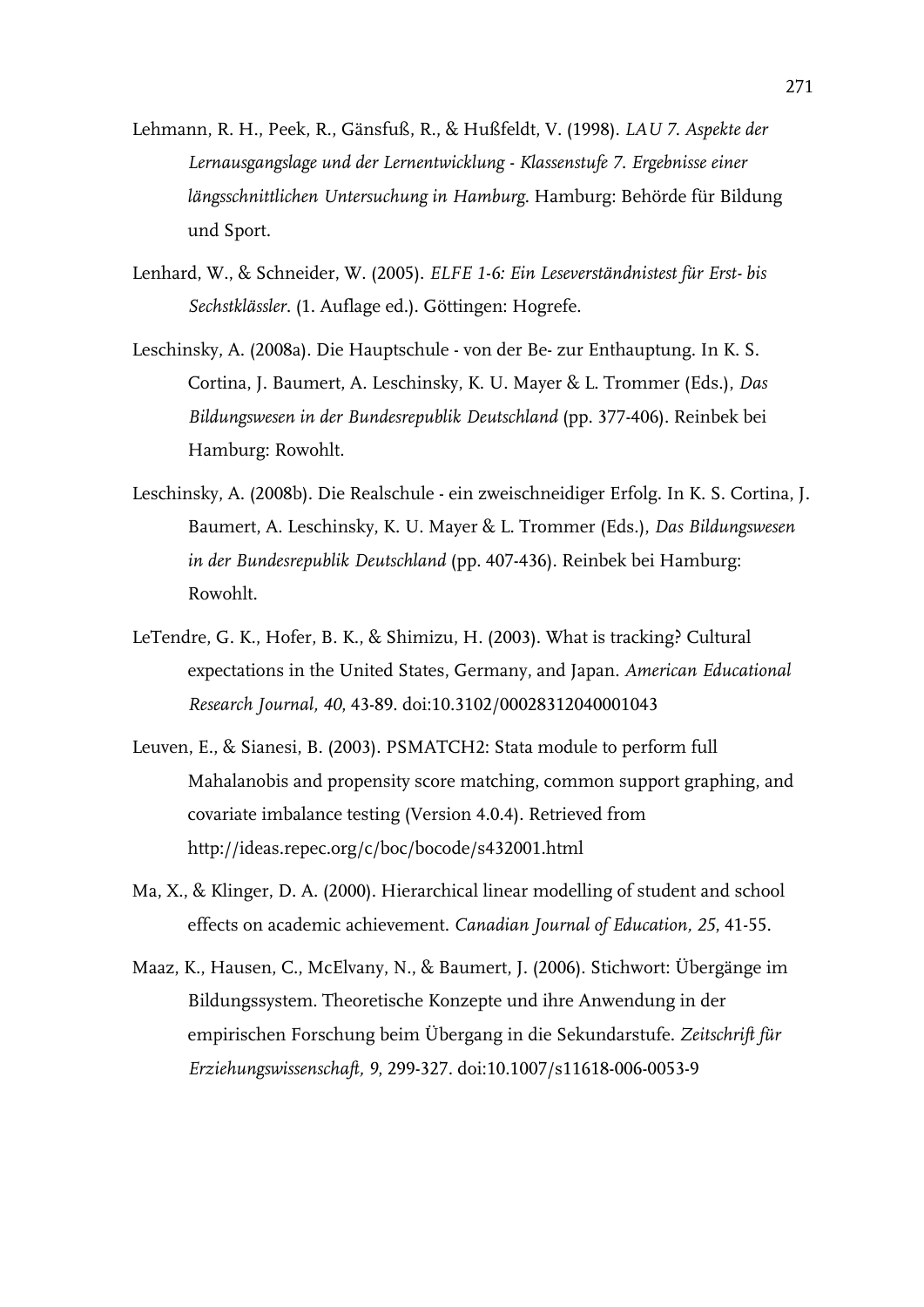- Maaz, K., Neumann, M., Trautwein, U., Wendt, W., Lehmann, R. H., & Baumert, J. (2008). Der Übergang von der Grundschule in die weiterführende Schule: die Rolle von Schüler- und Klassenmerkmalen beim Einschätzen der individuellen Lernkompetenz durch die Lehrkräfte. *Schweizerische Zeitschrift für Bildungswissenschaften, 30*, 519-548.
- McElvany, N., Kortenbruck, M., & Becker, M. (2008). Lesekompetenz und Lesemotivation. Entwicklung und Mediation des Zusammenhangs durch Leseverhalten. *Zeitschrift für Pädagogische Psychologie, 22*, 207-219. doi:10.1024/1010-0652.22.34.207
- Morgan, P. L., & Fuchs, D. (2007). Is there a bidirectional relationship between children's reading skills and reading motivation? *Exceptional children, 73*, 165- 183.
- Morgan, S. L., & Winship, C. (2007). *Counterfactuals and causal inference. Methods and principles for social research.* Cambridge, NY: Unversity Press.
- Muthén, L. K., & Muthén, B. O. (1998-2010). *Mplus user's guide.* (6 ed.). Los Angeles, CA: Muthén & Muthén.
- Naumann, J., Artelt, C., Schneider, W., & Stanat, P. (2010). Lesekompetenz von PISA 2000 bis PISA 2009. In E. Klieme, C. Artelt, J. Hartig, N. Jude, O. Köller, M. Prenzel, W. Schneider & P. Stanat (Eds.), *PISA 2009. Bilanz nach einem Jahrzehnt* (pp. 23-71). Münster: Waxmann.
- Opdenakker, M.-C., van Damme, J., de Fraine, B., van Landeghem, G., & Onghena, P. (2002). The effect of schools and classes on mathematics achievement. *School effectiveness and school improvement, 13*, 399-427. doi:10.1076/sesi.13.4.399.10283
- Parrila, R., Aunola, K., Leskinen, E., Nurmi, J.-E., & Kirby, J. (2005). Development of individual differences in reading: results from longitudinal studies in English and Finnish. *Journal of Educational Psychology, 97*, 299-319. doi:10.1037/0022- 0663.97.3.299
- Pfost, M. (2011). *Klassenkompositionseffekte in der Sekundarstufe und Prüfung vermittelnder Mechanismen.* Unveröffentlichte Dissertationsschrift, Otto-Friedrich-Universität Bamberg.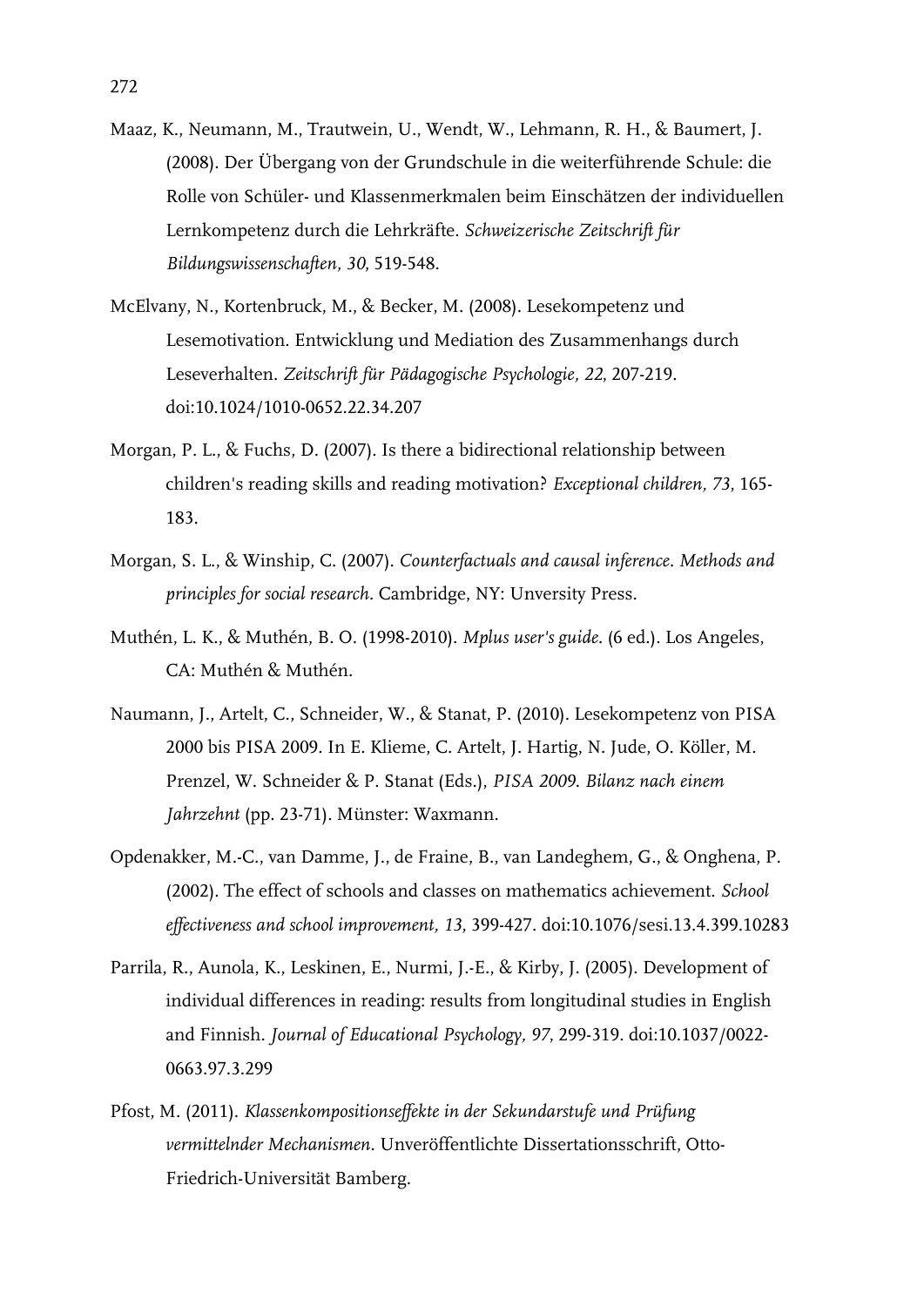- Pfost, M., Dörfler, T., & Artelt, C. (2010). Der Zusammenhang zwischen außerschulischem Lesen und Lesekompetenz. Ergebnisse einer Längsschnittstudie am Übergang von der Grund- in die weiterführende Schule. *Zeitschrift für Entwicklungspsychologie und Pädagogische Psychologie, 42*, 167-176. doi:10.1026/0049-8637/a000017
- Pfost, M., Dörfler, T., & Artelt, C. (2012). Reading competence development of poor readers in a German elementary school sample. An empirical examination of the Matthew-effect model. *Journal of Research in Reading, 35*, 411-426. doi:10.1111/j.1467-9817.2010.01478.x
- Pfost, M., Karing, C., Lorenz, C., & Artelt, C. (2010). Schereneffekte im ein- und mehrgliedrigen Schulsystem. Differenzielle Entwicklung sprachlicher Kompetenzen am Übergang von der Grund- in die weiterführende Schule? *Zeitschrift für Pädagogische Psychologie, 24*, 259-273. doi:10.1024/1010- 0652/a000025
- Prenzel, M., Artelt, C., Baumert, J., Blum, W., Hammann, M., Klieme, E., et al. (Eds.). (2007). *PISA 2006. Die Ergebnisse der dritten internationalen Vergleichsstudie*. Münster: Waxmann.
- Prenzel, M., Baumert, J., Blum, W., Lehmann, R. H., Leutner, D., Neubrand, M., et al. (Eds.). (2005). *PISA 2003. Der zweite Vergleich der Länder in Deutschland – Was wissen und können Jugendliche?* Münster: Waxmann.
- Renkl, A. (1996). Vorwissen und Schulleistung. In J. Möller & O. Köller (Eds.), *Emotionen, Kognitionen und Schulleistung* (pp. 175-190). Weinheim: Psychologie Verlags Union.
- Retelsdorf, J., & Möller, J. (2008). Entwicklungen von Lesekompetenz und Lesemotivation. Schereneffekte in der Sekundarstufe? *Zeitschrift für Entwicklungspsychologie und Pädagogische Psychologie, 40*, 179-188.
- Rönnebeck, S., Schöps, K., Prenzel, M., Mildner, D., & Hochweber, J. (2010). Naturwissenschaftliche Kompetenz von PISA 2006 bis PISA 2009. In E. Klieme, C. Artelt, J. Hartig, N. Jude, O. Köller, M. Prenzel, W. Schneider & P. Stanat (Eds.), *PISA 2009. Bilanz nach einem Jahrzehnt* (pp. 177-198). Münster: Waxmann.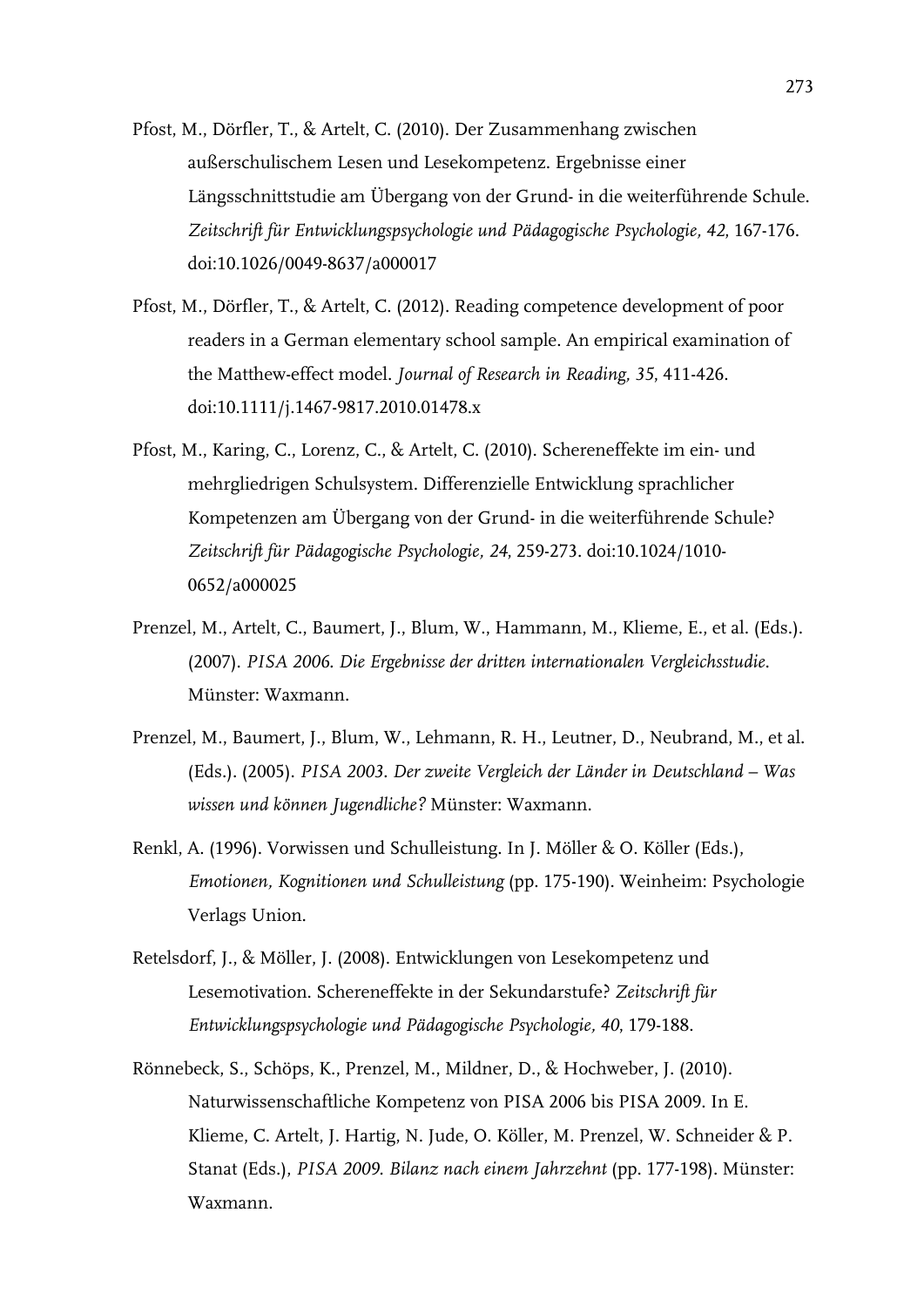- Rosenbaum, P. R., & Rubin, D. B. (1985). Constructing a control group using multivariate matched sampling methods that incorporate the propensity score. *The American Statistican, 39*, 33-38. doi:10.2307/2683903
- Rubin, D. B. (1986). Which ifs have causal answers. *Journal of the American Statistical Association, 81*, 961-962.
- Rubin, D. B. (1997). Estimating causal effects from large data sets using propensity scores. *Annals of Internal Medicine, 127*, 757-763.
- Rubin, D. B. (2004). Teaching statistical inference for causal effects in experiments and observatinal studies. *Journal of Educational and Behavioral Statistics, 29*, 343-367. doi:10.3102/10769986029003343
- Schmidt, S., Schmitt, M., & Smidt, W. (2009). *Die BiKS-Studie. Methodenbericht zur zweiten Projektphase.* Bamberg: Otto-Friedrich-Universität.
- Schmidt, W. H. (2009). *Exploring the relationship between content coverage and achievement: unpacking the meaning of tracking in eight grade mathematics.* Michigan: The Education Policy Center at Michigan State University.
- Schneider, T. (2004). Nachhilfe als Strategie zur Verwirklichung von Bildungszielen. Eine empirische Untersuchung mit Daten des Sozio-oekonomischen Panels (SOEP) *Discussion papers 447*. Berlin: DIW.
- Schneider, W., & Stefanek, J. (2004). Entwicklungsveränderungen allgemeiner kognitiver Fähigkeiten und schulbezogener Fertigkeiten im Kindes- und Jugendalter. Evidenz für einen Schereneffekt? *Zeitschrift für Entwicklungspsychologie und Pädagogische Psychologie, 36*, 147-159. doi:10.1026/0049-8637.36.3.147
- Shadish, W. R. (2010). Campbell and Rubin: a primer and comparison of their approaches to causal inference in field settings. *Psychological Methods, 15*, 3-17. doi:10.1037/a0015916
- Slavin, R. E. (1990). Achievement effects of ability grouping in secondary schools: A best-evidence synthesis. *Review of Educational Research, 60*, 471-499. doi:10.3102/00346543060003471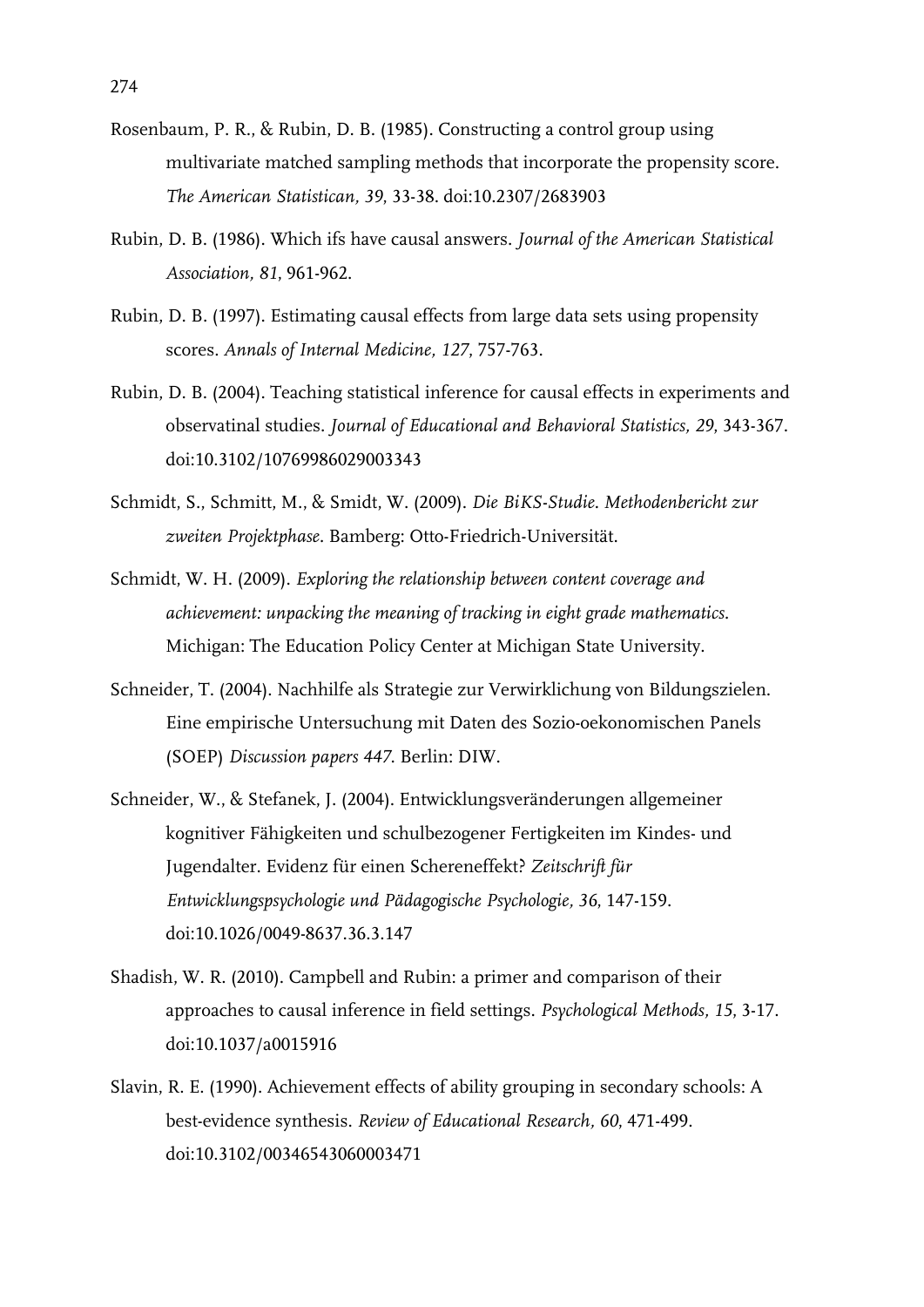- Spear-Swerling, L., Brucker, P. O., & Alfano, M. P. (2010). Relationships between sixthgraders' reading comprehension and two different measures of print exposure. *Reading and Writing, 23*, 73-96. doi:10.1007/s11145-008-9152-8
- Stanat, P. (2006). Schulleistungen von Jugendlichen mit Migrationshintergrund: Die Rolle der Zusammensetzung der Schülerschaft. In J. Baumert, P. Stanat & R. Watermann (Eds.), *Herkunftsbedingte Disparitäten im Bildungswesen: Differenzielle Bildungsprozesse und Probleme der Verteilungsgerechtigkeit. Vertiefende Analysen im Rahmen von PISA 2000* (pp. 189-219). Wiesbaden: Verlag für Sozialwissenschaften.
- Stanovich, K. E. (1986). Matthew effects in reading: Some consequences of individual differences in the acquisition of literacy. *Reading Research Quarterly, 21*, 360- 407. doi:10.1598/RRQ.21.4.1
- Stanovich, K. E. (2000). *Progress in understanding reading. Scientific foundations and new frontiers.* New York, NY: Guilford Press.
- Steyer, R., Eid, M., & Schwenkmezger, P. (1997). Modeling true individual change: true change as a latent variable. *Methods of Psychological Research Online, 2,* 21- 33.
- Stuart, E. A. (2010). Matching methods for causal inference: a review and a look forward. *Statistical Science, 25*, 1-21. doi:10.1214/09-STS313
- Trautwein, U., Lüdtke, O., Becker, M., Neumann, M., & Nagy, G. (2008). Die Sekundarstufe I im Spiegel der empirischen Bildungsforschung: Schulleistungsentwicklung, Kompetenzniveaus und die Aussagekraft von Schulnoten. In E. Schlemmer & H. Gerstberger (Eds.), *Ausbildungsfähigkeit im Spannungsfeld zwischen Wissenschaft, Politik und Praxis* (pp. 91-107). Wiesbaden: VS Verlag für Sozialwissenschaften.
- Trautwein, U., & Neumann, M. (2008). Das Gymnasium. In K. S. Cortina, J. Baumert, A. Leschinsky, K. U. Mayer & L. Trommer (Eds.), *Das Bildungswesen in der Bundesrepublik Deutschland* (pp. 467-501). Reinbek bei Hamburg: Rowohlt.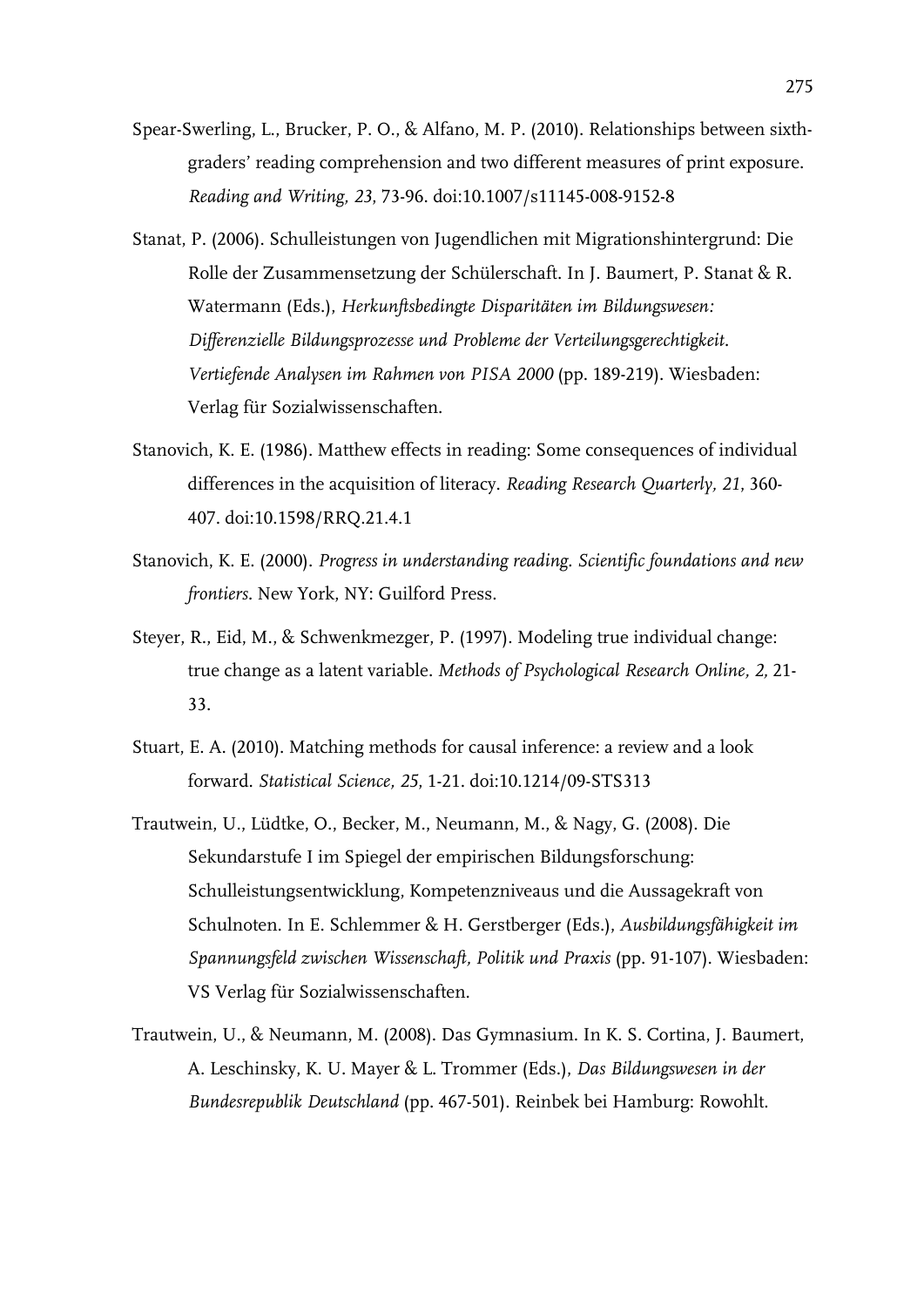- Treutlein, A., & Schöler, H. (2009). Zum Einfluss der schulischen Lernumwelt auf die Schulleistung. In J. Roos & H. Schöler (Eds.), *Entwicklung des Schriftspracherwerbs in der Grundschule* (pp. 109-143). Wiesbaden: VS Verlag für Sozialwissenschaften.
- Unger, J. B., Gallaher, P. G., Palmer, P. H., Baezconde-Garbanati, L., Trinidad, D. R., Cen, S., et al. (2004). No news is bad news: Characteristics of adolescents who provide neither parental consent nor refusal for participation in school-based survey research. *Evaluation Review, 28*, 52-63. doi:10.1177/0193841X03254421
- van Buuren, S., & Oudshoorn, C. G. M. (2000). *Multivariate Imputation by Chained Equations. MICE V1.0 User's manual.* Leiden: TNO Prevention and Health.
- van de Grift, W. (2009). Reliability and validity in measuring the value added of schools. *School effectiveness and school improvement, 20*, 269-285. doi:10.1080/09243450902883946
- van Ewijk, R., & Sleegers, P. (2010). The effect of peer socioeconomic status on student achievement: A meta-analysis. *Educational Research Review, 5*, 134-150. doi:10.1016/j.edurev.2010.02.001
- Walter, O., & Stanat, P. (2008). Der Zusammenhang des Migrantenanteils in Schulen mit der Lesekompetenz: Differenzierte Analysen der erweiterten Migrantenstichprobe von PISA 2003. *Zeitschrift für Erziehungswissenschaft, 11*, 84-105. doi:10.1007/s11618-008-0005-7
- Weiß, R. H. (1987). *Wortschatztest (WS) und Zahlenfolgentest (ZF). Ergänzungstests zum Grundintelligenztest CFT 20. Handanweisung.* Göttingen: Hogrefe.
- Weiß, R. H. (2006). *Grundintelligenztest Skala 2 Revision (CFT 20-R) mit Wortschatztest und Zahlenfolgentest - Revision (WS/ZF-R).* Göttingen: Hogrefe.
- West, S. G., & Thoemmes, F. (2010). Campbell's and Rubin's perspectives on causal inference. *Psychological Methods, 15,* 18-37. doi:10.1037/a0015917
- Wu, M. L. (2010). Measurement, sampling, and equating errors in large-scale assessments. *Educational Measurement: Issues and Practice, 29,* 15-27. doi:10.1111/j.1745-3992.2010.00190.x